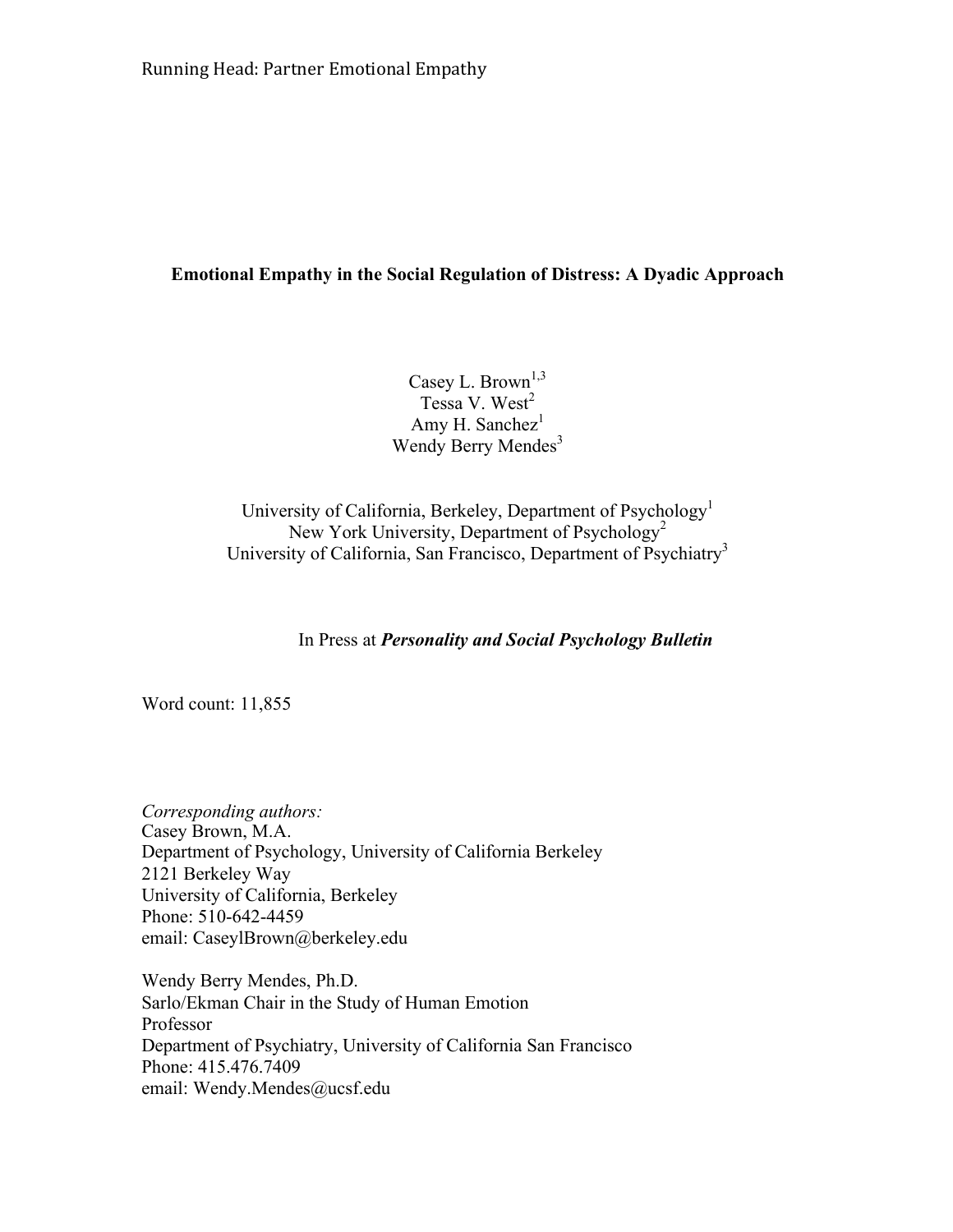#### **Abstract**

Although research suggests distressed individuals benefit from others' empathy, it is unclear how an individual's level of empathy influences dyadic responses during emotional situations. In the current study, female participants (N=140; 70 dyads) were paired with a stranger. One member of each dyad (the experiencer) was randomly assigned to undergo a stressful task and disclose negative personal experiences to their partner (the listener). Experiencers paired with listeners higher in dispositional emotional empathy had less negative affect during emotional disclosure and lower sympathetic nervous system reactivity during the stressful task and disclosure. Listeners higher in emotional empathy reported more negative affect in response to their partner's distress. Further, for listeners higher in emotional empathy, those who more accurately rated their partner's emotions were more physiologically influenced by their partners. Findings shed light on interpersonal functions of empathy and suggest a stranger's level of emotional empathy regulates a distressed partner's emotions and physiology.

**Keywords:** affect contagion, interpersonal emotion regulation, empathic accuracy, physiological linkage, social support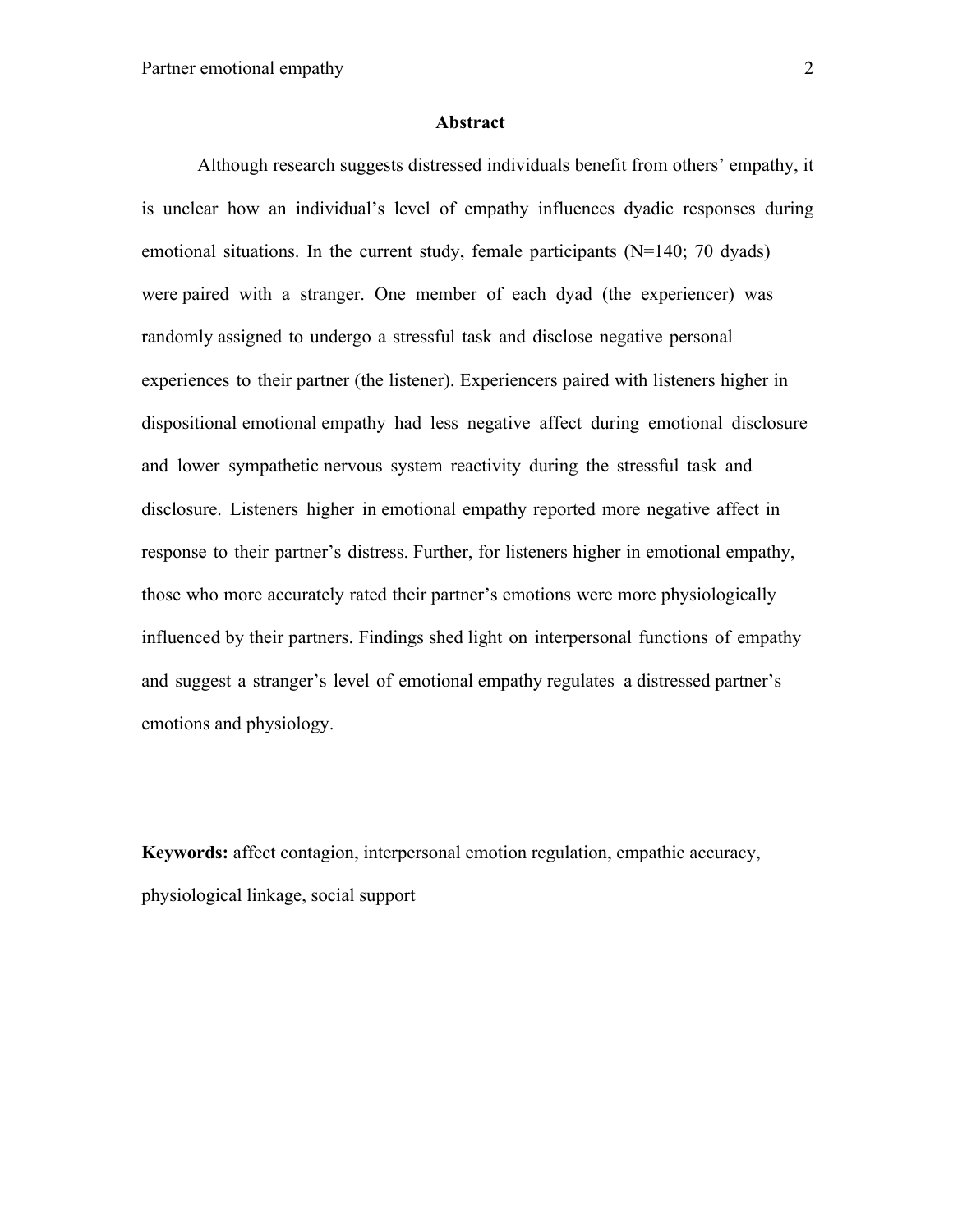In times of distress, we often find someone who will empathize with us by sharing our emotional experience. These kinds of interactions are common across healthcare, emergency, and service industries. Even within our everyday relationships, we seek support from people in our social networks who report the highest levels of empathy (Morelli et al., 2017). For individuals experiencing distress, interacting with an empathic listener can be beneficial (Brown et al., 2018, 2020; Decety, Smith, Norman, & Halpern, 2014; Halpern, 2003). For example, patients dealing with distressing medical or psychological symptoms have better physical and mental health outcomes if their healthcare provider is more empathic (Decety & Fotopoulou, 2015; Elliott, Bohart, Watson, & Murphy, 2018). However, for listeners interacting with a distressed partner, there may be costs associated with high empathy such as compassion fatigue and burnout (Klimecki & Altruism, 2012). These aforementioned costs (for listeners) and benefits (for distressed individuals) related to a listener's level of empathy likely result from the emotional and physiological processes that occur during dyadic interactions, yet these processes remain poorly understood. Here, we directly address the question of how a listener's level of empathy influences emotional and physiological responses within newly acquainted dyads in the context of distress.

## **Potential Benefits of an Emotionally Empathic Listener for Distressed Individuals**

Empathy is a multidimensional construct that encompasses our ability to share, understand, and respond appropriately to others emotions (Decety & Jackson, 2004). Dispositional emotional empathy refers to the tendency to share others' emotions (i.e., feeling what someone else feels), and is thought to depend on a phylogenetically early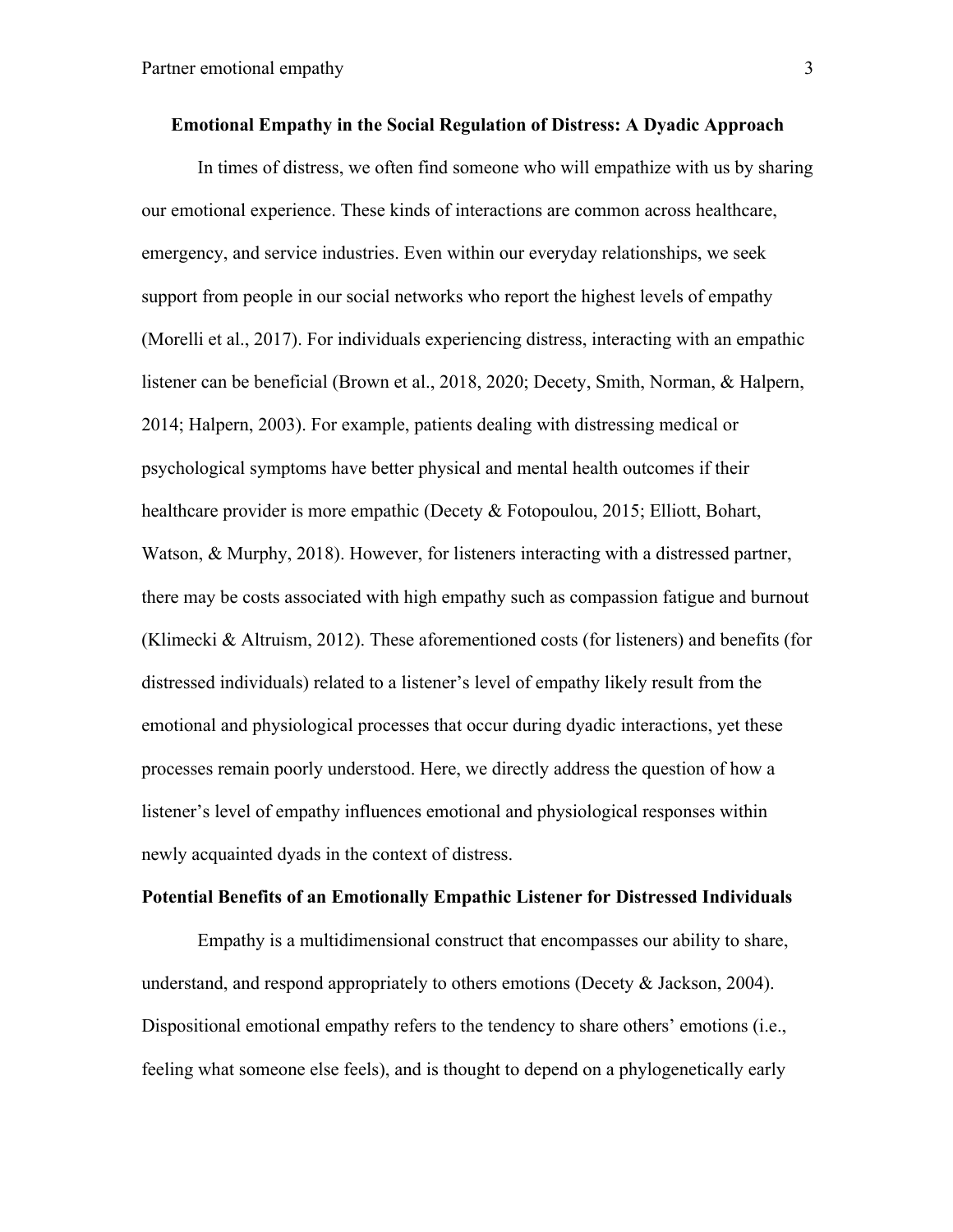# Partner emotional empathy 4

emotion contagion system that enables us to embody other's emotions (Preston & de Waal, 2002). In contrast, dispositional cognitive empathy refers to the tendency to understand another's emotions or perspective, and is thought to depend on more advanced perspective-taking systems (de Waal, 2008). By definition, individuals high in emotional empathy are more likely than individuals low in emotional empathy to share and embody a partner's emotions (including partner's distress and negative affect) whereas cognitive empathy does not necessarily require sharing a partner's emotional experience (Davis, 1983a, 1983b). Emotional empathy is thought to underpin our ability to respond appropriately to other's distress (Davis, 1983b), and researchers have theorized that without emotional empathy, cognitive facets of empathy (such as perspective-taking) would be "cold" phenomena that do not necessarily promote attention and concern towards others' in distress (de Waal, 2008). In line with theory, we propose that emotional empathy, more so than cognitive empathy, will benefit distressed partners.

How does emotional empathy benefit distressed partners during interactions? Clinical psychological theories argue that empathy regulates a distressed partner's negative affect and arousal (Fosha, 2001; Paivio & Laurent, 2001). Emotionally empathic individuals are thought to promote awareness and disclosure of emotion (Halpern, 2003; Suchman et al., 1997), which can encourage emotion labeling and describing — two processes known to attenuate negative affect (Pennebaker, 1997; Torre & Lieberman, 2018). For these reasons, we propose that more emotionally empathic individuals may lessen distressed partners' negative affect, particularly during conversational interactions in which negative emotion is disclosed and discussed. However, conversation may not be necessary for emotional empathy to wield interpersonal benefits. Even when a listener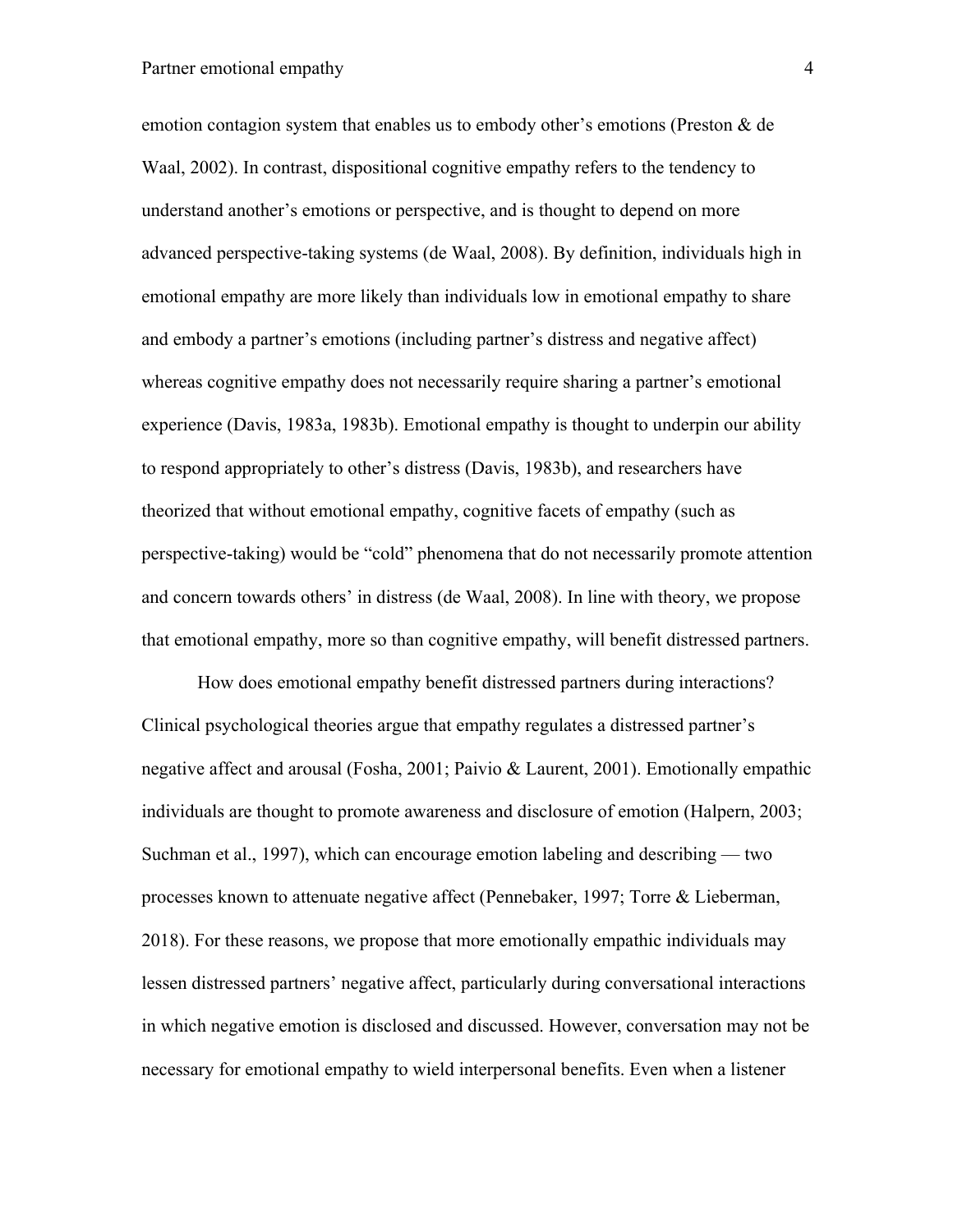# Partner emotional empathy 5

simply shares and mirrors their partner's distress via emotional empathy, this process is theorized to normalize their partner's emotional experience, reduce anxieties of being overwhelmed or judged, and show that emotions are appropriate and warranted (Paivio  $\&$ Laurent, 2001). Therefore, we also propose that listener's higher in emotional empathy could reduce a distressed partner's negative affect without conversing, when the listener is present and visible as their partner undergoes a stressor.

The psychological effects of empathy may "get under the skin," affecting physiological responses of distressed partners (Decety & Fotopoulou, 2015; Decety et al., 2014). This proposal is based on a large body of research that suggests supportive partners can alter physiological reactivity to stress (Brown & Coan, 2016; Eisenberger, Taylor, Gable, Hilmert, & Lieberman, 2007; Thorsteinsson & James, 1999). However, the vast majority of work examining the effects of supportive partners on physiological reactivity has focused on close relational partners and examined how the established qualities of those relationships affect physiological reactivity to stress (Brown, Beckes, Allen, & Coan, 2017; Coan et al., 2017; Thorsteinsson & James, 1999). Although features of relationships and characteristics of supportive partners, such as general "likeability," may reduce partner's reactions to distress (Bodie et al., 2013), dispositional emotional empathy may have more potent distress reducing effects than likeability, because emotional empathy promotes shared distress.

In the present research we examine, among strangers who are newly acquainted, whether individual differences in listeners' dispositional emotional empathy affect distressed partners' negative affect and physiological reactivity. We compare emotional empathy with other potentially distress-reducing factors such as cognitive empathy and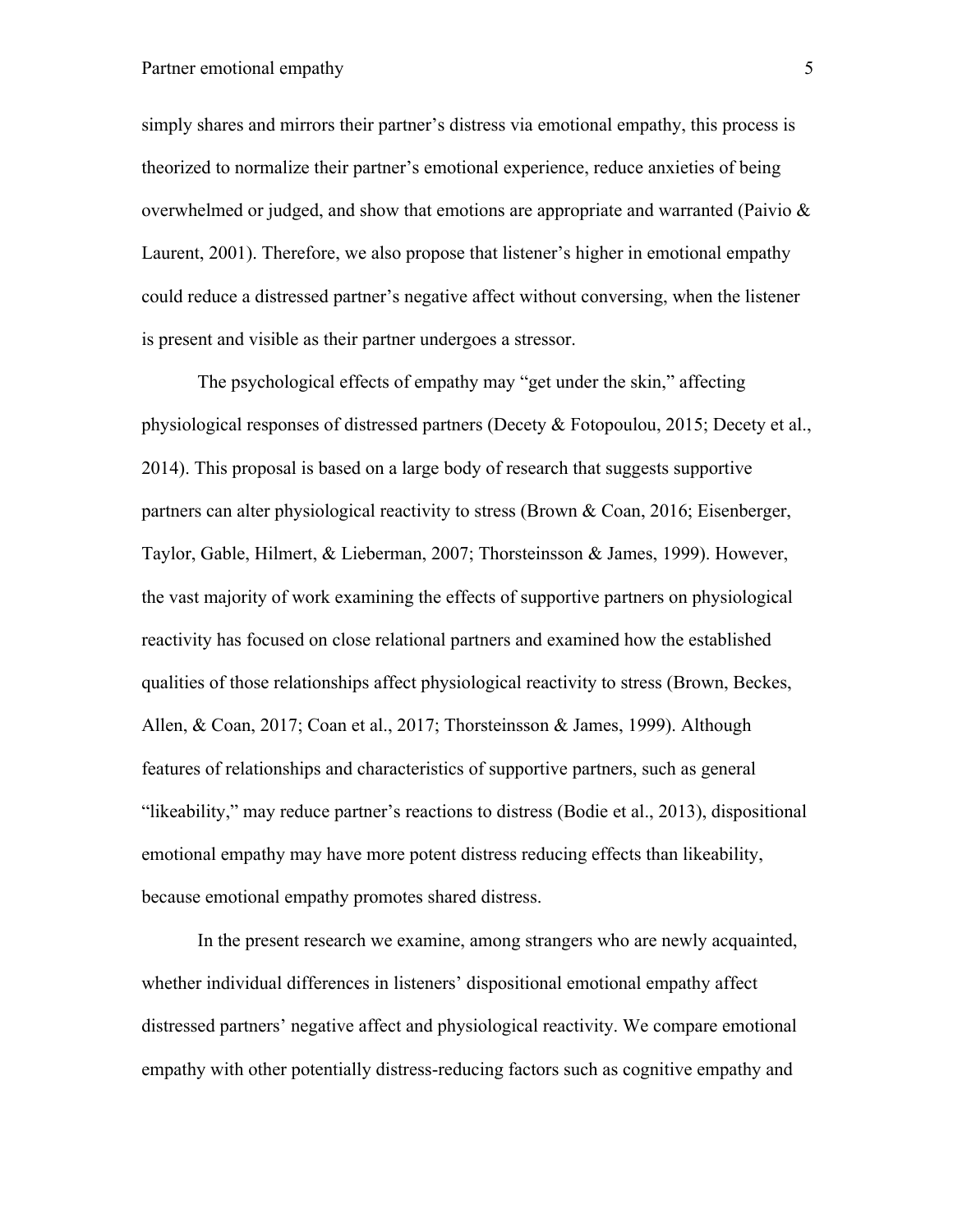likeability, and focus on physiological sympathetic nervous system (SNS) reactivity, which has been linked to broad dimensions of negative affect and distress, including intensity, arousal, and cognitive effort (Goldstein, 1987; Levenson et al., 2017).

# **Potential Costs of Being an Emotionally Empathic Listener**

Emotionally empathizing with a distressed partner is theorized to come with emotional costs of heightened negative affect. Emotionally empathic individuals report proneness to take on the emotions of a partner and demonstrate heightened sensitivity to other's negative emotions (Chikovani et al., 2015; Davis et al., 1987). Thus, more emotionally empathic listeners may experience greater levels of negative affect when interacting with a distressed partner.

Listeners higher in emotional empathy are also theorized to experience greater physiological stress contagion (i.e., greater physiological linkage to a distressed partner; Dimitroff et al., 2017; Engert, Plessow, Miller, Kirschbaum, & Singer, 2014). Physiological linkage to a partner occurs when an individual "catches" their partner's physiological arousal (indexed via the influence of a partner's physiological state on one's own physiological state). More empathic listeners' may have greater physiological linkage to a distressed partner, either as a result of emotion contagion because they simulate and share their partner's distress (Chen et al., In Press), or simply because they are motivated to put forth greater attention and cognitive effort towards a distressed partner's emotions during an interaction (Engert, Plessow, Miller, Kirschbaum, & Singer, 2014; Weisz & Zaki, 2018; Zaki, 2014). Thus, we examined whether higher emotional empathy is associated with heightened physiological stress contagion (indexed via SNS physiological linkage) to a distressed partner.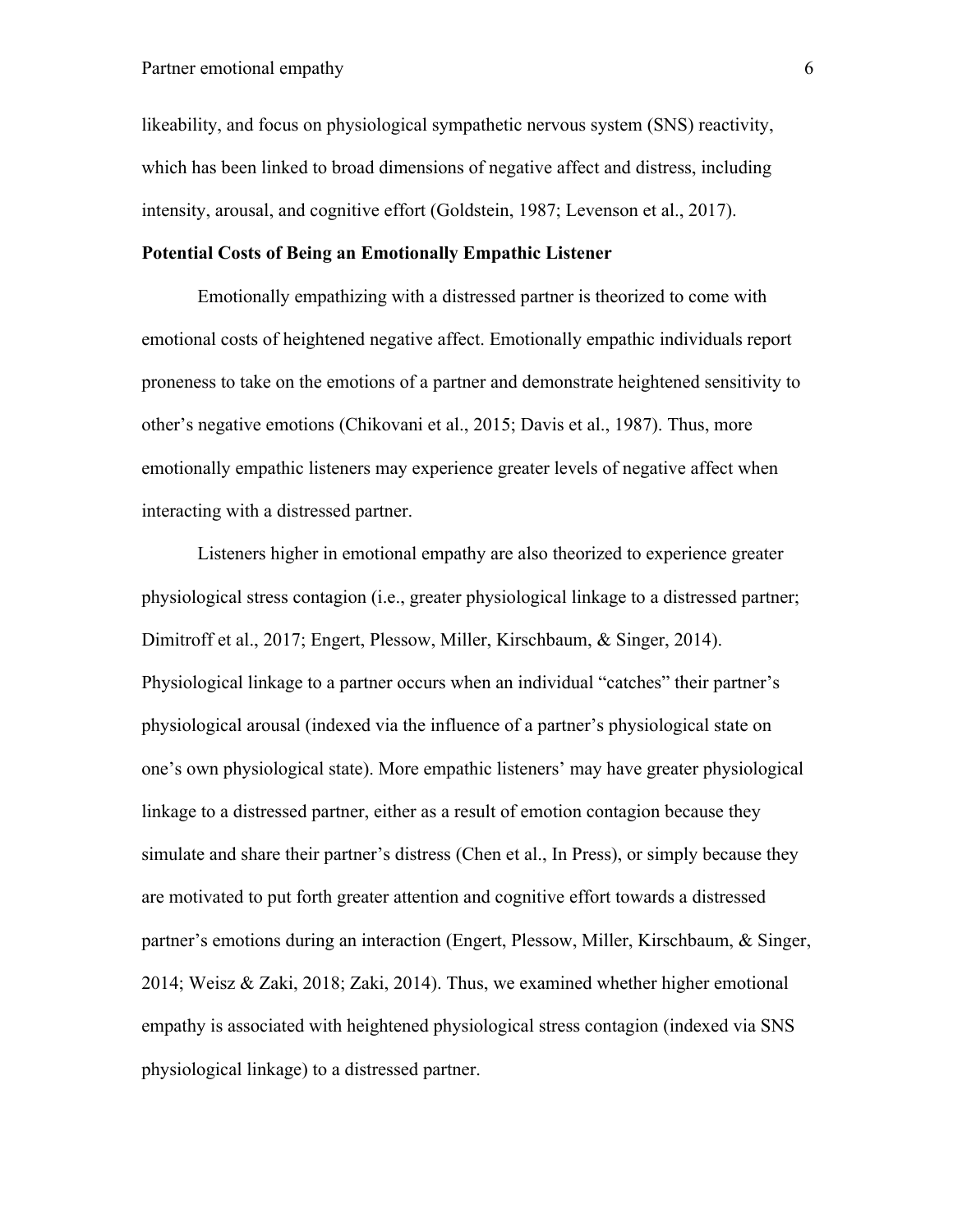Theorists have also argued that one must accurately recognize a partner's emotions in order to share and embody that partner's physiological state and link physiologically to that partner (Dezecache et al., 2015; Elaine Hatfield et al., 1993). Thus, an accurate perception of a distressed partner's changing emotions may be required for emotionally empathic individuals to link physiologically to a distressed partner. But to date, little empirical evidence has emerged supporting a clear one-to-one relationship between interpersonal accuracy and physiological linkage (for a review see Thorson, 2018). Taken together, research and theory suggest positive associations between physiological linkage and accuracy may be best captured in social-emotional contexts in which individuals are likely to attend to relevant expressive behavioral cues suggestive of negatively valenced affective states (Funder, 1995; Levenson & Ruef, 1992; Thorson, 2018; West & Kenny, 2011). We explore whether individuals higher in emotional empathy who are interacting with a distressed partner have greater physiological stress contagion (more linkage to the distressed partner) when they accurately perceive their distressed partner's emotional experiences.

#### **Current Study**

The present study utilizes a multimethod approach to investigate the effects of a listeners' dispositional emotional empathy on affective and physiological processes during dyadic interactions involving a distressed partner. After reporting on their levels of emotional empathy and cognitive empathy, strangers briefly interacted in the laboratory in pairs to get acquainted and rate their partner's likeability. One member of the dyad (who we refer to as the experiencer) was randomly assigned to undergo a distressing emotion induction without their partner (the listener). Experiencers then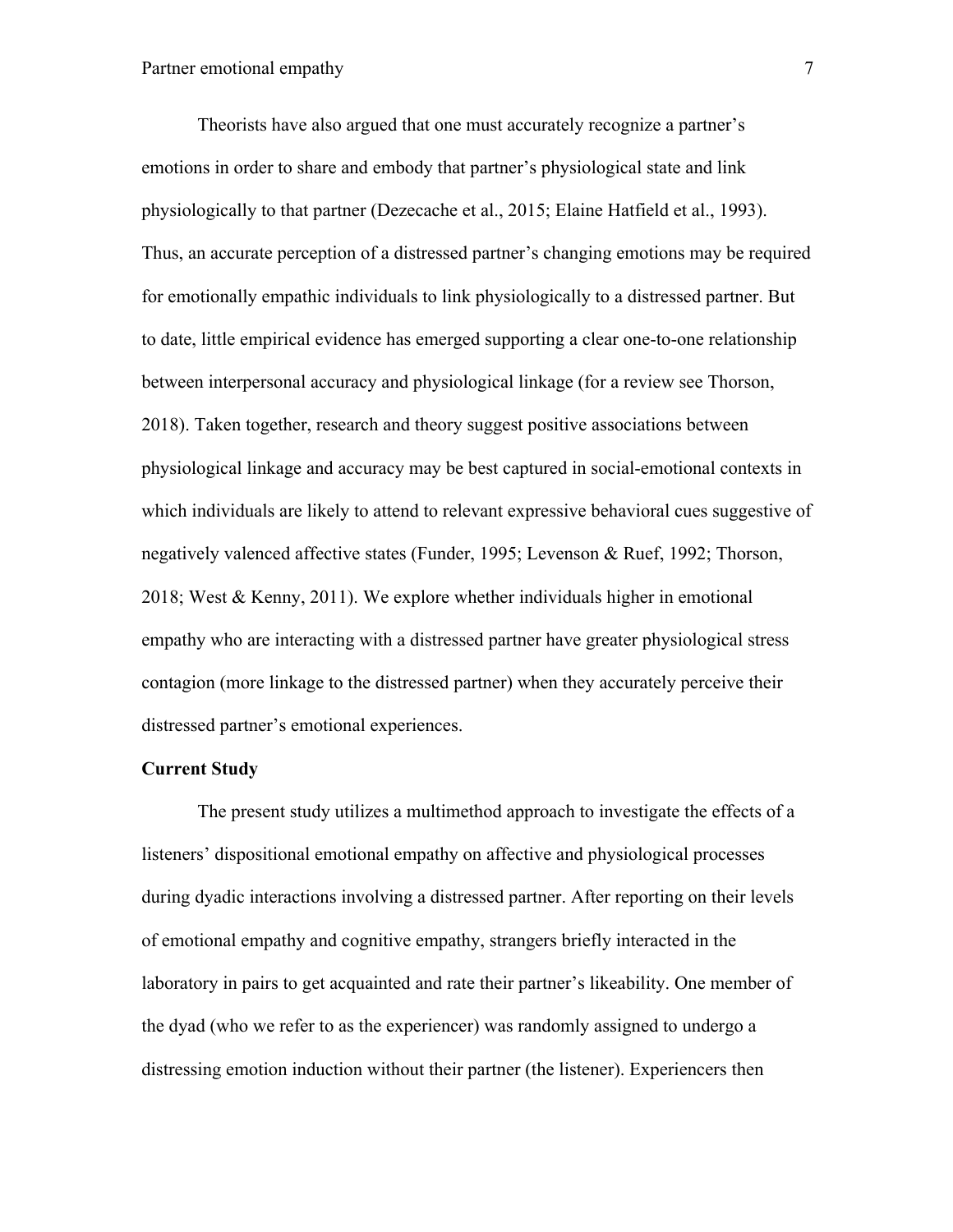# Partner emotional empathy 8

underwent a stressful task in the presence of the listener and then disclosed negative personal experiences to the listener during a conversational interaction. Thus, we created a paradigm in which, to the greatest extent possible, distress originated from the experiencer and was shared with the listener. We measured each dyad member's negative affect, physiological sympathetic nervous system (SNS) responses, and ability to accurately identify their partner's emotions.

Our design and methods enabled us to address role specific (i.e., experiencer versus listener) hypotheses related to listener's dispositional emotional empathy. First, we hypothesized that experiencers paired with listeners higher in dispositional emotional empathy would report less negative affect and exhibit lower sympathetic nervous system reactivity during both the stressful task and emotional disclosure. We expected physiological effects would be task specific (i.e., we did not expect to find effects when dyads interacted before experiencers underwent distressing tasks or when they were separated from their partner). Second, we hypothesized that listeners higher in dispositional emotional empathy would have greater negative affect and greater physiological linkage to the experiencer. All hypotheses were planned a priori.

Additionally, we conducted exploratory analyses examining whether, for listeners higher in empathy, greater physiological linkage would be related to increased accuracy in rating the experiencer's affect. We also explored whether effects are specific to emotional empathy, or whether they extend to other factors such as cognitive empathy (i.e., perspective-taking) and "likeability" that may be similarly stress reducing, but do not necessitate emotion sharing. Our design enabled us to examine the validity of theoretical perspectives on the interpersonal functions of emotional empathy in the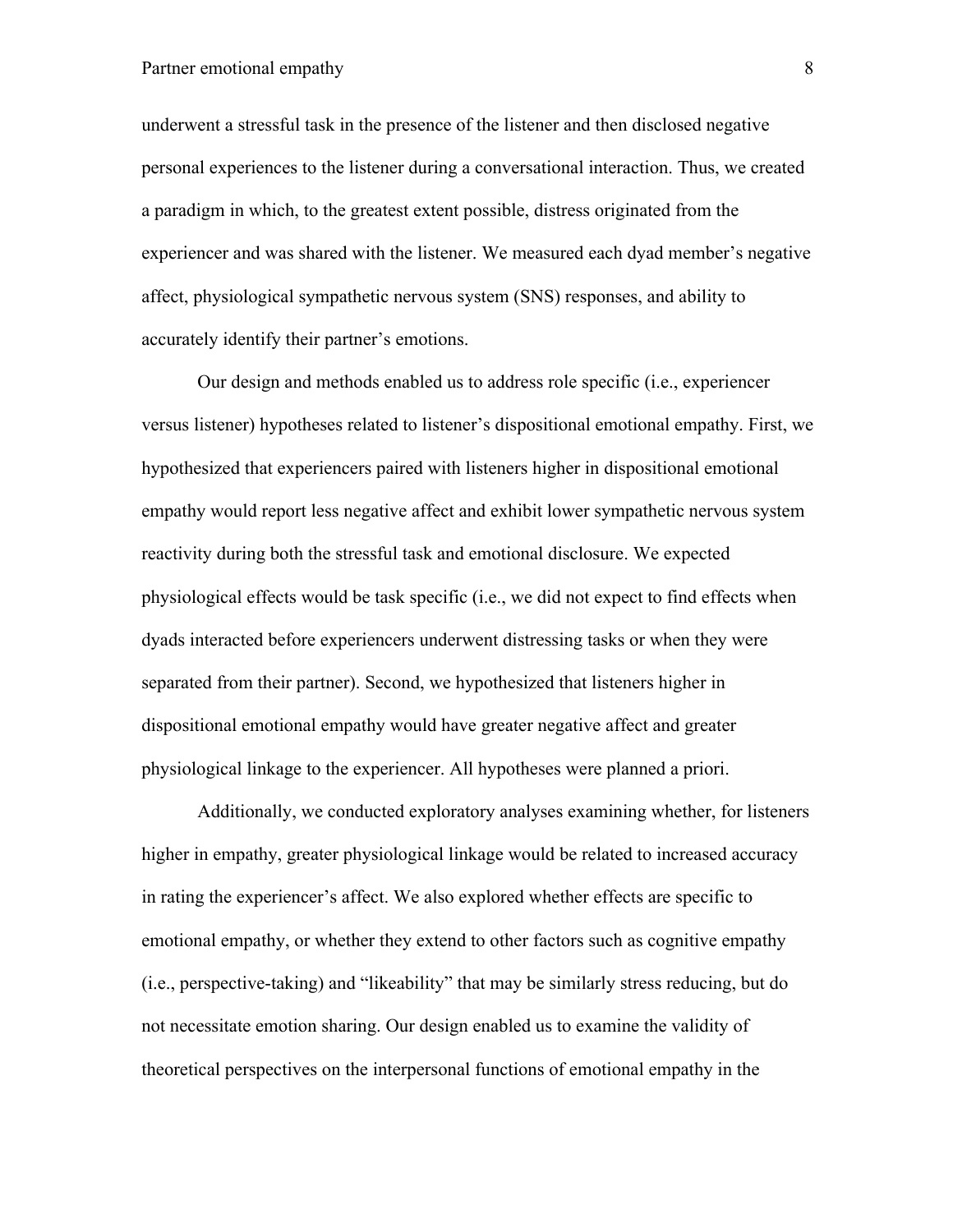context of another's distress, across a variety of conversational and non-conversational situations.

#### **Methods**

Materials, data, and syntax used for the current manuscript are available through the Open Science Framework (OSF) at https://osf.io/7ujyg/?view\_only=3dfcb9b02a404 cd1853bc87771c94a7f.

## **Participants**

Participants ( $N = 140$ , all females;  $n = 70$  dyads) between the ages of 18 and 35 (*M*=25.24, *SD*=4.02) were recruited from the San Francisco Bay area via flyers and online advertisements. All participants were native English speakers. Approximately 44% of participants identified as White, 17% identified as Asian, 23% identified as Hispanic, 5% identified as Black, and 10% identified as mixed or other race. Income levels varied, with 22.9 % of the sample earning <\$20,000, 27.9% earning \$20,000-\$50,000, 25% earning \$50,000-\$100,000, 20.7% earning 100,000-\$200,000, and 3.5% earning  $>$ \$200,000.

Given research that suggests gender differences in emotional disclosure (with females tending to disclose more emotion than males, particularly to other female listeners; Dindia & Allen, 1992; Mendes et al., 2003), we recruited same-sex female dyads to optimize power. We had a minimum goal of 70 dyads and stopped data collection at this point due to staffing constraints. Our minimum goal of 70 dyads was based on a combination of power analyses for multilevel models (see Supplemental Section 1 for a full description and OSF for SAS Syntax) and on our past dyadic research with samples ranging from 35 to 80 participants per cell (Karnilowicz et al., 2019; Kraus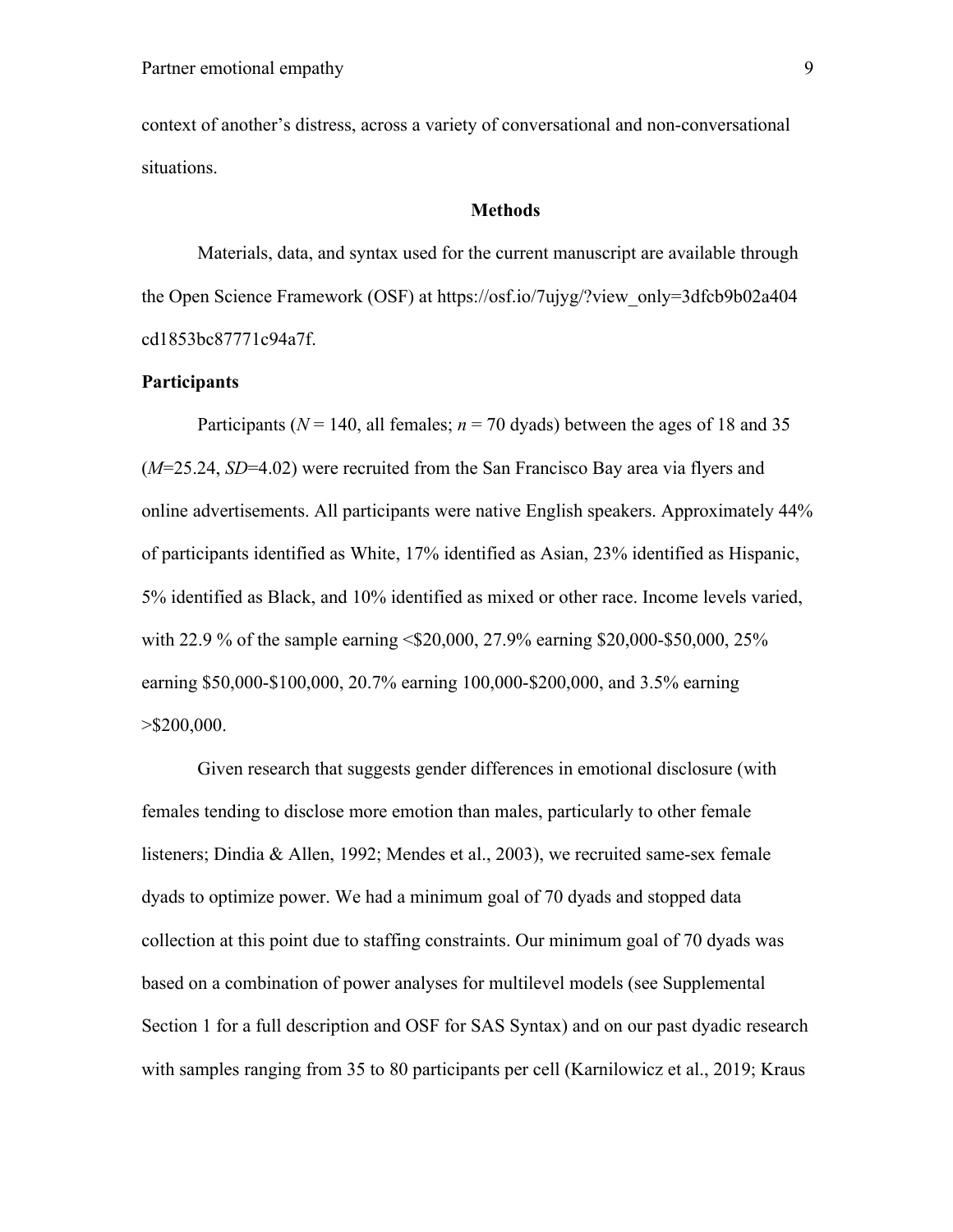& Mendes, 2014; Thorson et al., 2019; West et al., 2017). We aimed for the upper end of this spectrum given our desire to explore continuous moderators of physiological outcomes.

#### **Procedure**

Figure 1 depicts the procedural timeline. Participants first completed an online survey, including questionnaire assessing empathy, and a series of 11 questions that asked them to briefly describe and rate the emotional intensity of a variety of negative personal experiences (e.g., "What is the saddest thing that ever happened to you?"; "How emotionally intense was it for you to think and write about this experience?").



*Figure 1.* Overview of experimental procedure. Upper bracket covers tasks during which SNS physiological responses were recorded from both members of the dyad. Separate cells for experiencers and listeners indicate the dyad was separated during the task. The dashed and dotted outlines indicate hypothesized periods during which listener's emotional empathy would predict experiencer's SNS reactivity, and the dotted outline indicates hypothesized period of interest for physiological linkage. Grey cells indicate the period from which accuracy ratings were derived.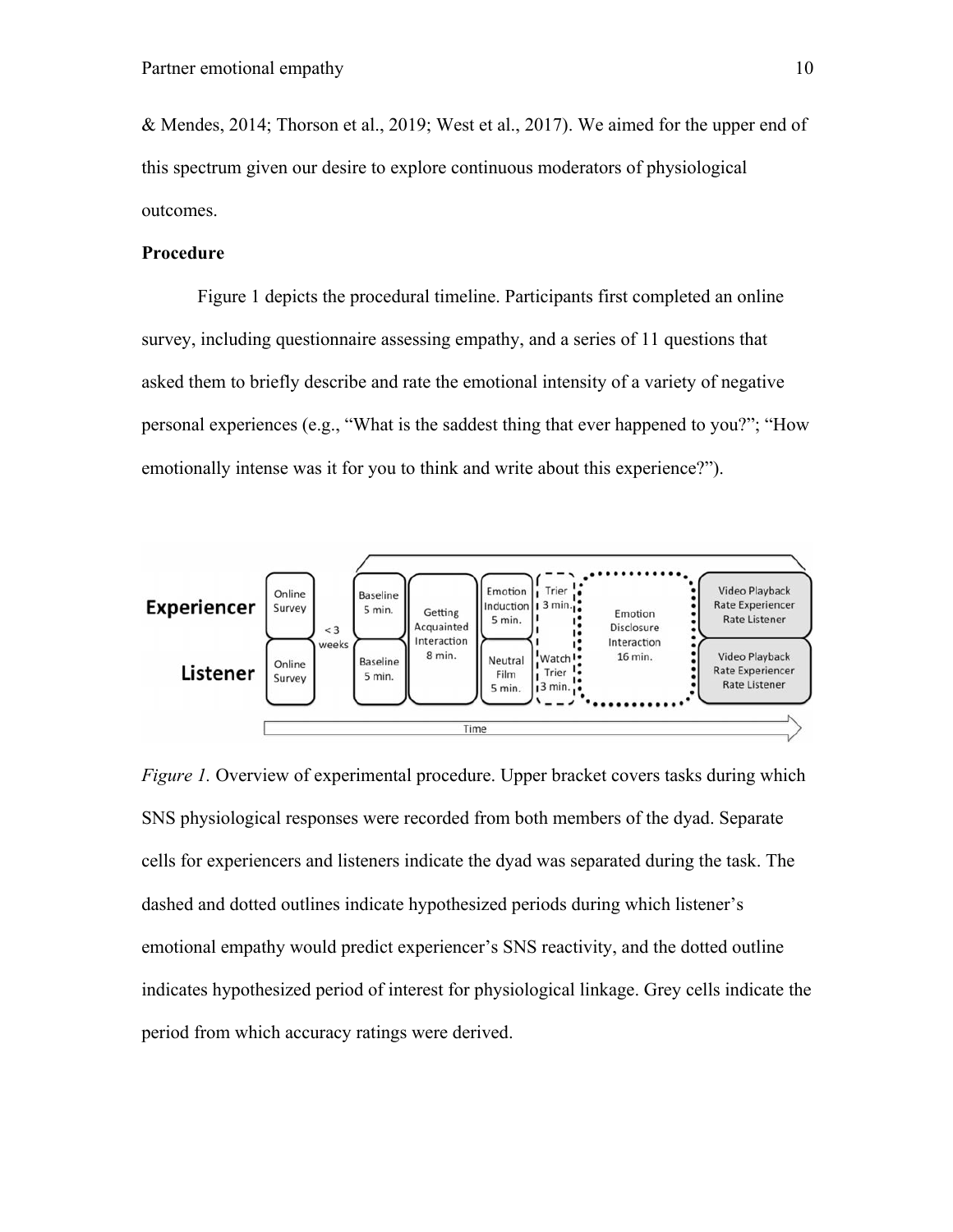Within 3 weeks of filling out the online survey, participants visited the laboratory in dyads. Dyads were strangers, matched within 5 years of age. Given possible differences due to cross-race pairing, we assigned participants to interact with someone from a similar race/ethnic categories (West et al., 2017). Participants were randomly assigned to the role of experiencer or listener. Participants were consented in separate rooms, and were informed that some laboratory tasks would involve interacting with another participant. During consent, participants who were assigned to the role of "experiencer" were asked if they would be willing to share their personal stories they described in their online questionnaires with their interaction partners. Participants were given several minutes to review the responses they provided to the prompts in the online questionnaires. During consent, to further encourage genuine emotional disclosure, experiencers were monetarily incentivized to be as open and honest as possible and to share their true emotional experiences with their partner (unbeknownst to listeners; see Supplemental Section 2 for details).

Following consent, participants were brought to a large experiment room and seated on opposite sides of a black curtain. Before participants were introduced to their partners, physiological sensors were attached and participants were asked to sit quietly for five minutes for a physiological baseline recording. Following the baseline period, the curtain was opened, participants were introduced and they engaged in an 8 minute "getting acquainted" conversation with their partner. Following the conversation, the curtain separating the participants was closed, and participants responded to several questions regarding how "nice" and "likeable" partners were ("likeability"; see Supplemental Section 5). This interaction provided a comparison interaction task in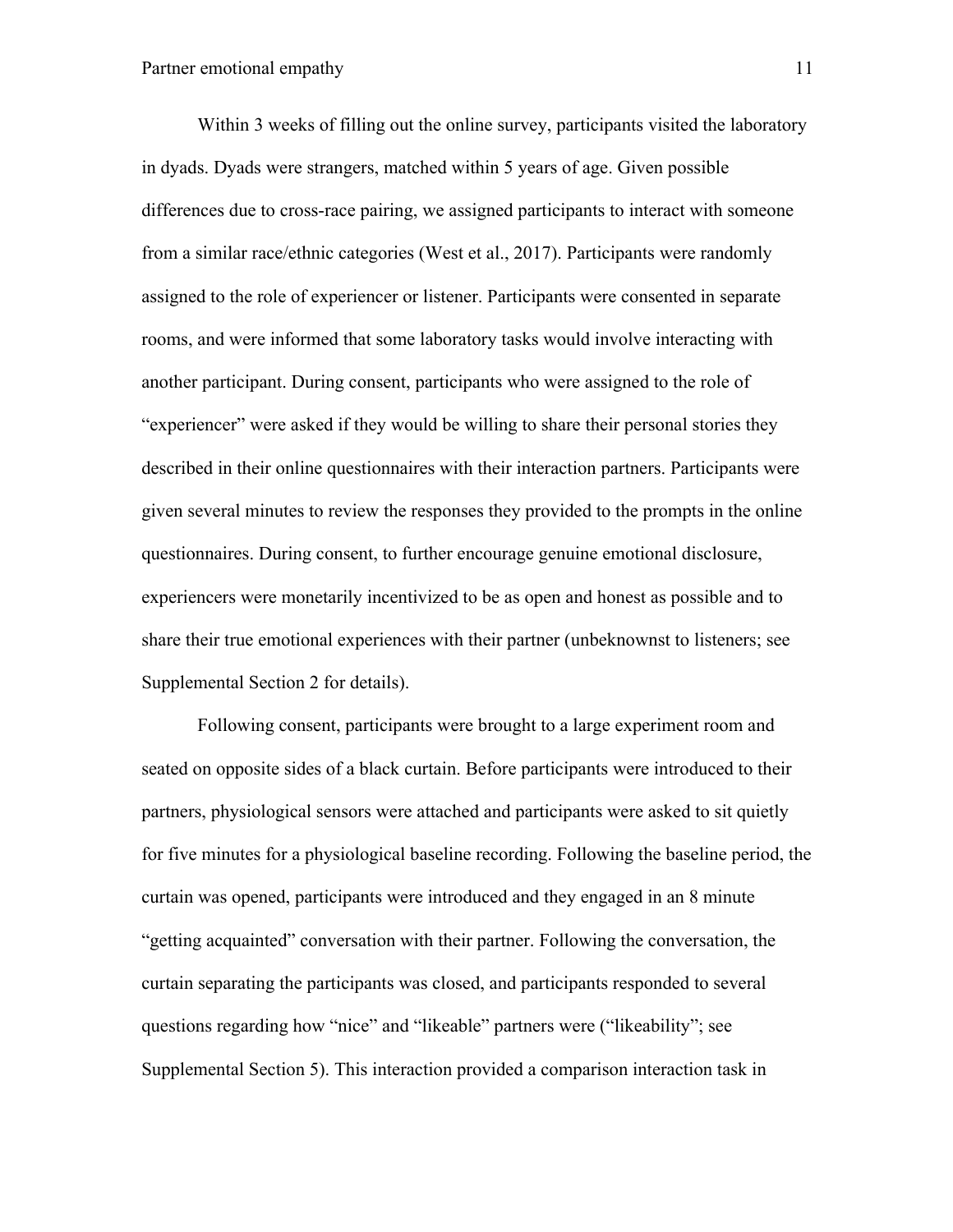which distress was not shared, and allowed us to measure likeability of the listener prior to the emotion induction.

Next, during the emotion induction period, partners were separated, and listeners were given earbuds and noise-cancelling headphones. Listeners watched a nature documentary describing hiking the Appalachian Trail. While the listener watched the neutral film, the experiencer underwent a distressing emotion induction. Specifically, the experiencer watched a series of emotional film-clips designed to elicit negative emotion and distress while simultaneously engaging in a variety of sensorial manipulations aimed to heighten felt negative emotions. First, experiencers watched a scene from the movie Trainspotting depicting a man defecating in a dirty bathroom. As experiencers watched the film, they were instructed to drink from a glass cup filled with brown water (dyed with tasteless brown food color), containing a realistic (plastic) cockroach visible within an ice cube. Next, experiencers viewed a scene from American History X, depicting a man stomping another man's head on a curb. Finally, experiencers watched a scene from the foreign film Dogtooth, in which a woman stands in a bathroom and repeatedly strikes her face with a hand-weight. During this final film clip, experiencers immersed their hand in an ice bucket to facilitate feelings of distress. Thus, we created novel, intense, and varied distressing emotional reactions, and ensured that experiencers would have distressing experiences to describe later in nuanced and vivid details to the listener during the emotion disclosure. The task also provides an interesting comparison of a distressing context for the experiencer in which the listener is not present. However, the primary goal of these tasks were to induce negative affect and arousal, in order to observe buffering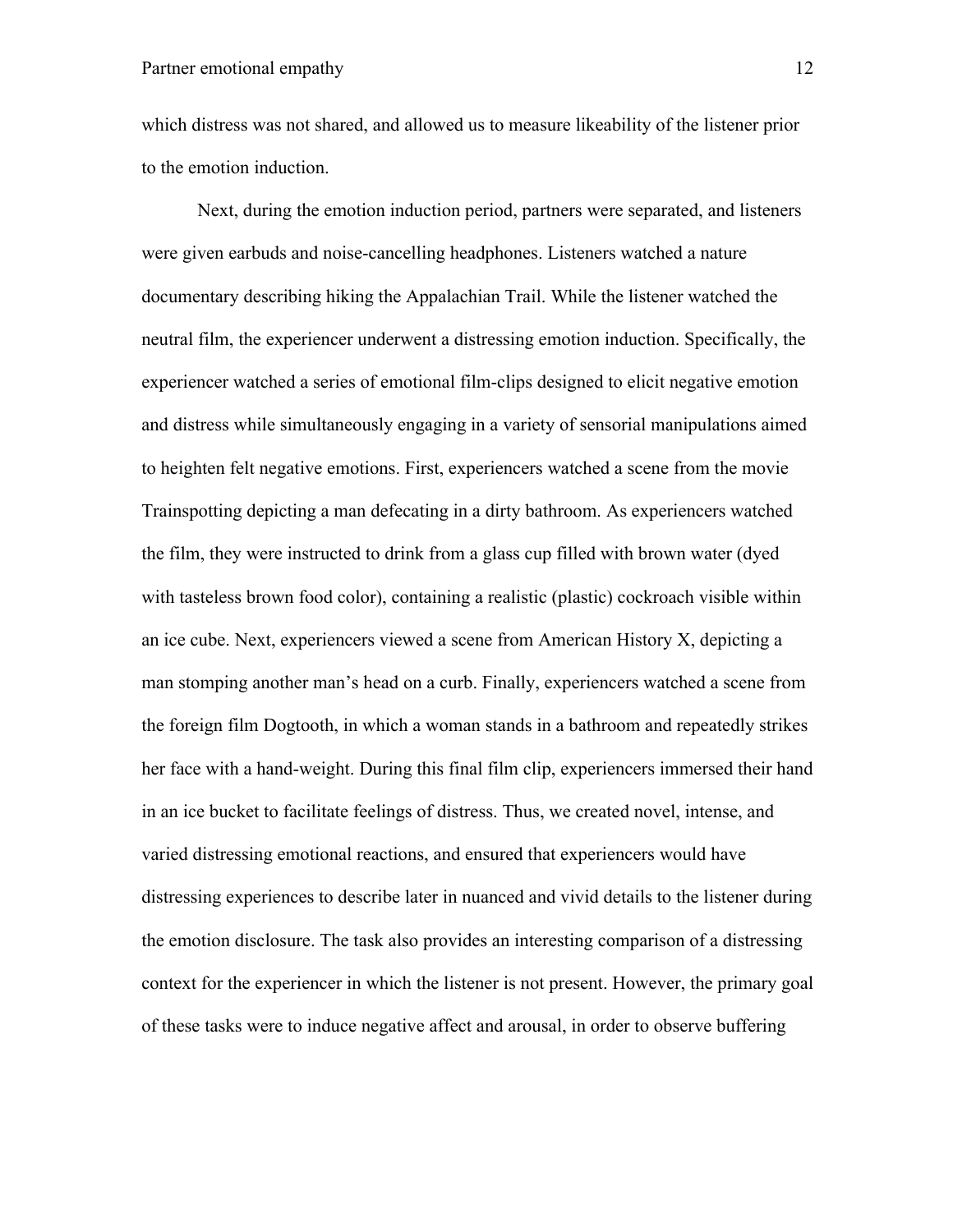effects of listener's emotional empathy on experiencer's negative affect and arousal in the subsequent tasks.

Following the films, the curtain was opened and the experiencer was asked to undergo a Trier Social Stress Test (TSST) while the listener watched (in view of the experiencer). Specifically, the experiencer was asked to give a speech about their strengths and weaknesses in front of two evaluators, one male and one female. Following 2-minutes of speech, the male evaluator asked the experiencer to "count backwards by seven starting at the number 23,485 as fast as you can with as few errors as possible." The TSST is a stressful task known to reliably elicit responses from the two primary stress systems (HPA and SAM) in healthy individuals (Henze et al., 2017; Kirschbaum et al., 1993). The goal of the TSST was to create a stressful situation for the experiencer in which the listener is present and observable, but not personally undergoing the stressor or conversing.

After 1-minute of counting backwards in the TSST, listeners were given a stack of cue cards, and the evaluators left the room. The cue cards were used for a sixteen-minute emotion disclosure interaction and included three prompts related to the negative emotion induction the experiencer experienced in the laboratory alone, as well as the prompts from the online questionnaire regarding emotionally negative personal experiences from the experiencer's life. The cue cards were ordered based on the experiencer's own ratings of the intensity of the topics from the online questionnaire (highest intensity to lowest intensity; see Supplemental Section 3 for conversational prompts). The listener was asked to read the prompt/question on each card aloud, and move through the stack of questions one at a time, allowing 1-3 minutes for the experiencer to respond to each card. The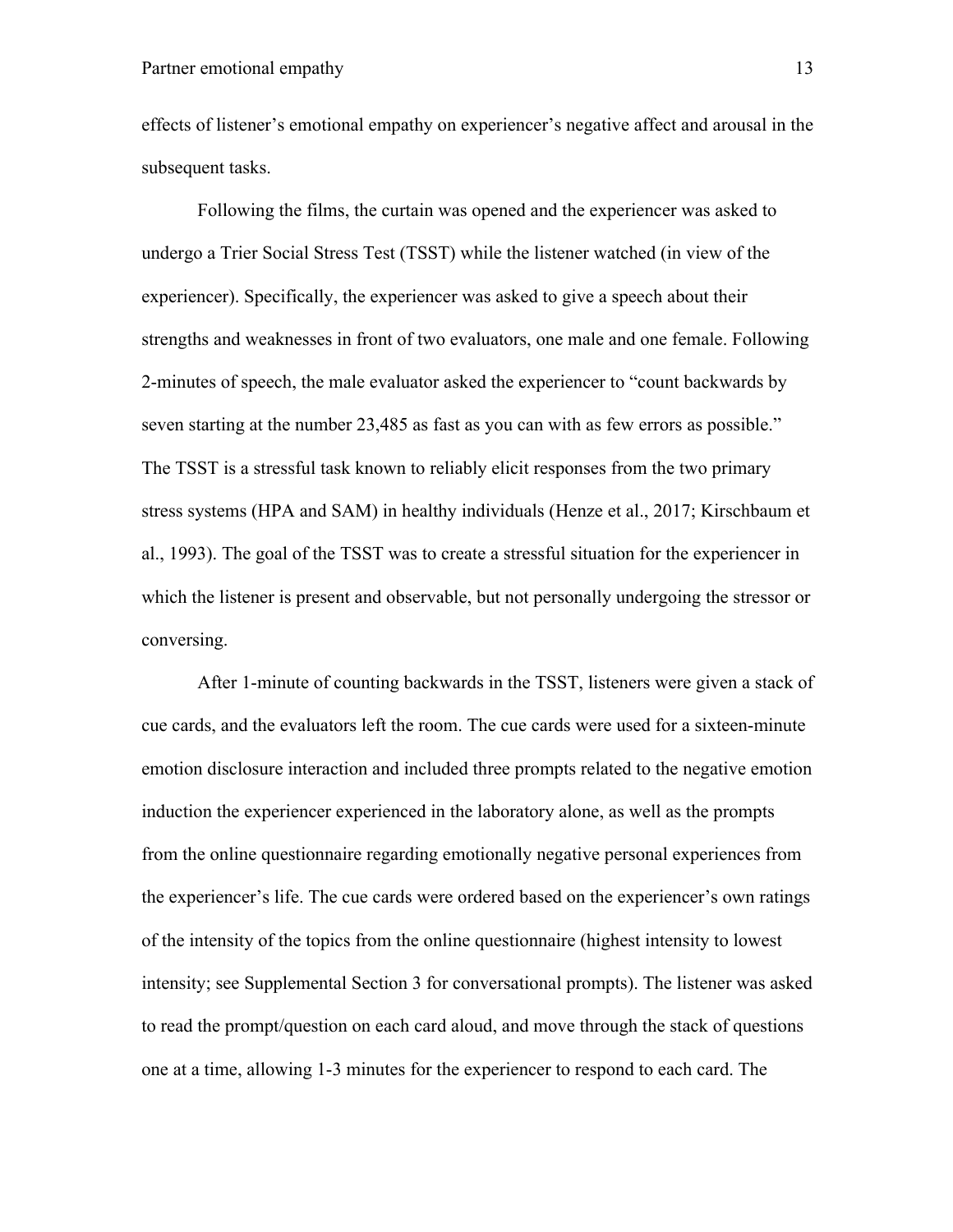listener was asked to "respond naturally as if you were conversing with a friend." The long duration of the interaction (sixteen-minutes) enabled more reliable estimates of physiological linkage, and the emotion disclosure task also provides a theoretically relevant interaction in which the experiencer describes their distress and the listener responds conversationally (in contrast to the TSST, where the listener is also visible, but not conversing).<sup>1</sup>

During the TSST and emotion disclosure interaction, a video recording was made of each participant. Following the dyadic interaction, the curtain between participants was closed, and participants retrospectively rated their own and their partner's emotional valence during the TSST and during the interaction using a slider while watching the video playback. The slider ranged from extremely negative on the left, to extremely positive on the right, with neutral in the middle. First, both participants watched the video recording of the experiencer and rated the experiencer's emotional experience. Next, this was then repeated with the video recording of the listener. The goal of this task was to derive an objective measure of interpersonal accuracy.

# **Measures**

 

**Emotional empathy.** During the on-line assessment participants completed the Balanced Emotional Empathy Scale (BEES; Mehrabian & Epstein, 1972), which measures self-perceived emotional empathy. This 30-item scale is thought to capture individual's tendency to vicariously experience of other's emotions, and includes items

<sup>&</sup>lt;sup>1</sup> It is valuable to look at both stress experiences and emotional disclosure because these are two contexts where a conspecific's emotional empathy could reduce negative affect and arousal. The use of a TSST allows us to test the possibility that emotional empathy can buffer distress outside the context of a reciprocal conversation, and an emotional disclosure is similar to a therapeutic context where empathy has proven beneficial for others (e.g., talking to a counselor or physician about a problem).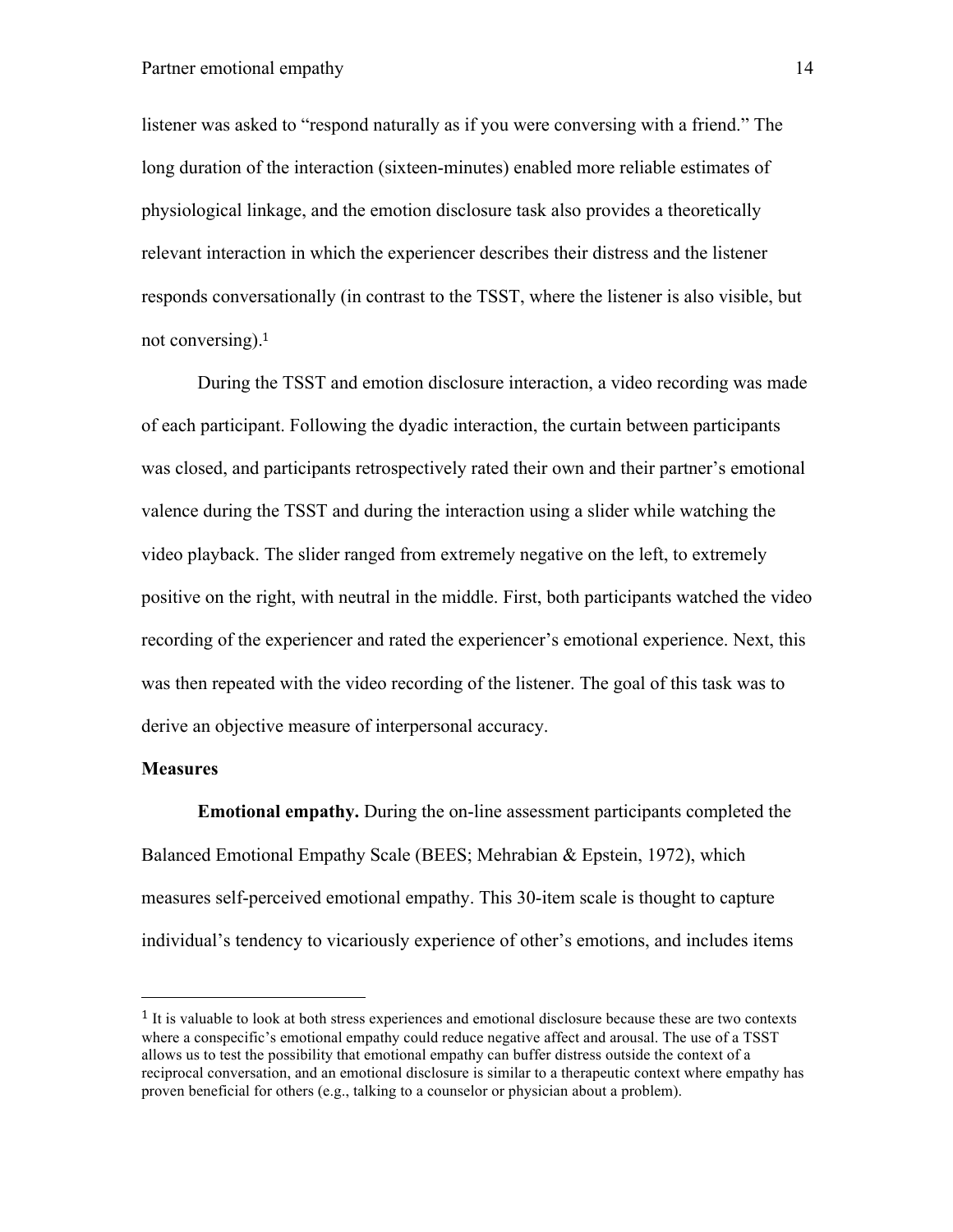related to the positive feelings and negative feelings like sadness and distress that are relevant to our hypotheses. Participants also completed the empathic concern subscale from the Interpersonal Reactivity Index (Davis, 1983; which yielded results similar to the BEES; see Supplemental Section 4).

**Cognitive Empathy.** During the on-line assessment participants completed the interpersonal reactivity index (IRI; Davis, 1983), which includes a subscale on perspective taking (i.e., cognitive empathy).

**Likeability.** Following the "getting acquainted" interaction, participants responded to 17 items related to qualities of their partner and their interaction on a 5 point scale ranging from strongly disagree to strongly agree (e.g., "This person seemed nice."; "This person was not likeable."; "I enjoyed the conversation."; see Supplemental Section 5 for a full list of items). Items were reversed where appropriate and averaged, with higher scores reflecting greater likeability ( $\alpha$  = .86).

**Self-reported affect during TSST and emotion disclosure interaction.** In the questionnaire completed by experiencers and listeners following the emotion disclosure interaction, experiencers rated two items regarding their emotional valence during the TSST on a scale of 1 "very negative" to 5 "very positive", "How did you feel giving your speech?" and "How did you feel during the mental arithmetic." Similarly, listeners rated their emotional experience for the TSST, "How did you feel watching your partner give a speech?" and "How did you feel watching your partner do the mental arithmetic?" For each participant, their two ratings were averaged to reflect self-reported valence during TSST,  $r = .576$ ,  $p < .001$ . In the questionnaire, experiencers and listeners also rated their emotional valence during the emotion disclosure interaction on the same scale.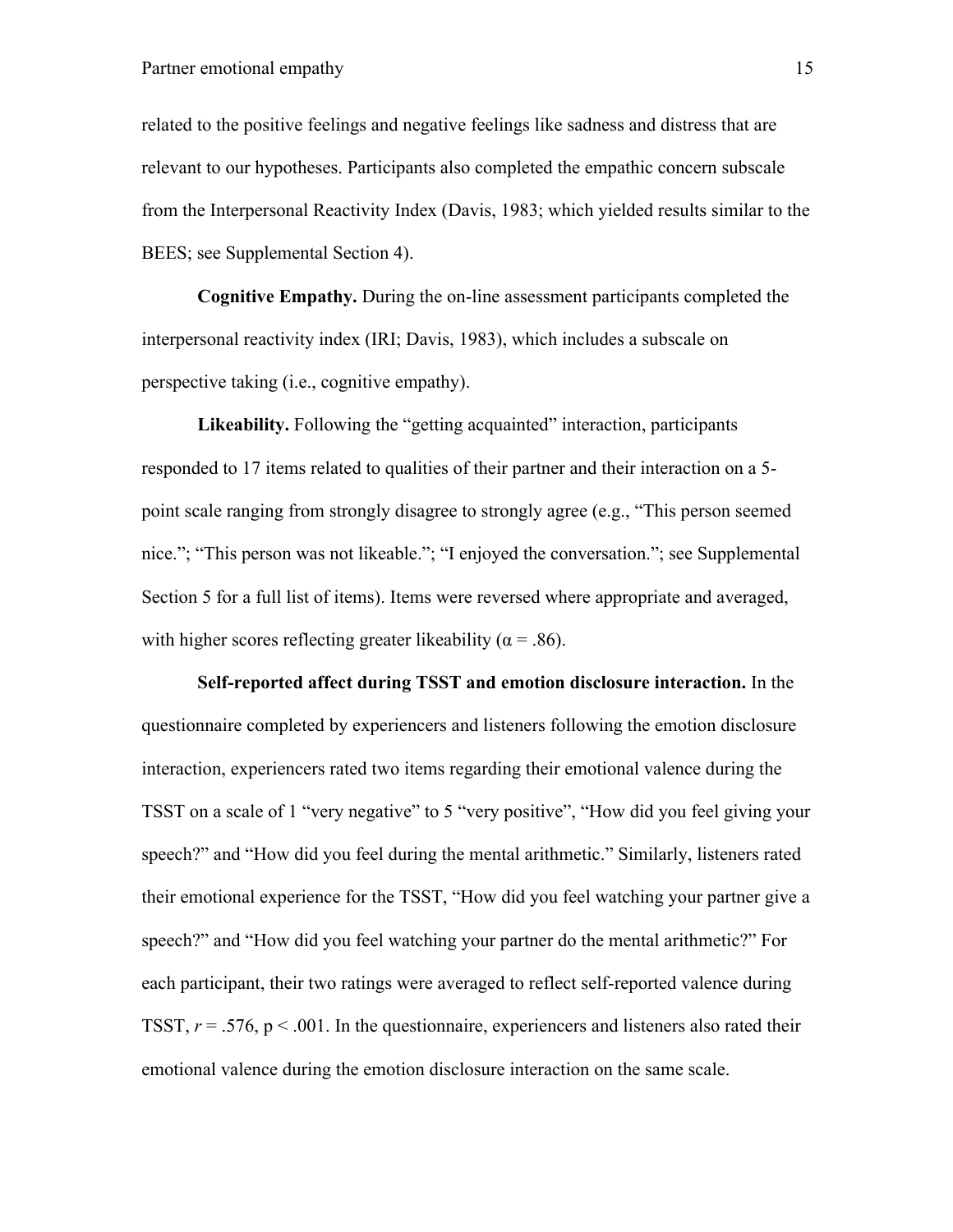Experiencers responded to the item "Overall, how did you feel sharing your emotional stories." Listeners responded to the item, "Overall, how did you feel listening to your partner's emotional stories." The scale mirrors the affective circumplex model of perceived emotional valence (Posner et al., 2005), which encompasses both positive and negative affect on a unidimensional scale.

**Sympathetic nervous system reactivity.** Participants' autonomic nervous system responses were obtained during all tasks. We measured electrocardiography (ECG) and impedance cardiography (ICG) using Biopac hardware (ECG, NICO modules) and integrated into an MP150 system. All channels were sampled at 1000 Hz. To calculate pre-ejection period (PEP), the ECG and first-derivative of the dz/dt waveform from the impedance module are superimposed on each other using Mindware software (IMP 2.6). We used a 30-second ensemble window to calculate pre-ejection period, a primary measure used in dyadic physiologic synchrony studies (Kraus & Mendes, 2014; Thorson et al., 2018; Waters et al., 2014, 2017; West et al., 2017). PEP is a measure of sympathetic nervous system (SNS) activity measured as the time from the electrical impulse initiating ventricle contraction to the aortic valve opening (Brownley et al., 2000). PEP is a noninvasive cardiac measure of pure SNS activation that is not influenced by PNS activity and has been validated via pharmacological blockade (Bernston et al., 1994). Unlike other biological indices of stress (e.g. hormones), PEP responds quickly and can be measured dynamically and continuously, in vivo, during a social interaction. Shorter PEP intervals are due to greater contractile force and indicate greater SNS activation. To calculate PEP reactivity, we used the 30-second PEP values from the last minute of baseline and subtracting each PEP value from the tasks. Lower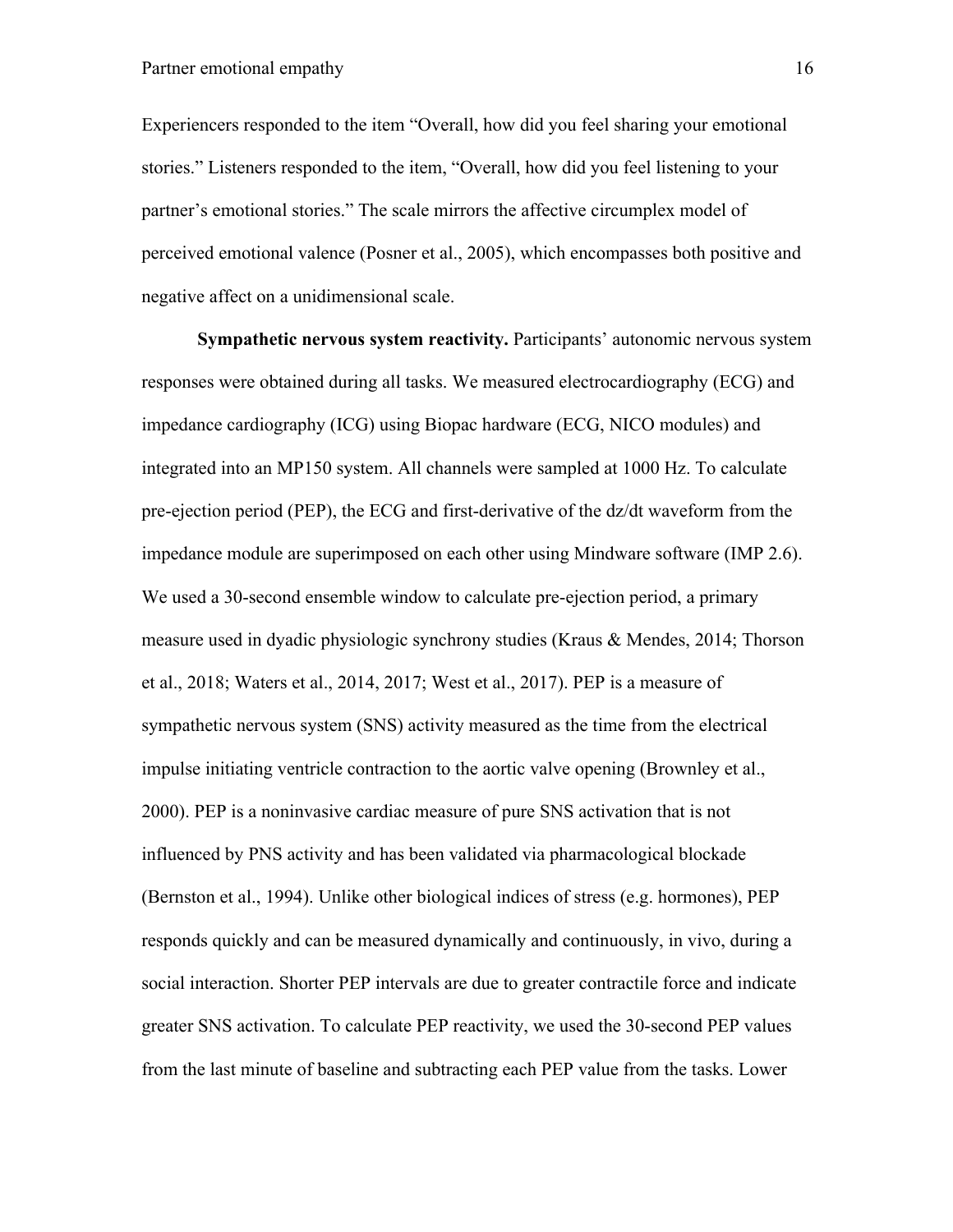PEP reactivity values indicate greater SNS reactivity to the task. It is important not to equate PEP, which indexes SNS arousal more generally, with distress, however, instead PEP reactivity provides a general indication of intensity of felt experiences and general arousal, so increased distress in distressing contexts but also increased joy in positive contexts (Mendes, 2016).

**Physiological linkage.** We calculated a PEP physiological linkage score for each person during the emotion disclosure interaction. Linkage scores represented the extent to which one person was physiologically influenced by their partner. To calculate these linkage scores, we conducted a regression model for each person in each dyad, where the listener's physiology at time T+1 was predicted by their partner's (experiencer's) physiology at time T and their own physiology at time T. We adjusted for stability listeners' own prior physiology—when calculating linkage, based on the approach outlined in Thorson, West, & Mendes, 2017. Thus, each individual's linkage score reflects the extent to which their PEP reactivity is influenced by their partner's PEP reactivity in the prior bin, while adjusting for their own prior physiology. We made two *a priori* decisions regarding the linkage scores: One, we would remove participants' linkage scores if they had more than 50% of the data missing within the task; two, we removed scores that were extreme outliers (3 SDs above/below the mean linkage score). One dyad was removed following this protocol. Critically, in all our empirical work examining physiologic linkage during active tasks, we focus on PEP because it is a pure measure of SNS activation, responds within seconds of an affective state, and is linked to broad dimensions of affect, specifically intensity and effort (e.g., Kraus & Mendes, 2014; Waters, West, & Mendes, 2014; West et al., 2017).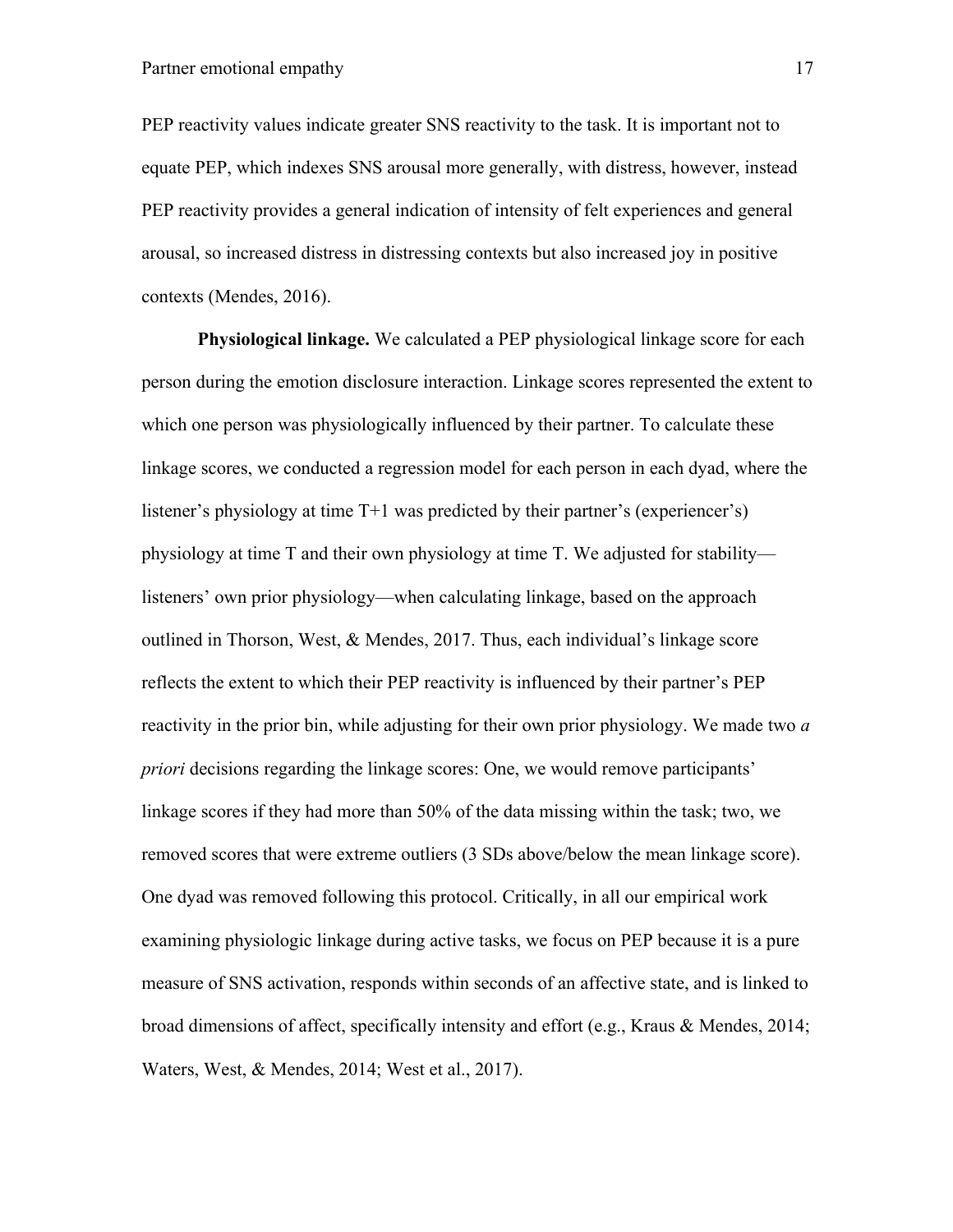**Accuracy.** Accuracy scores were computed for each participant using slider ratings obtained during the video-playback of the emotion disclosure interaction. Slider position was averaged each second, resulting in second-by-second time-series for each participant reflecting affect ratings of the partner and ratings of the self. Time lagged cross correlations were computed between ratings of the partner and partner's selfratings, which capture the extent to which individuals accurately perceive changes in their partner's emotional valence. The maximum cross-correlation coefficient was selected from a lag window of  $-2$  to  $+2$  to account for differences in slider use between participants.<sup>2</sup> Thus, for each participant, we select their best accuracy score within a limited time window. Accuracy scores were missing for 11 dyads due to technological difficulties during the playback of the interaction.

#### **Analytic Strategy and Predictions**

 

**Experiencers' self-reported affect.** We used correlations to examine whether experiencers paired with listeners higher in dispositional emotional empathy reported less negative affect.

**Sympathetic nervous system reactivity.** To examine whether experiencers paired with listeners higher in dispositional emotional empathy exhibited lower SNS

<sup>&</sup>lt;sup>2</sup> Accuracy can be modeled in multiple ways. Most of the literature on empathic accuracy uses either correlations (with lags ranging from zero to 10 seconds; (Brown et al., 2018; Brown et al., 2020; Kral et al., 2017; Zaki, Bolger, et al., 2009; Zaki, Weber, et al., 2009) or deviation scores to compute empathic accuracy (e.g., Côté et al., 2011; Sze et al., 2012). Deviation scores can be problematic due to individual differences in the use of the scales, and zero lag correlations can be problematic due to interindividual differences in the timing of ratings (e.g., an experiencer may report their emotional shifts faster than the perceiver). Time-lags help to account for individual differences in scale usage because correlations are agnostic to the absolute level of rating (i.e., it only matters the extent to which ratings move in the same direction at the same time), and selecting the maximum correlation coefficient within a lag window inhibits differences in rating speed from reducing accuracy scores. Given that the current study involved healthy young participants, we used a lag of plus or minus 2 seconds. This was an a priori choice, and we did not conduct analyses using any other lag windows.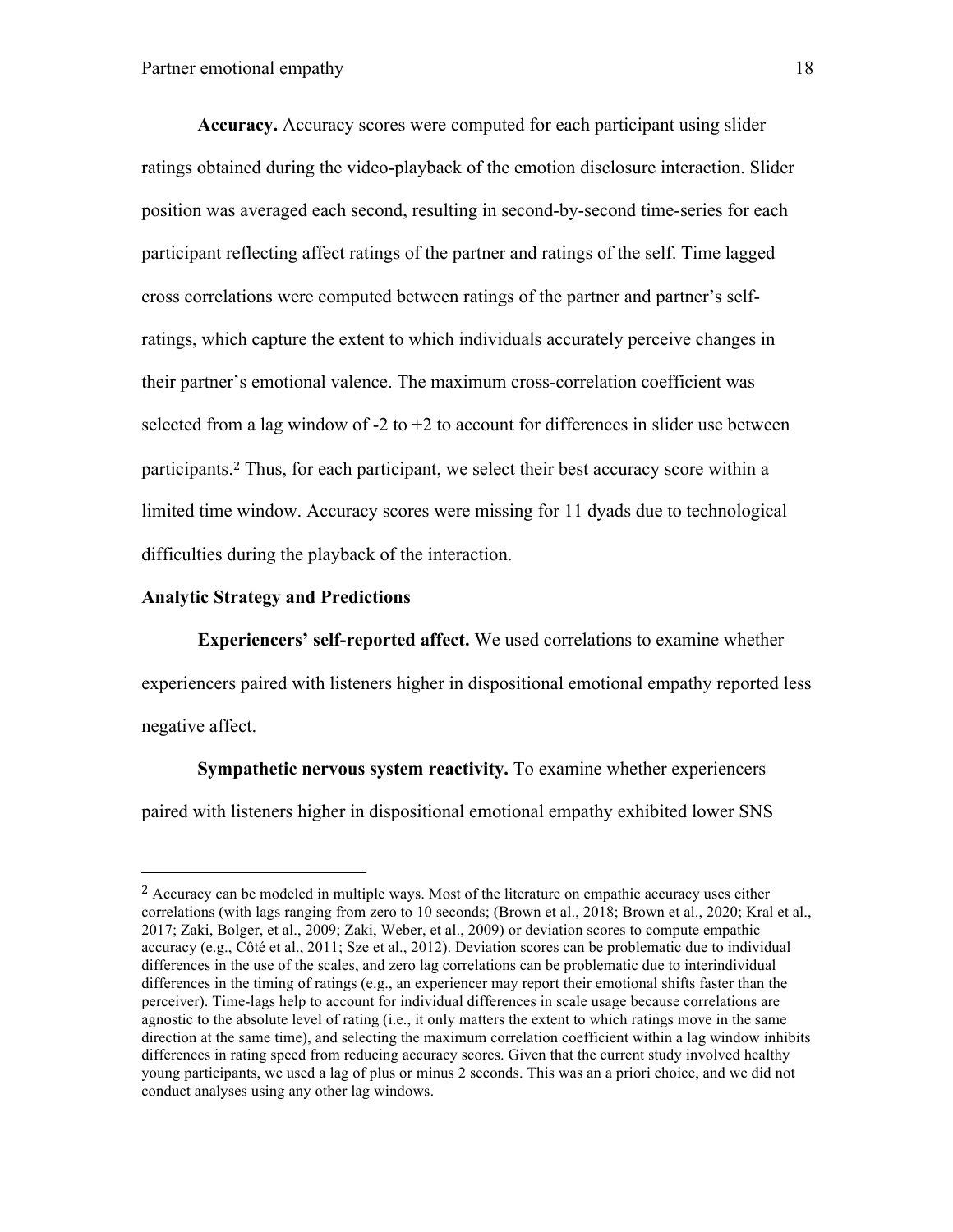# Partner emotional empathy 19

reactivity during the stressful task and emotion disclosure, we estimated two-level crossed dyadic models (individuals nested within dyads, crossed with time; Kenny, Kashy, & Cook, 2006). We treated dyad members as indistinguishable (using methods described in West et al., 2014). We estimated 5 random effects: intercepts (i.e. average levels of PEP reactivity), linear slopes (which capture variance in changes in reactivity over the course of the study), the within-person slope-intercept covariance (one person's linear change with their own intercept), the between-person intercept covariance (i.e., one person's intercept with their partner's intercept), and slope covariance (i.e., one person's slope with their partner's slope).

For the fixed effects, we examined differences in reactivity as a function of task (5 level variable: getting acquainted, emotion induction, TSST, emotion disclosure interaction, play back), role (experiencer vs. listener), and listener and experiencer empathy. Models included the main effects of these variables and all two-way interactions between task, role, and listener empathy, and task, role, and experiencer empathy. We also included the three-way task x role x actor empathy interaction, and the three-way task x role x partner empathy interaction. The latter interaction is of key theoretical interest, as this interaction tests whether experiencers and listeners had different levels of reactivity as a function of their partner's level of empathy during certain tasks.

**Exploring reactivity over time within the TSST.** In an exploratory analysis, we examined whether the hypothesized association between partner empathy and experiencer reactivity changed over time during the TSST (i.e. became stronger or weaker). The model included the main effect of linear time, and all two-way interactions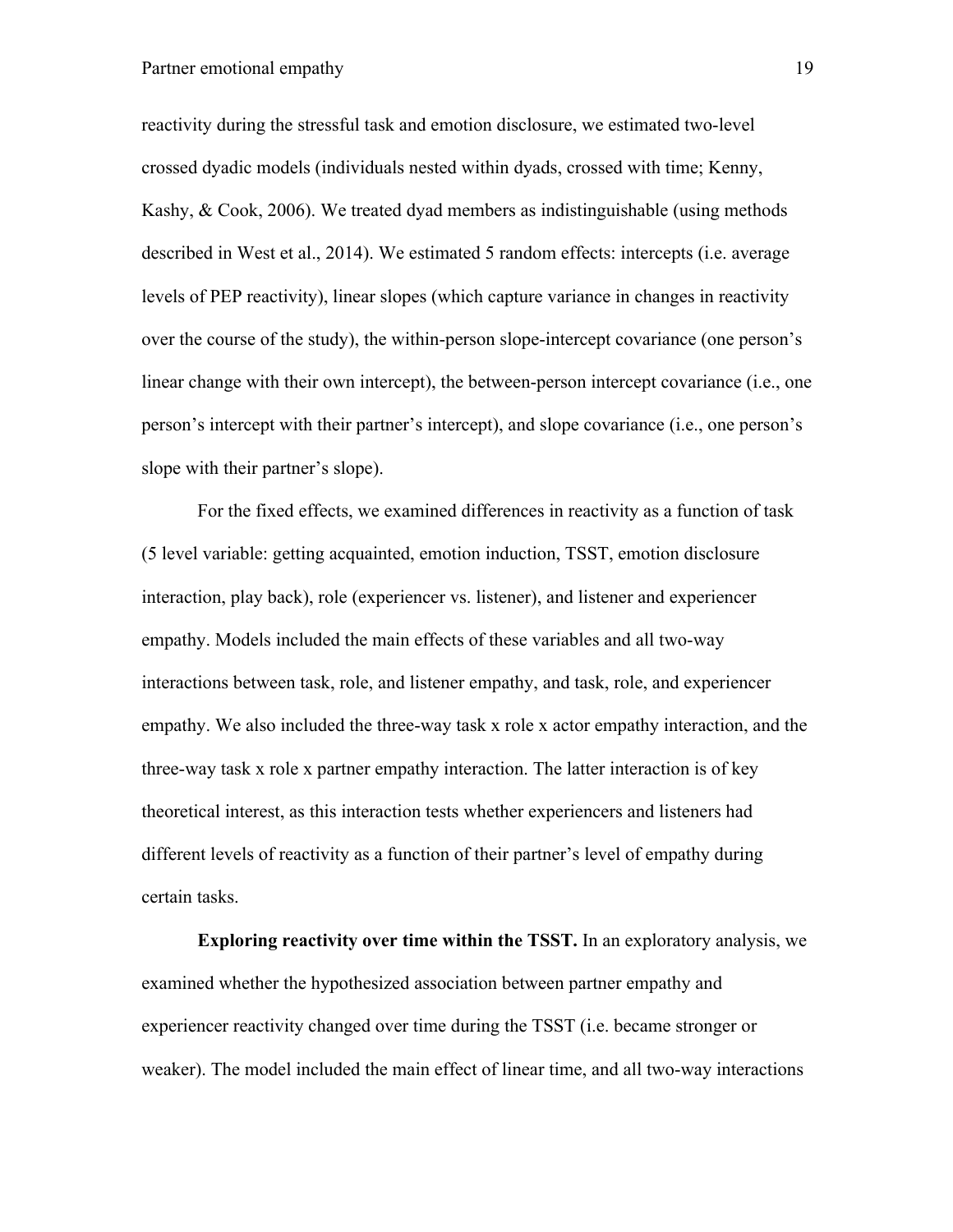between time, role, and partner empathy, as well as the three-way role x partner empathy x time interaction, on the TSST SNS reactivity data.

**Listeners' Self-reported affect.** We used two correlations to examine whether listeners higher in dispositional emotional empathy had a) greater negative affect during the TSST, and b) greater negative affect during the emotion disclosure.

**Physiological linkage.** To examine whether listeners higher in dispositional emotional empathy had greater physiological linkage, we estimated dyadic models in which the participants' linkage scores to their partner were treated as the outcome, treating dyad as unit of analysis to adjust for nonindependence in linkage scores (Kenny et al., 2006). We included the main effect of role, actor empathy, partner empathy, and all interactions between role, actor empathy, and partner empathy. The key effect of interest is the two-way actor empathy x role interaction, which tests whether the relationship between one's own empathy and linkage varies by role.

**Physiological linkage and accuracy.** To examine whether listener empathy moderates the relationship between listener's physiological linkage and accuracy in rating experiencers, we estimated dyadic models in which participants' accuracy scores were treated as the outcome, treating dyad as unit of analysis to adjust for nonindependence in dyad members' accuracy scores (Kenny et al., 2006). We included the main effect of the participants' own linkage to their partner (the actor effect), which tests whether people whose physiology moves in response to their interaction partners' physiology are more accurate in reading those partners. We also included the main effects of role, actor empathy, and partner empathy, and all interactions between actor linkage, role, and actor empathy (and partner linkage, role, and partner empathy). The key effect of interest is the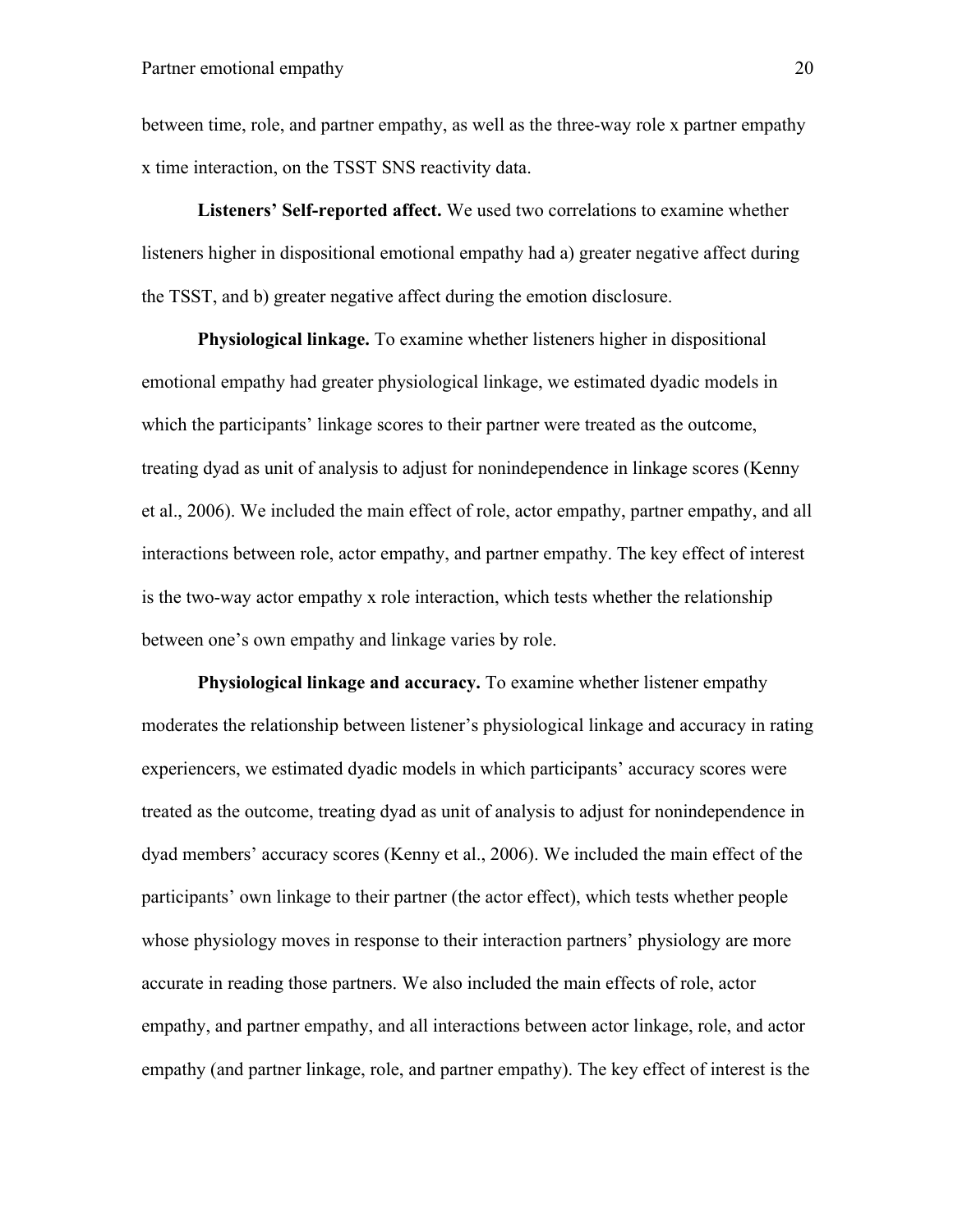three-way actor linkage x actor empathy x role interaction, which tests whether the effect of one's own empathy on the association between one's own linkage and accuracy differs by role.

# **Exploring the specificity of emotional empathy**

To examine whether observed effects were specific to emotional empathy, when hypotheses related to emotional empathy were supported, we re-ran analyses replacing emotional empathy with a) cognitive empathy and b) partner likeability.

#### **Results**

Descriptive statistics for key variables of interest are presented in Table 1, and mean PEP reactivity across tasks for experiencers and listeners is presented in Figure 2. We report effect sizes for fixed effects as partial- $R<sup>2</sup>$ s, which are appropriate for multilevel models ( $R_{\beta}^2$ ; Edwards et al., 2008).

# *Table 1.*

Descriptive statistics for key variables of interest.

|                                 | <b>Listeners</b> |      | <b>Experiencers</b> |           | Total |           |
|---------------------------------|------------------|------|---------------------|-----------|-------|-----------|
|                                 | Mean             | SD   | Mean                | <b>SD</b> | Mean  | <b>SD</b> |
| <b>Emotional Empathy (BEES)</b> | 47.3             | 23.4 | 51.48               | 25.78     | 49.39 | 24.26     |
| Cognitive Empathy (IRI)         | 2.77             | 0.68 | 2.76                | 0.64      | 2.76  | 0.66      |
| Empathic concern (IRI)          | 3.08             | 0.56 | 3.24                | 0.53      | 3.16  | 0.55      |
| Physiological Linkage           | 0.05             | 0.22 | 0.08                | 0.22      | 0.07  | 0.22      |
| Accuracy                        | 0.34             | 0.3  | 0.35                | 0.27      | 0.35  | 0.29      |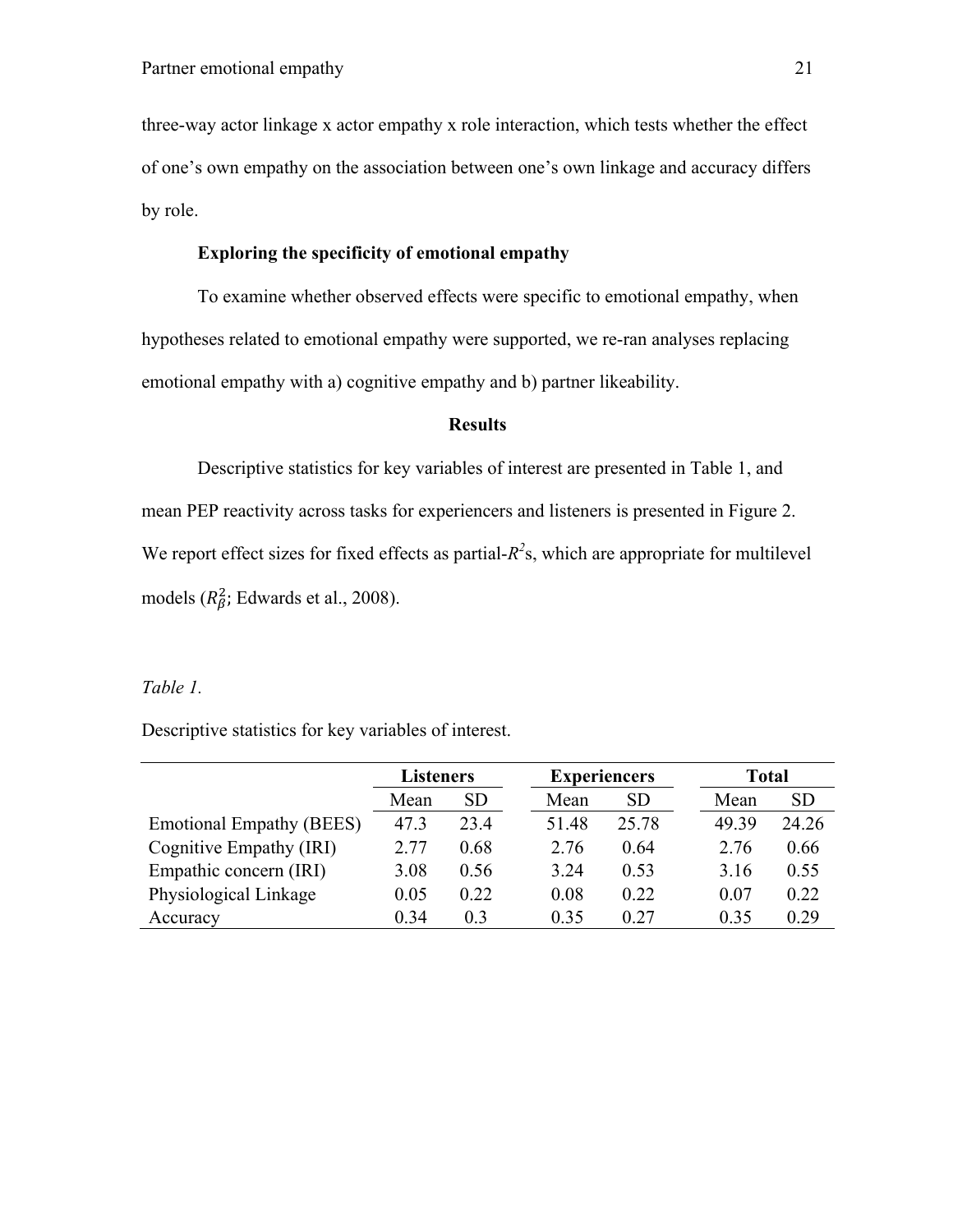

Sympathetic Reactivity Across Tasks for Listeners and Experiencers

*Figure 2.* Average PEP reactivity for experiencers and listeners across the study.

# **Experiencers' Self-reported Affect**

Experiencers' paired with listeners higher in empathy did not report less negative affect during the TSST,  $r(63) = -.08$ ,  $p = .555$ , however, in line with hypotheses, experiencers reported significantly less negative affect during the *emotion disclosure* interaction if the listener was higher in empathy,  $r(64) = .34$ ,  $p = .005$ .

# **Sympathetic Nervous System Reactivity**

A main effect of role was found,  $F(1, 88) = 9.11$ ,  $p = .003$ ,  $R_{\beta}^2 = 0.094$ , and a main effect of task,  $F(4, 278) = 489.91$ ,  $p < .001$ ,  $R_{\beta}^2 = 0.876$ . These effects were qualified by the hypothesized three-way task x role x partner empathy interaction, *F* (4,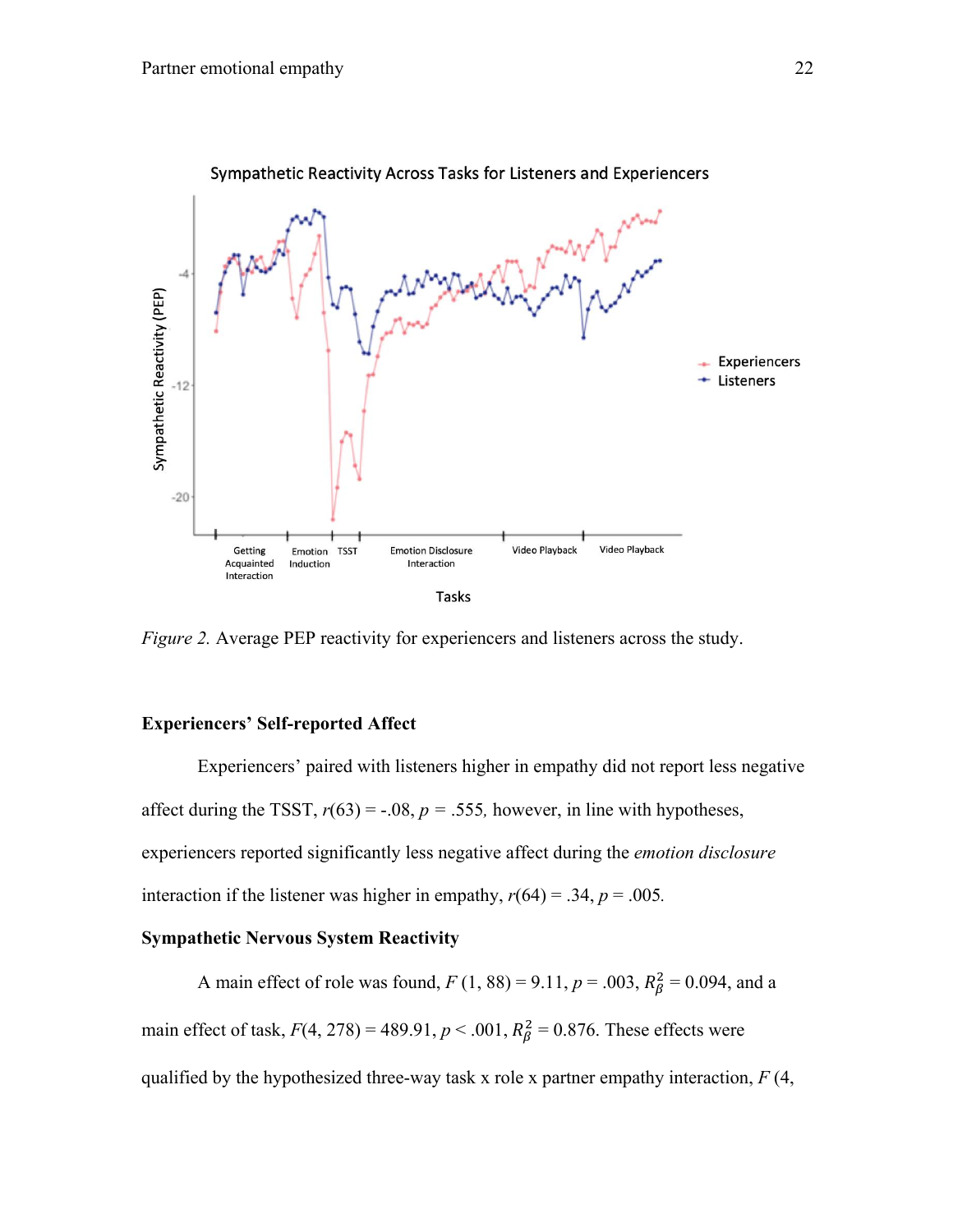481) = 18.73,  $p < .001$ ,  $R_\beta^2 = 0.135$ . We examine the two-way role x partner empathy interaction separately for each task. We found that the two-way interaction was not significant for the getting acquainted task,  $(b = 0.02, SE = 0.02;$  Upper CI = 0.05, Lower CI = -0.02),  $t(131) = 0.75$ ,  $p = .457$ ,  $R_\beta^2 = 0.004$ ; the emotion induction task, ( $b = 0.03$ , *SE* = 0.02, Upper CI = 0.07, Lower CI = -0.01),  $t(151) = 1.63$ ,  $p = .105$ ,  $R_{\beta}^2 = 0.017$ , or the play back task ( $b = 0.02$ ,  $SE = 0.03$ , Upper CI = 0.07, Lower CI = -0.03),  $t(157)$  = 0.75,  $p = 0.453$ ,  $R_{\beta}^2 = 0.004$ . Thus, effects were specific to the TSST and emotion disclosure task.

For the TSST, the two-way role x partner empathy interaction was significant, (*b*   $= 0.08$ , *SE* = 0.02, Upper CI = 0.13, Lower CI = 0.04),  $t(192) = 4.05$ ,  $p < .001$ ,  $R_{\beta}^2 =$ 0.079. Figure 3 depicts the interaction. For experiencers, the main effect of partner empathy on experiencers' reactivity was significant,  $(b = 0.16, SE = 0.03, Upper CI =$ 0.22, Lower CI = 0.10),  $t(183) = 5.27, p < .001, R_\beta^2 = 0.132$ ; the more empathic their interaction partners were, the *less* reactive experiencers were during the TSST (i.e., they had less change in PEP). For listeners, the main effect of interaction partner empathy was not significant ( $b = -0.01$ , *SE* = 0.03, Upper CI = 0.05, Lower CI = -0.06),  $t(188)$  = -.22,  $p = .825, R_{\beta}^2 = 0.0003.$ 

The same pattern was observed for the emotion disclosure interaction, for which the two-way role x partner empathy interaction reflected a non-significant trend  $(b =$ 0.04,  $SE = 0.02$ , Upper CI = 0.08, Lower CI = -0.01),  $t(163)$  1.70,  $p = .09$ ,  $R_{\beta}^2 = 0.017$ . For experiencers, the main effect of interaction partner's empathy on experiencer's reactivity was significant ( $b = 0.07$ ,  $SE = 0.03$ , Upper CI = 0.13, Lower CI = 0.01),  $t(157)$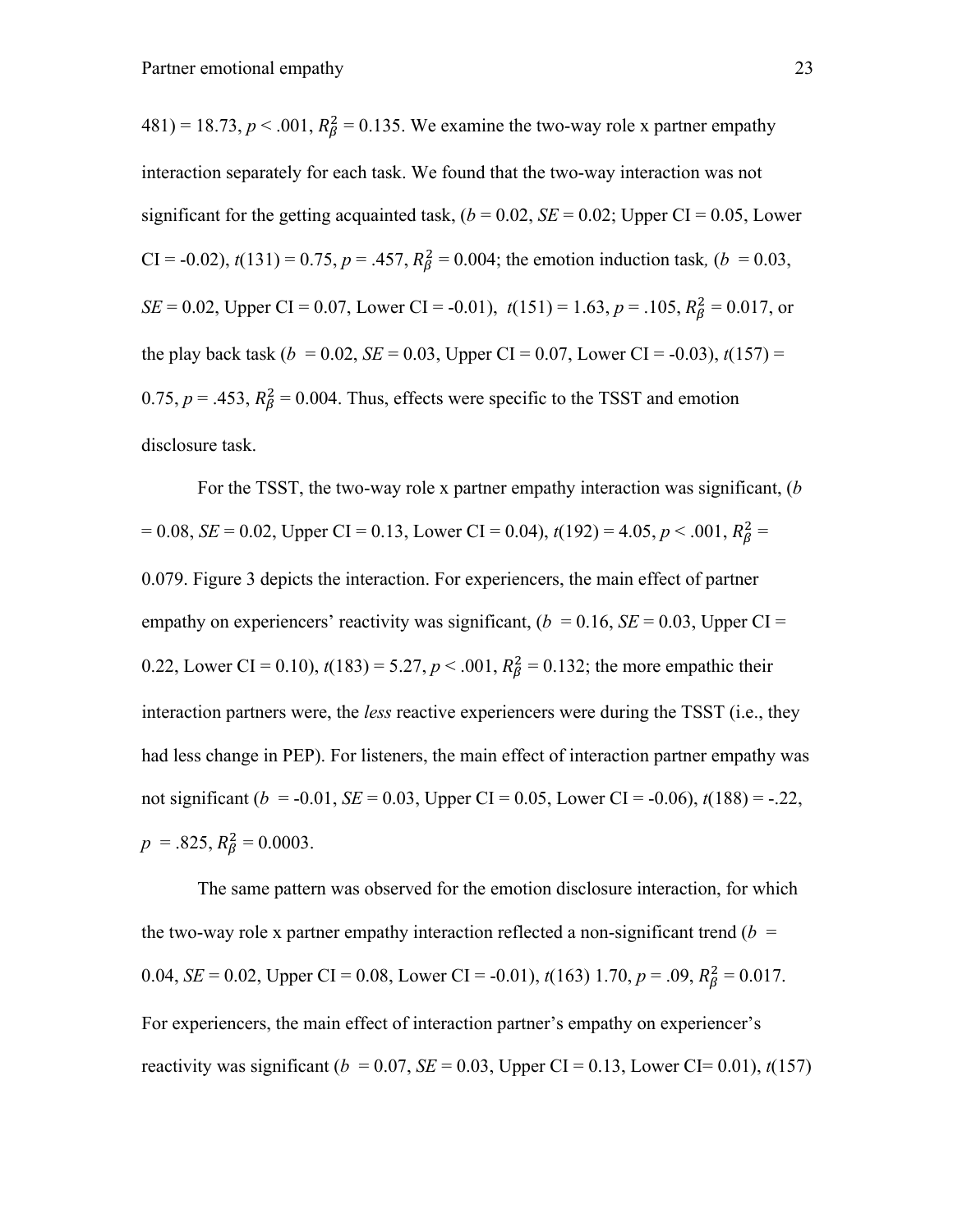$= 2.12, p = .036, R_{\beta}^2 = 0.028$ ; the higher their partner's empathy, the less physiologically reactive the experiencers were during the emotion disclosure. For listeners, the main effect of interaction partner empathy was not significant ( $b = -0.01$ ,  $SE = 0.03$ , Lower CI  $=$  -.06325 Upper CI = .05139),  $t(158) = -0.20$ ,  $p = 0.83$ ,  $R_{\beta}^{2} = 0.0003$ .



*Figure 3.* Experiencers paired with listeners higher in emotional empathy had *lower SNS*  reactivity *(relatively higher pre-ejection period)* during the Trier Social Stress Task.

#### **Exploring Reactivity Over Time Within the TSST**

There was a main effect of time,  $(b = 0.46, SE = 0.16, Upper CI = 0.78, Lower CI$  $= 0.14$ )  $t(63.70) = 2.87, p < .01, R_\beta^2 = 0.115$ , indicating that reactivity became weaker (closer to baseline values) throughout the TSST; this is a typical SNS response whereby reactivity is largest when the task begins. This effect was qualified by a significant role x time interaction (*b* = 0.44, *SE* = 0.12; Upper CI = 0.68, Lower CI = 0.19),  $t(69.1) = 3.57$ ,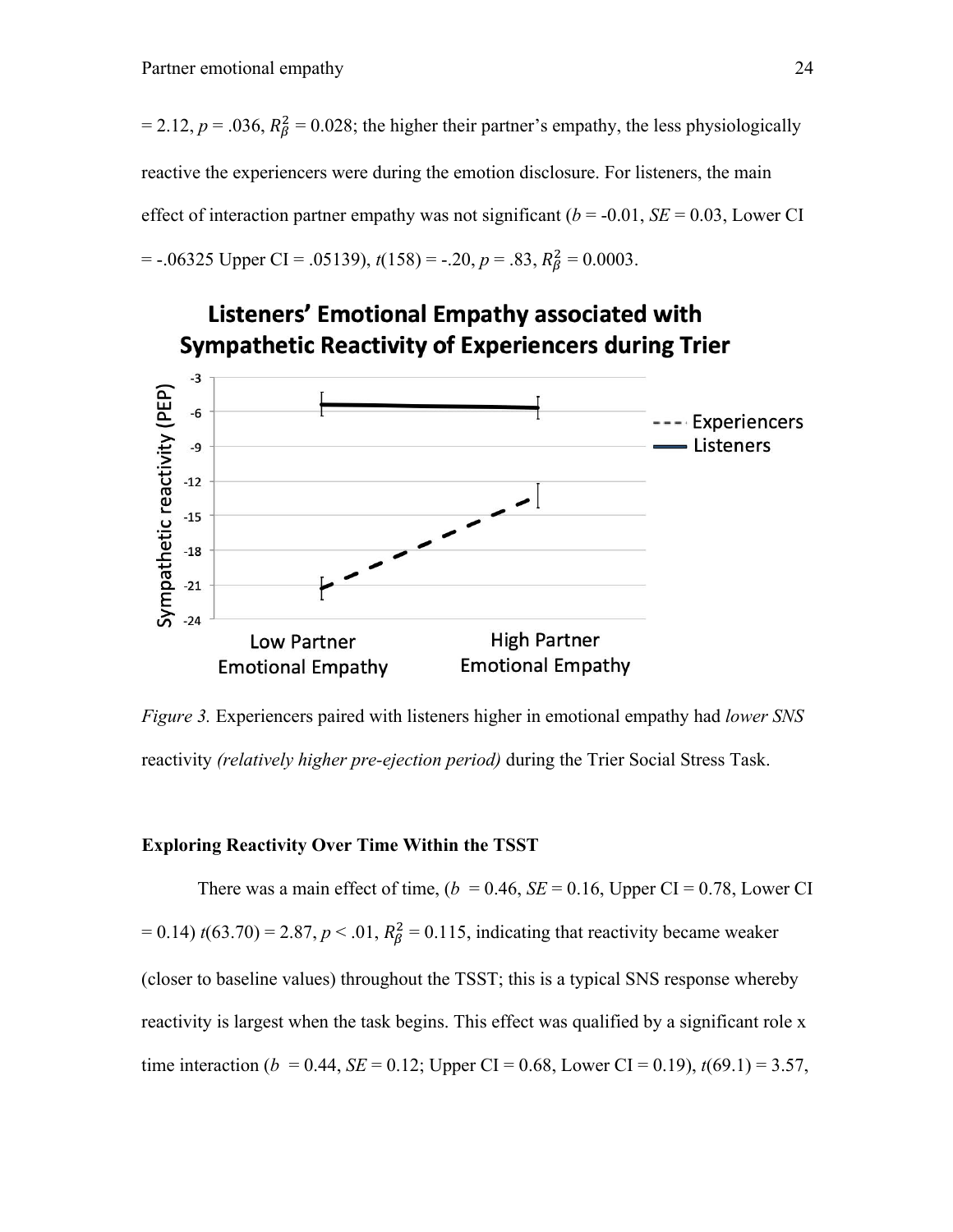$p < .001$ ,  $R_{\beta}^2 = 0.156$ , indicating that experiencers decreased in reactivity over time (i.e., lower SNS activity) ( $b = 0.90$ , *SE* = 0.20, Upper CI = 1.29, Lower CI = 0.50),  $t(112)$  = 4.52,  $p < .001$ ,  $R_{\beta}^2 = 0.154$ , whereas for listeners, PEP reactivity did not decrease as quickly over time ( $b = 0.03$ ,  $SE = 0.21$ , Upper CI = 0.44, Lower CI = -0.38),  $t(115)$ . 14,  $p$  $= .89, R_{\beta}^2 = 0.0002.$ 

The role by partner empathy interaction obtained in the previous analysis remained significant ( $b = 0.16$ ,  $SE = 0.08$ , Upper CI = 0.31, Lower CI = 0.01),  $t(122)$  = 2.11,  $p = .037$ ,  $R_{\beta}^2 = 0.035$ . Consistent with prior analyses, for experiencers, the higher the empathy of the listener, the less SNS reactivity over the course of the TSST ( $b =$ 0.16, *SE* = 0.06, Upper CI = 0.27, Lower CI = 0.43),  $t(116) = 2.74$ ,  $p = .007$ ,  $R_{\beta}^2 = 0.061$ , and for listeners, there was no main effect of their partner's (experiencer's) empathy on their reactivity,  $t(119) = -0.12$ ,  $p = .90$ ,  $R_{\beta}^2 = 0.0001$ . The three-way role x partner empathy x time interaction was not significant,  $(b = -0.01, SE = 0.01, Upper Cl = 0.02$ , Lower = -0.03)  $t(119) = 0.60$ ,  $p = .55$ ,  $R_{\beta}^2 = 0.003$ , indicating that the effect of partner empathy on reactivity was consistent throughout the TSST.

#### **Listeners' Self-reported Affect**

Listeners higher in emotional empathy reported significantly greater negative affect during the emotion disclosure interaction,  $r(67) = -.29$ ,  $p = .018$ . A similar pattern was observed during the TSST, although this was at non-significant trend level,  $r(67) = -$ .20,  $p = 0.099$ . Thus, similar to the experiencers', listeners' empathy was associated with negative affect, but only during a task that required direct exchange between the experiencer and the listener (i.e., the emotion disclosure task) and not during the TSST when the listener is merely observing the experiencer complete the task.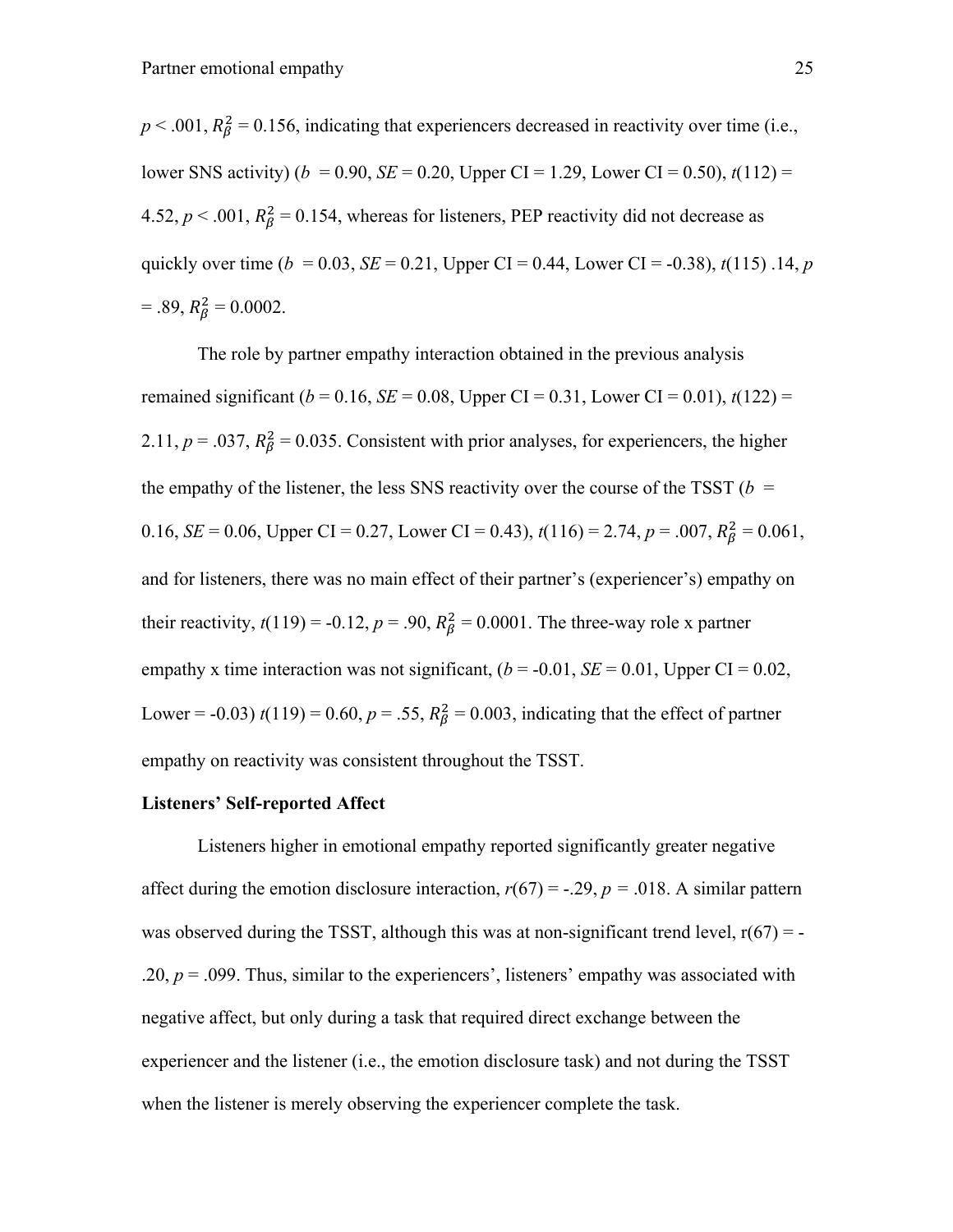## **Physiological Linkage**

During the emotion disclosure, overall linkage was positive  $(b = 0.06, SE = 0.02,$ Upper CI = 0.10, Lower CI = 0.02),  $t(57.02) = 2.87$ ,  $p = .006$ ,  $R_\beta^2 = 0.127$ . However, linkage was not related to experiencer empathy ( $b = -0.00$ ,  $SE = 0.00$ , Upper CI = 0.001, Lower CI = -0.002),  $t(103.45)$  = -0.90,  $p = .372$ ,  $R_{\beta}^2 = 0.008$ , and the hypothesized actor empathy x role interaction was also not significant ( $b = 0.00$ ,  $SE = 0.00$ , Upper CI = 0.002, Lower CI = -0.001),  $t(112.16) = 0.47$ ,  $p = .643$ ,  $R_\beta^2 = 0.004$ . Thus, we did not find the hypothesized relationships between listeners' emotional empathy and linkage to the experiencer during the emotion disclosure. Although overall our dyads showed physiologic linkage during emotional disclosure, listeners' empathy was not associated with greater linkage.

# **Linkage and Accuracy**

We observed a significant three way actor linkage x actor empathy x role interaction,  $(b = -0.02, SE = 0.01, Upper CI = -0.004, Lower CI = -0.03), t(90.02) = -$ 2.58,  $p = .011$ ,  $R_{\beta}^2 = 0.069$ . For experiencers, the actor linkage x actor empathy interaction was not significant  $t(89.87) = -0.95$ ,  $p = .343$ ,  $R_{\beta}^2 = 0.01$ ,  $(b = -0.01, SE =$ 0.01, Upper CI = 0.01, Lower CI =  $-0.02$ ), There was also no main effect of actor linkage on accuracy for experiencers,  $t(85.02) = 0.53$ ,  $p = .596$ ,  $R_\beta^2 = 0.003$ ,  $(b = 0.11, SE = 0.20$ , Upper  $CI = 0.50$ , Lower  $CI = -0.29$ ). Thus, for experiencers, there was no overall association between linkage during the emotional disclosure interaction and accuracy in reading their partners' emotion, nor was this effect moderated by experiencers' empathy.

For listeners, however, there was a significant actor linkage x actor empathy interaction,  $(b = 0.03, SE = 0.01, Upper CI = 0.05, Lower CI = 0.01), t(84.33) = 2.49, p =$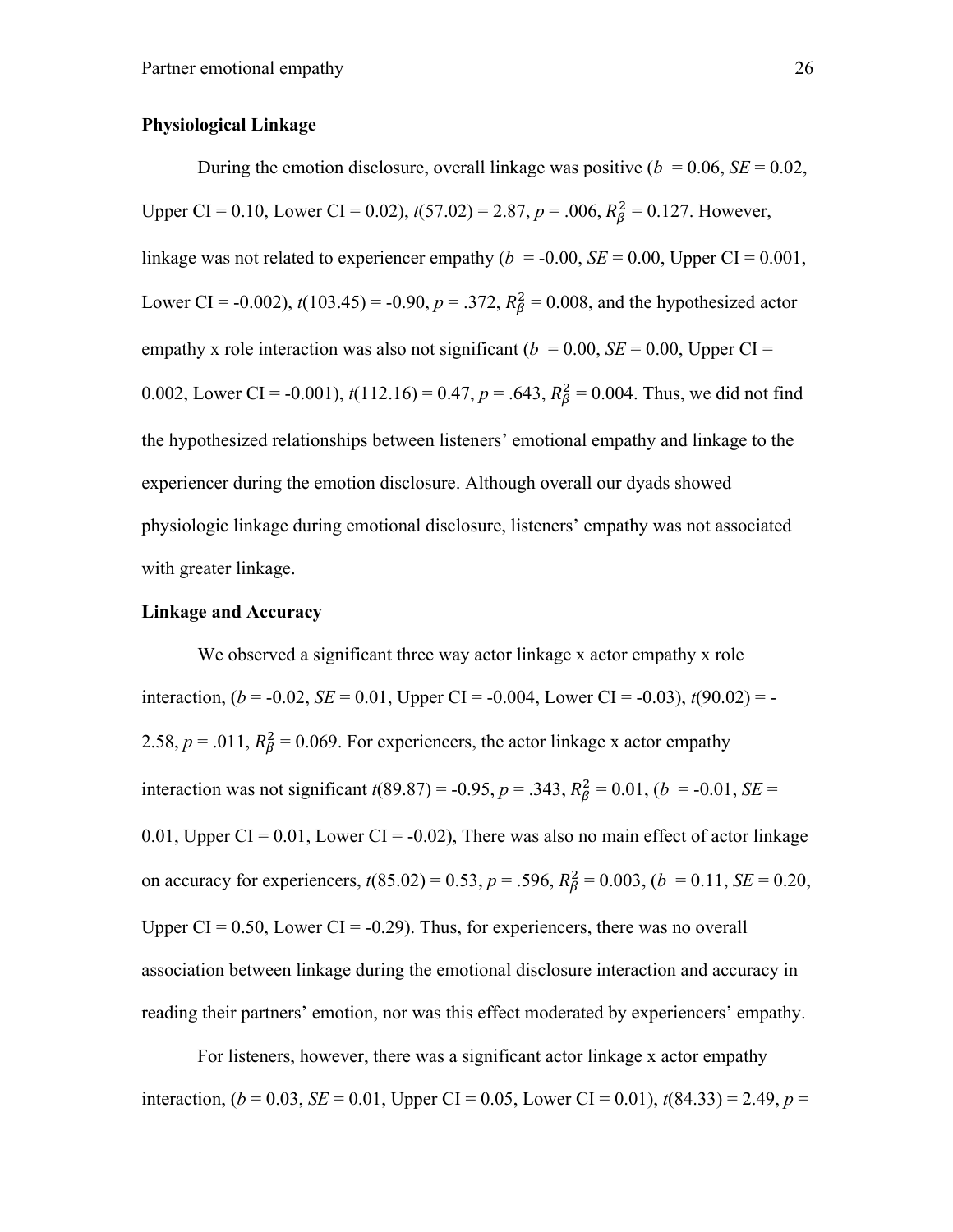.015,  $R_{\beta}^2 = 0.069$ . We examined the simple effect of linkage on accuracy for those who are relatively high (1 SD above the mean) and low (1 SD below the mean) on emotional empathy, using Aiken and West's (1991) strategy. As seen in Figure 4, for listeners, those .who are relatively higher on empathy (1 SD above the mean), the effect of linkage on accuracy is non-significant and positive,  $(b = 0.41, SE = 0.33, Upper CI = 1.06, Lower$ CI = -0.24),  $t(82.33) = 1.27$ ,  $p = .210$ ,  $R_\beta^2 = 0.019$ . For those who are relatively low on empathy (1 SD below the mean), the effect of linkage on accuracy was non-significant and negative,  $(b = -0.85, SE = 0.44, Upper CI = 0.02, Lower CI = -1.71), t(83.86) = -$ 1.95,  $p = 0.055$ ,  $R_{\beta}^2 = 0.043$ . Thus, listener's with higher emotional empathy have more positive associations between their linkage and accuracy relative to listeners lower in emotional empathy, although the simple effects of linkage on accuracy at relatively low and relatively high levels of empathy were not significant. Results are consistent when partner empathy is not included in the model (see Supplemental Section 7).



# Listener's Emotional Empathy Predicts the Relationship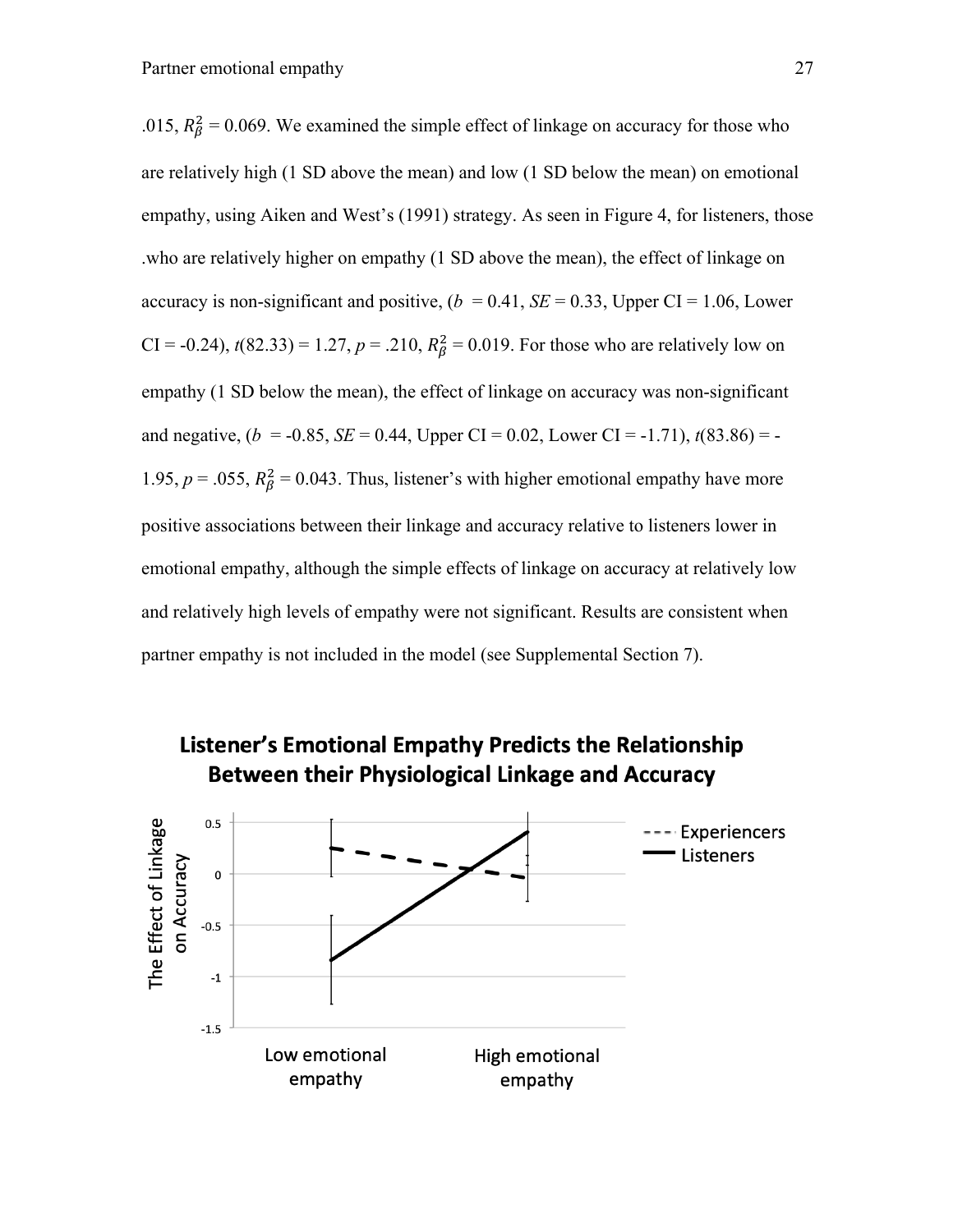*Figure 4.* For listener's higher in emotional empathy, greater physiological linkage was associated with better accuracy in rating their partner's emotions. The Y axis refers to the unstandardized effect of linkage on accuracy.

### **Exploring the Specificity of Emotional Empathy**

To explore the specificity of the findings as they relate to emotional empathy versus potentially related constructs like cognitive empathy or general likability, we reran analyses, using cognitive empathy and likeability rather than emotional empathy in our models. Across analyses, neither cognitive empathy nor likeability yielded the same associations as emotional empathy, with one exception. Experiencers reported significantly less negative affect during the emotion disclosure interaction if the listener was higher in likeability,  $r(64) = .31$ ,  $p = .011$ . Given this significant effect of listener likeability, we ran a regression with both listeners' likeability and emotional empathy included as predictors of experiencers' affect during the emotion disclosure interaction to account for their shared variance. Results suggest that likeability,  $\beta = 0.24$ ,  $t(62) = 2.07$ , *p*  $= .044$  ( $b = 0.49$ , *SE*  $= 0.24$ , Upper CI  $= 0.96$ , Lower CI  $= 0.01$ ), and emotional empathy,  $\beta = 0.29$ ,  $t(62) = 2.39$ ,  $p = 0.020$  (*b* = 0.11, *SE* = 0.01, Upper CI = 0.02, Lower CI = 0.002), each independently predicted experiencers' affect during the emotional disclosure interaction. However, neither listeners' likeability nor cognitive empathy were associated with experiencers' SNS reactivity during the TSST or emotion disclosure, and neither listeners' likeability nor cognitive empathy moderated the association between listeners' linkage and accuracy (see Supplemental Sections 6 for details).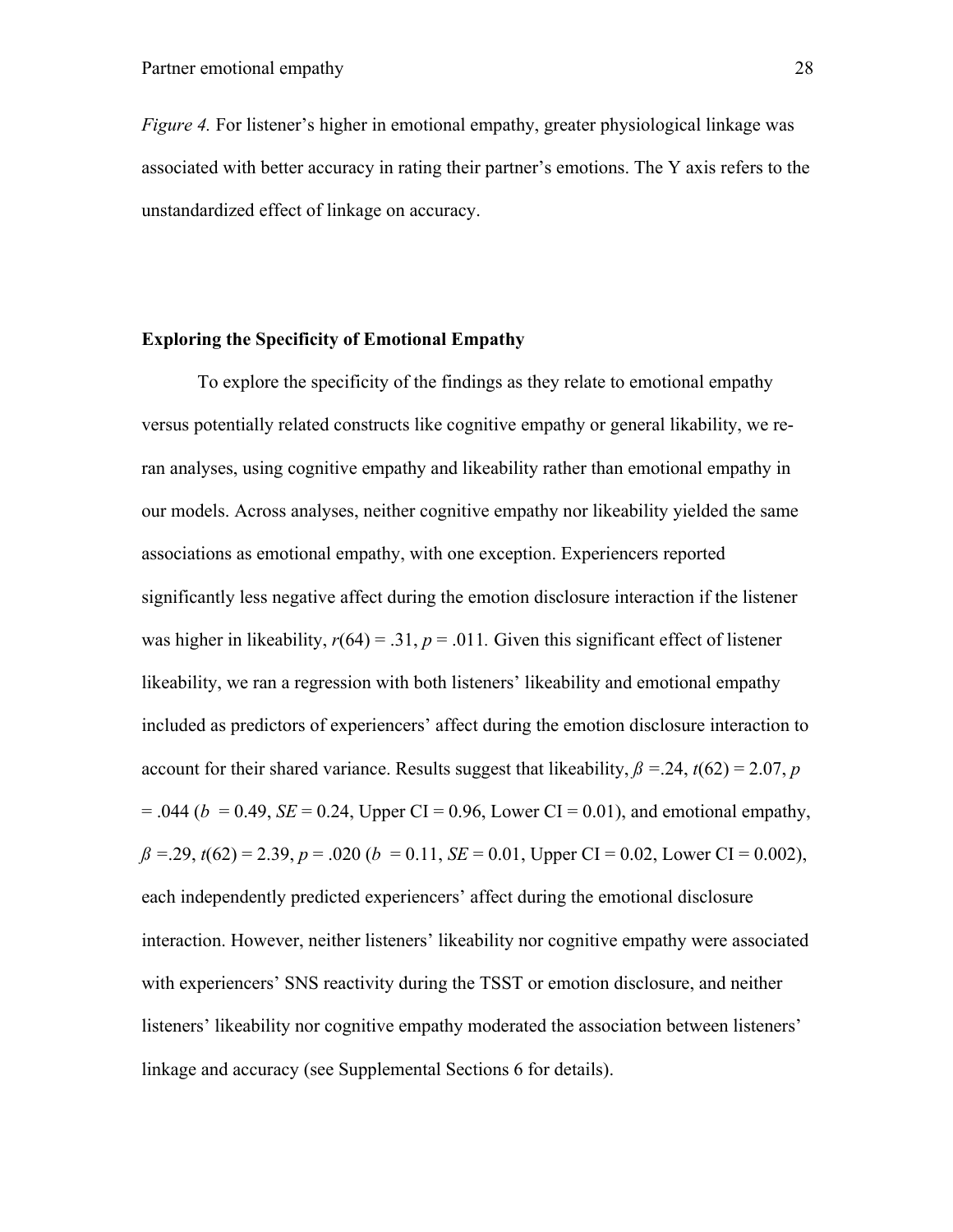#### **Discussion**

The current study examined how an individual's level of dispositional emotional empathy affects their interactions with a distressed partner. We utilized a dyadic design wherein strangers interacted in the laboratory and were randomly assigned to the role of an experiencer (who experienced and disclosed distressing negative emotions) or a listener (who observed and responded to another's distress).

We highlight four key findings. First, experiencers reported less negative affect when disclosing emotion, and had less SNS reactivity during a stressful task and when disclosing emotion if they were paired with a listener higher in emotional empathy. That is, empathic listeners "buffered" their distressed partners' negative affect and sympathetic reactivity. Second, we found that listeners who reported higher dispositional emotional empathy experienced greater negative affect in response to their partners' distress in the laboratory. That is, highly empathic individuals experienced an affective cost of interacting with a stranger who just experienced a negative and stressful experience. Third, we hypothesized, but did not find that listeners higher in empathy were more likely to link physiologically to their partners. We did find a strong main effect that dyads linked physiologically during their interaction, but it was not moderated by listener empathy. Our fourth and final observation is that when more empathic listeners showed greater accuracy in rating their partner's emotions, they had stronger physiological linkage to their partners. These findings suggests that listeners higher in emotional empathy are influenced by their distressed partner's SNS arousal if they have better accuracy in identifying their distressed partner's emotions. These effects of listener's emotional empathy were not attributable to listener's cognitive empathy or likeability.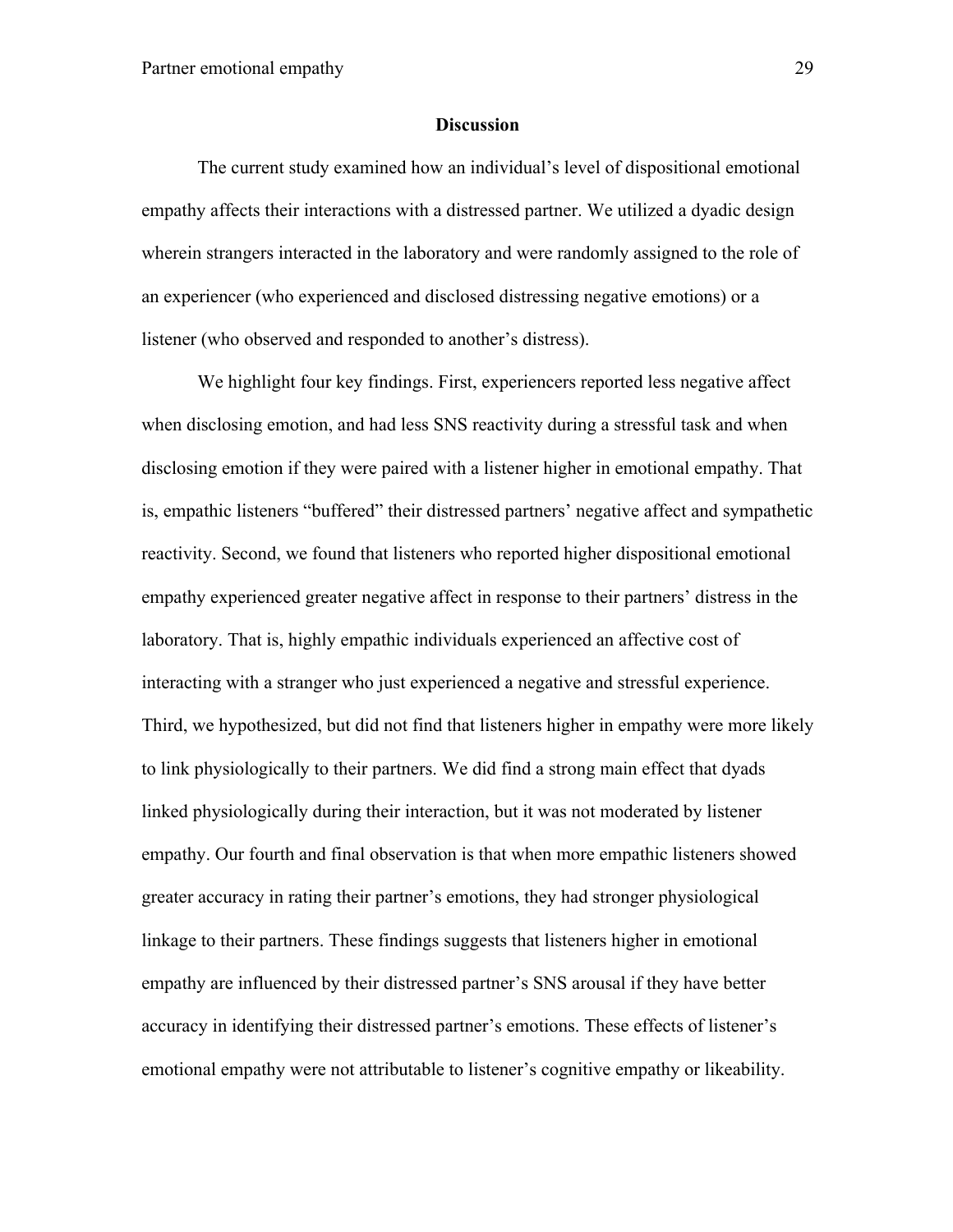#### **Benefits of Partner Empathy for the Distressed Individual**

Our findings that experiencers paired with more emotionally empathic listeners' had less negative affect and lower sympathetic reactivity suggest that more empathic listeners can make distress less harmful, and highlight direct benefits of partner's emotional empathy. Because we measured SNS reactivity continuously, in exploratory analyses, we examined the effects of listener's empathy on experiencer's SNS across the entire stress task and found that the effect of listener empathy on SNS reactivity was consistent throughout the entire TSST. Experiencer's were initially (within the first 30 seconds of the task) less physiologically reactive to the stress of a TSST if the listener they were paired with had higher emotional empathy, and this effect was consistent throughout the task.

The main effect of listeners' emotional empathy on experiencers' sympathetic reactivity was also significant during the emotion disclosure task, but as hypothesized, was not found when partners interacted to get acquainted, or during the emotion induction when partners were separated. These findings suggest that the presence of an emotionally empathic listener dampens SNS reactivity to a stressor almost immediately, within the first 30 seconds of a stressful task. It is possible that listeners' higher in empathy immediately conveyed shared distress at the start of the TSST, which served to reduce experiencers' sympathetic reactivity. However, given that participants interacted for 8 minutes to get acquainted before experiencers underwent the TSST, it is also possible that experiencers' paired with listeners higher in empathy perceived the task as less demanding because of perceived supportiveness from their partner (Allen et al., 2002; Kamarck et al., 1990). Yet, the likeability of listeners, which has also been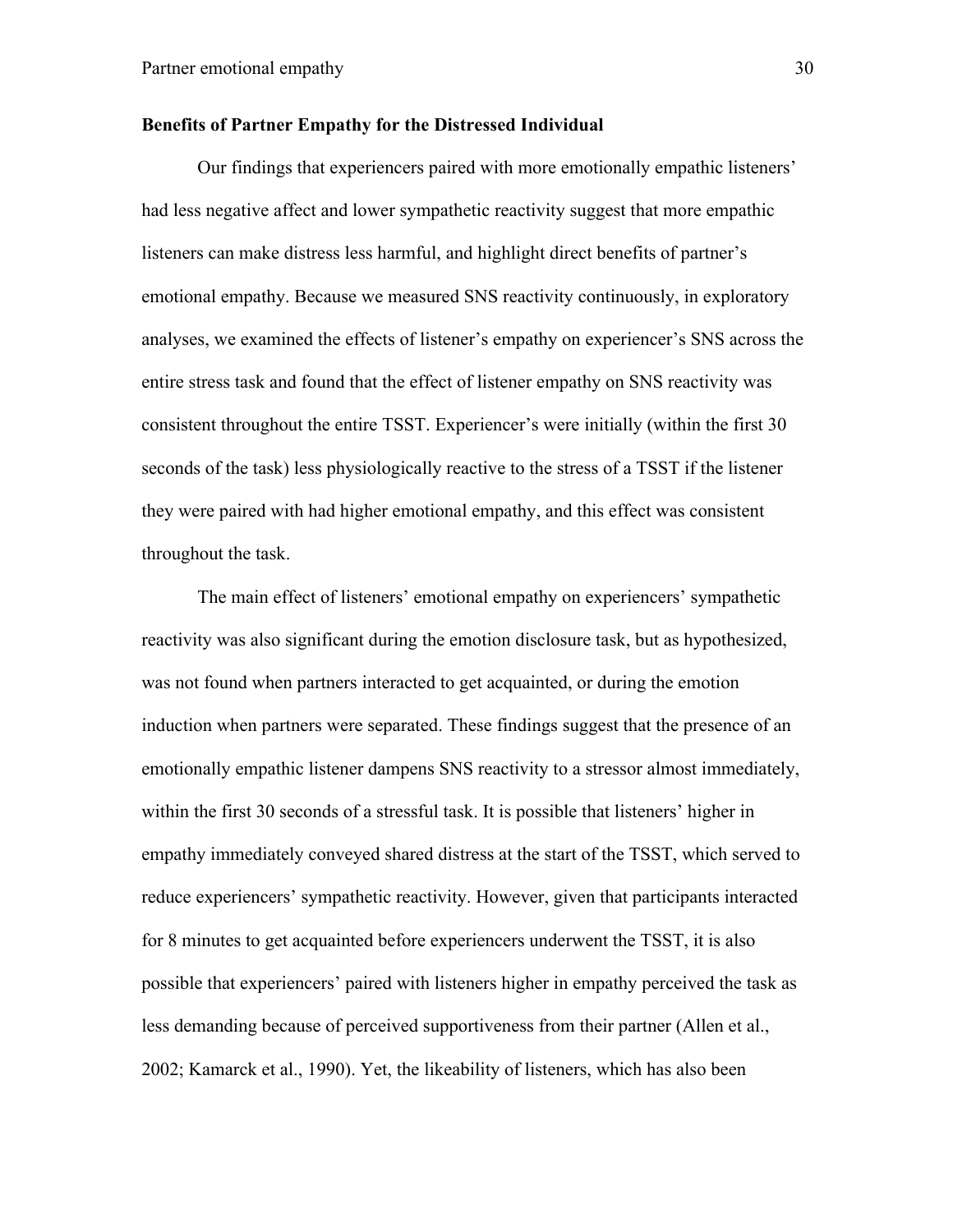associated with supportiveness (Bodie et al., 2013), was not associated with less SNS reactivity to the TSST, nor were listener's tendencies for cognitive empathy. These observations provide support for theories on empathy that predict emotional empathy, more so than cognitive empathy, benefits distressed others.

Interestingly, listeners' empathy was also related to experiencers' reports of affect during the emotion disclosure, but not during the TSST. It is possible that empathic listeners only affect distressed partners' affective experience during conversational interactions. During conversation, empathic listeners may be better able to encourage emotional disclosure and promote affective labeling and describing, processes that attenuate negative affect (Pennebaker, 1997; Torre & Lieberman, 2018). However, empathic listeners had an effect on experiencers' SNS reactivity during the TSST, and it is possible we did not find a relationship between empathy and negative affect during the TSST because experiencers' retrospective affective reports for TSST were biased by their performance (e.g. remembering that they, in fact, performed poorly during the public speaking or arithmetic tasks).

We believe the emotion induction and TSST are crucial aspects of the study design that allowed us to mimic emotional disclosure as it often occurs in the real world – in the midst of negative affect and arousal. If we removed the arousing emotion induction and stressful trier, and conducted a laboratory paradigm in which participants simply disclose past emotional experiences that lack current emotional salience, we think we would be unlikely to observe strong effects of listener empathy on physiology. That is, for newly acquainted dyads, we only expect to observe strong buffering effects of an empathic listener when their partner is actively experiencing negative affect and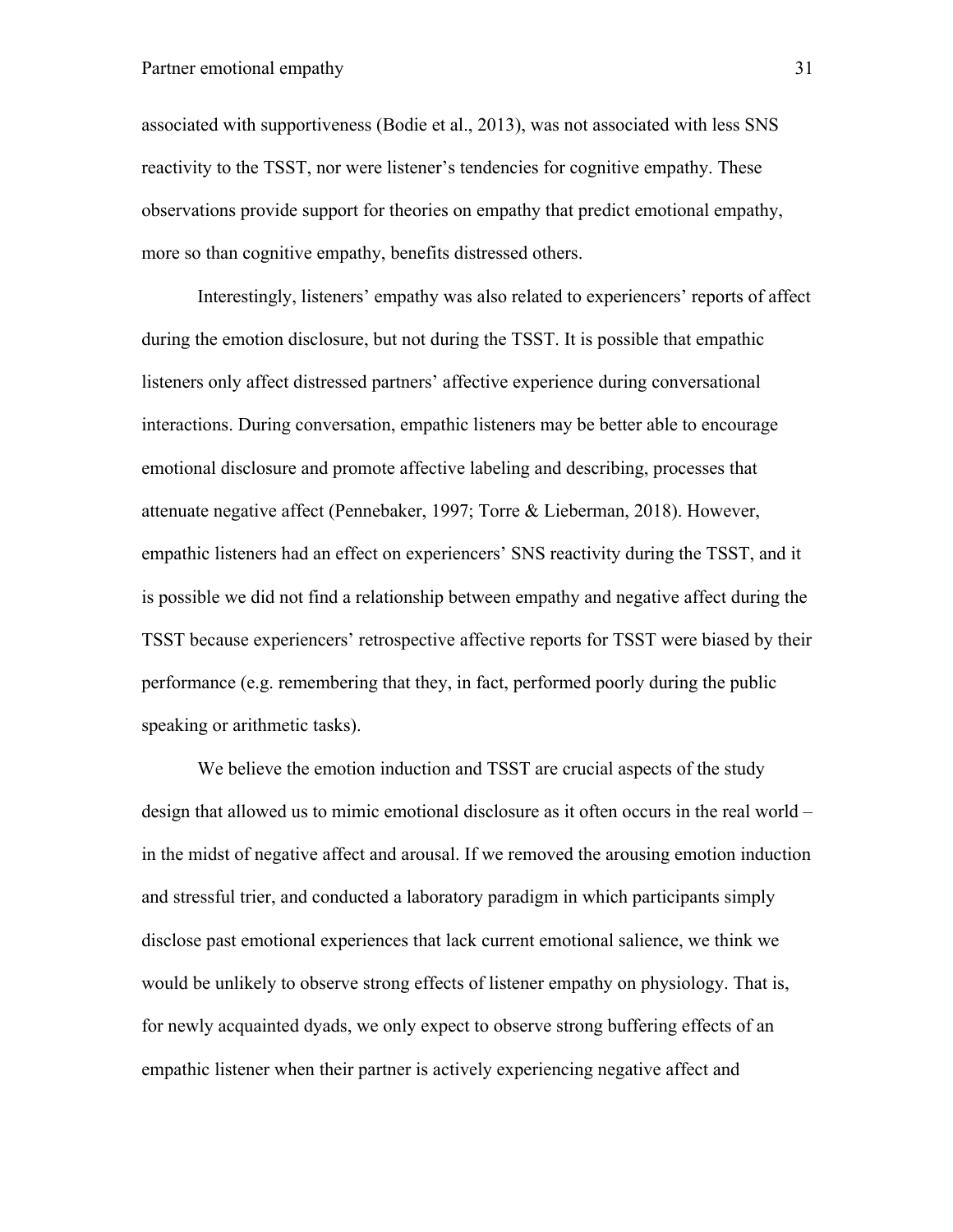physiological arousal. While the current data lend some support to this proposition (e.g., we did not see an effect of listener empathy during the initial interaction where partners became acquainted), future research could further test these ideas by counterbalancing tasks.

# **Listeners' negative affect, linkage, and accuracy**

Our results suggest that high emotional empathy may come at some cost for the listener. Listeners' higher in emotional empathy experience heightened negative affect in response to a partner in distress when the distressed partner was disclosing negative personal experiences. Yet subjective experience of emotion does not always map onto physiological processes (Brown et al., 2019), and in the current study, the costs of high emotional empathy were limited to subjective affect and did not extend to physiology. Contrary to expectations, listeners' higher in emotional empathy were no more likely to experience physiological linkage to their partners (compared to individuals lower in empathy). Although it is possible that no relationship exists between dispositional emotional empathy and physiological linkage to a partner in distress, it also seems possible that the variability in the expressivity or clarity of emotional content shared by experiencers could have affected the relationship between emotional empathy and linkage. Future research should address potential moderators of the relationship between dispositional emotional empathy and linkage.

Here, we observed that, for listeners higher in dispositional emotional empathy, the more accurate they were in rating their partner's emotions, the more they linked physiologically to their distressed partner. Scholars have reasoned that in order for emotions and the associated physiological activation to spread from one person to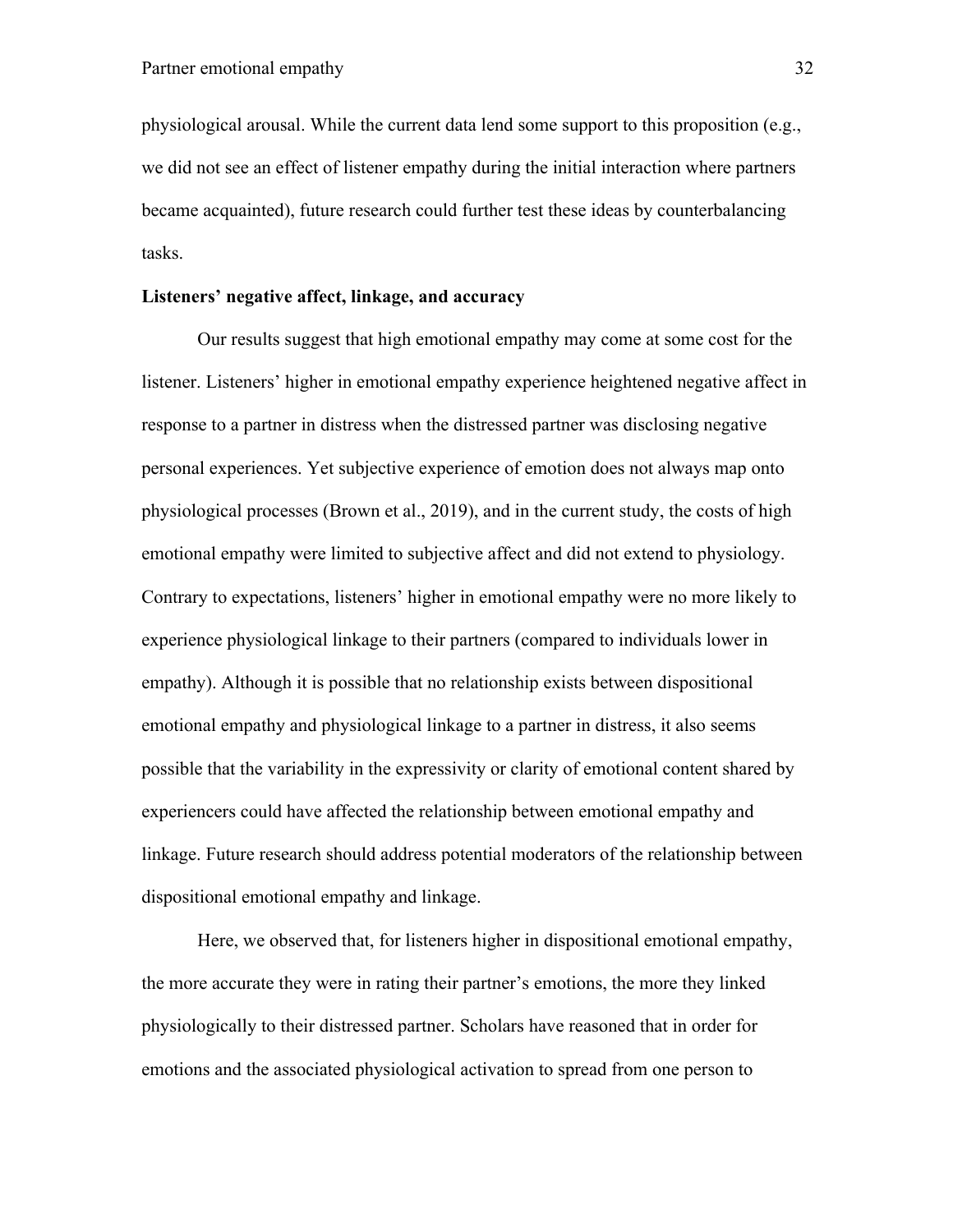# Partner emotional empathy 33

another, one must accurately recognize a partner's emotions (Dezecache et al., 2015; Elaine Hatfield et al., 1993). Thus, at a surface level, it is understandable that accuracy may promote linkage, but only for emotionally empathic individuals who share and embody their perception of a partner's emotional and physiological state. For individuals high in empathy, accuracy may promote physiological linkage, but in the reverse direction, linkage may promote accuracy. Individuals high in emotional empathy may utilize changes in their own physiology as a representation of how another person feels, leading to a more positive correlation between their physiological linkage to a partner and their accuracy in rating that partners' emotions. In contrast, individuals low in emotional empathy, who believe they are not prone to share others' emotions, seem unlikely to trust their own bodily or physiological responses as an indicator of another persons' emotions. Therefore, dispositional emotional empathy may moderate the relationship between linkage and accuracy because beliefs about our tendency to share others' emotions affect the ways we interpret our own physiology (Fukushima et al., 2011; Grynberg & Pollatos, 2015).

Alternatively, for listeners' low in emotional empathy, increased sympathetic nervous system physiology in response to a distressed partner may negatively impact their ability to accurately identify a partner's emotions. Individuals lower in emotional empathy may feel less comfortable, and even anxious when sharing another's distress. Linking physiologically to a partner has been shown to come at a cost to people's own physiological stability (Thorson & West, 2018), and this lack of physiological stability may negatively affect listeners' cognitive capacity to rate their partners' emotions if they are low in emotional empathy. However one chooses to interpret these results, they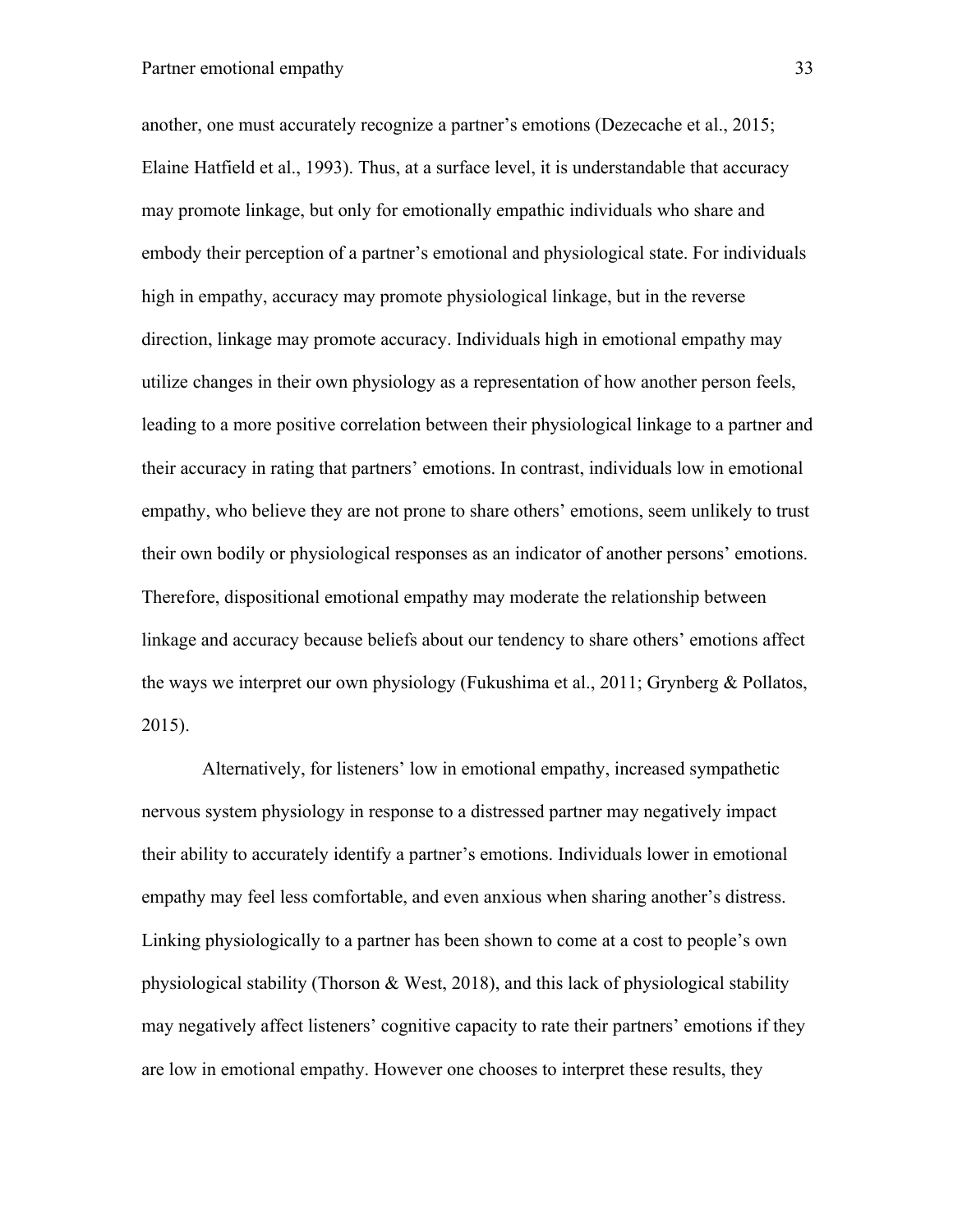# Partner emotional empathy 34

advance our understanding of the relationship between physiological linkage and affective accuracy, adding to our understanding of *when* (interacting with a distressed partner) and for *whom* (individuals higher in emotional empathy) physiological linkage and accuracy are most positively related.

# **Strengths and Implications**

Our work is unique in that it considers dyadic effects of empathy in an emotionally evocative interpersonal setting. The present study diverges from typical laboratory paradigms designed to capture empathy, which frequently involve computerized paradigms or videos, low intensity (if any) felt emotions, and a lack of naturalistic social interaction. Our innovative paradigm allowed us to simultaneously explore the responses of both members of the dyad and the dyadic effects of empathy across a variety of situations.

Taken together, findings suggest we experience less distress in the presence of an emotionally empathic listener, in terms of subjective affect during conversation, and physiological reactivity. These findings respond to calls in the literature seeking empirical work at both behavioral and neurobiological levels to explain how empathy promotes positive clinical health outcomes (Decety & Fotopoulou, 2015). Our effects could help to explain why more empathic healthcare providers have patients with better mental and physical health outcomes. By reducing sympathetic responses to stressful conditions and reducing negative affect during emotional disclosure, empathic listeners could reduce the deleterious effects of chronic stress on health (Juster et al., 2010), and enable patients to cope with their problems better.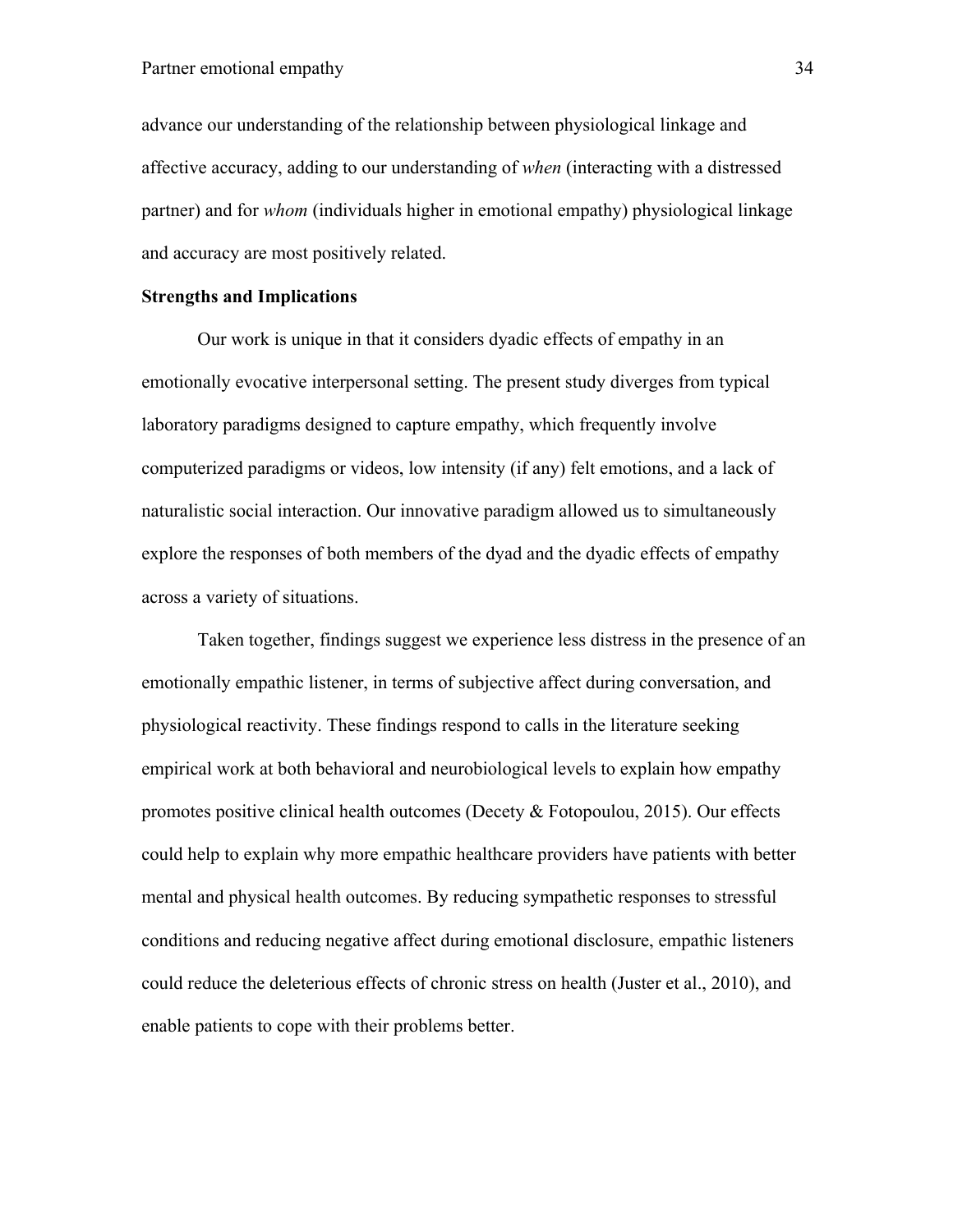Results pinpoint emotional empathy as a specific individual difference that benefits newly-acquainted distressed partners (more so than cognitive empathy and likeability). We found strong role effects (listener versus experiencer) across all of our analyses. Listeners and experiencers did not have variability in affect or physiological reactivity as a function of experiencer's empathy. Moreover, experiencers higher in empathy did not gain an advantage of increased accuracy when they linked physiologically to the listener. These findings highlight that the interpersonal benefits and costs of high emotional empathy occur when faced with a partner experiencing heightened emotion, and help to explain why empathic listeners are sought out when bad things happen and support is needed (Morelli et al., 2017).

Our findings have additional theoretical implications. Findings add to the growing body of literature in support of Social Baseline Theory, which suggests that humans evolved in the presence of other people, and we are more reactive to stressors when we lack responsive conspecifics (Brown & Coan, 2016; Coan & Maresh, 2014; Coan et al., 2014). Findings also fit with the Stress Buffering Hypothesis of Social Support, which argues that support buffers against the adverse effects of stress (Cohen & Wills, 1985), and findings have implications for the role of empathy in the health and well-being of close relational partners. Emotional empathy appears to help a partner cope with acute stressors and negative affect, and when dyads have a rich history together, empathy could build a sense of perceived support within relationships. However, when one partner's stress or negative affect becomes chronic due to disease or illness, this may take a toll on a highly empathic close relational partner. Future research should examine these processes in close relational partners.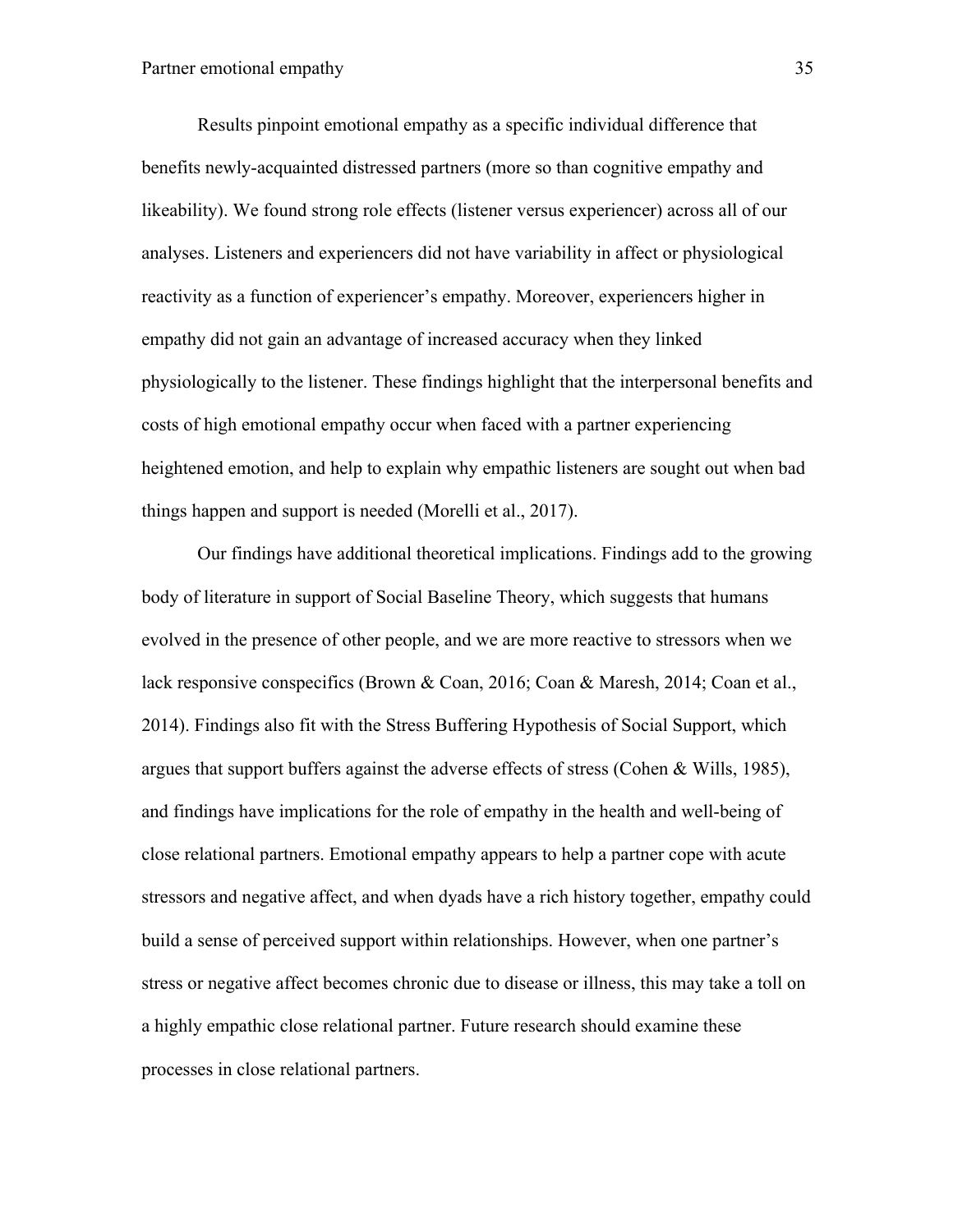#### **Limitations and Future Directions**

The present study is not without limitations. First, we chose to include only women in our sample because our paradigm relied on emotional disclosure. Thus far we have focused on same-sex stranger dyads in our studies examining physiologic synchrony (e.g., Kraus & Mendes, 2014; West et al., 2017) which allows us to control as many similarity aspects of dyads as possible, such as similarity in age and race/ethnicity. In a previous study examining sartorial cues of status, for example, we chose to run only male dyads. For the current study, the literature suggested that there might be gender differences in emotional disclosure (for reviews, see Dindia & Allen, 1992; Reis, 1998) so we made the decision to optimize power by running one gender. Evidence guided our decision to focus on same-sex female dyads, for example, men retrospectively describe themselves less emotionally than do women (Barrett et al., 1998), and report greater emotional suppression (Flynn et al., 2010). In previous work with strangers, same-sex dyads disclosed more emotionally evocative personal information during interactions than opposite sex dyads (Dindia & Allen, 1992; Mendes et al., 2003). Moreover, individuals are known to assume gender-role stereotypes to fit the social context (Baez et al., 2017; Clarke et al., 2016), which may lead men to inhibit empathy in the laboratory context. Therefore, the current findings may not generalize to men or opposite-sex dyads. Although we suspect that men also benefit from having an empathic listener in times of distress, concerns about potential vulnerability may inhibit emotional disclosure, and people may generally be more comfortable sharing private emotions with familiar others (Hatfield, 1995; Rimé et al., 1991). Thus, researchers may need to examine close relationships such as male caregiving relationships (e.g., father-son dyads) or contexts in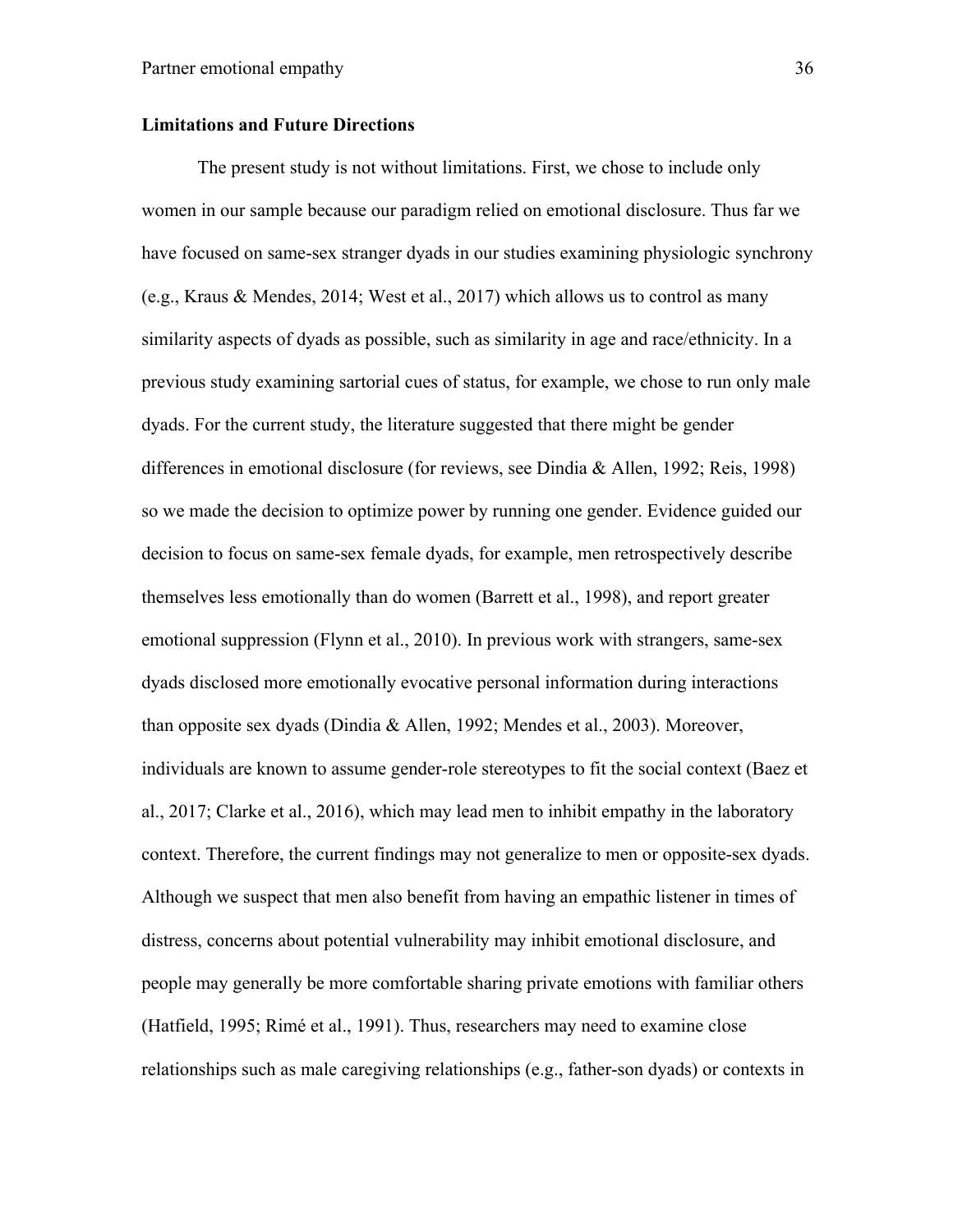which emotional disclosure is expected and encouraged (e.g., therapeutic relationships) to observe equivalent effects in men.

Women were paired with other women in a similar age range and race/ethnic category to avoid biases. Research suggests racial biases occur in empathic responses, with empathy being higher for one's ingroup (Chiao & Mathur, 2010). Future research should extend these findings and examine whether these effects extend to interactions with men or outgroup members.

Future work could examine the specific behavioral cues and psychological processes through which highly emotionally empathic individuals buffered experiencer's negative affect and sympathetic reactivity. Individuals higher in emotional empathy may feel more motivated to reduce a partner's negative affect (because they experience greater negative affect on behalf of the distressed partner). In the current study, we suspect that individuals higher in emotional empathy conveyed affective cues that led to reductions in their partner's affect and sympathetic arousal. Recent research suggests affective displays can lead to physiological changes in a partner (Oveis et al., 2020), and listeners higher in empathy in the current study may have displayed affect that mirrored their partner's distress (reducing feelings of being judged) or displayed nonverbal signs of support. Existing research also suggests that individuals are not always aware of support received from partners, and this "invisible" support may be especially beneficial for reducing stress (Bolger et al., 2000; Zee & Bolger, 2019). Future research should investigate whether matching a partner's negative affect with behavioral displays of shared emotion serves as a beneficial kind of "invisible" support for a distressed partner.

# **Conclusions**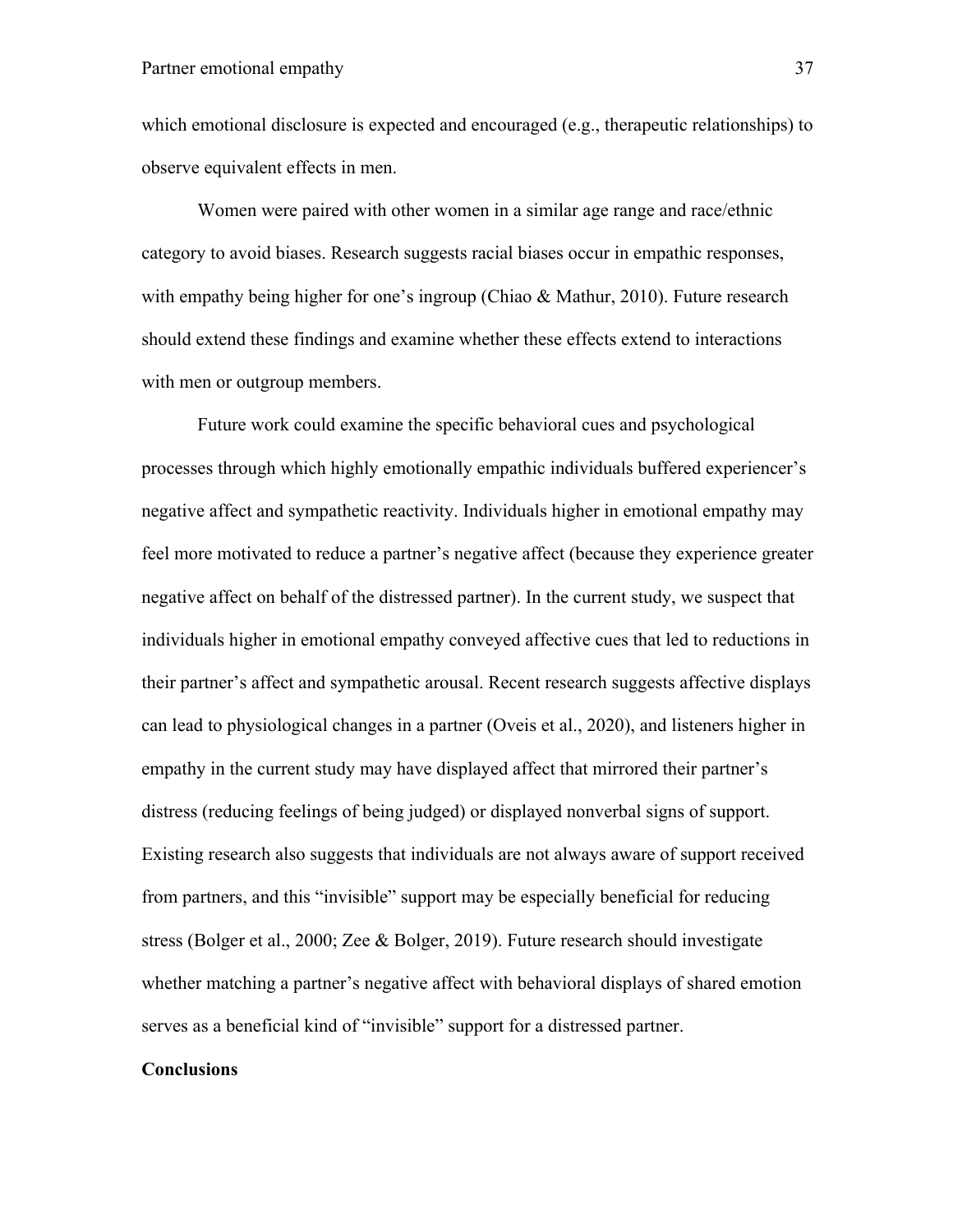The present study sheds light on specific benefits derived by an individual in distress when interacting with a person high in emotional empathy and adds to our understanding of individual differences associated with better social regulation of negative emotion. When randomly paired with a listener high in emotional empathy, people react with lower sympathetic physiological reactivity to a stressor and report less negative affect when disclosing emotionally distressing personal experiences. In addition, findings suggest that emotional empathy conveys costs for the listener. More emotionally empathic listeners experience heightened negative affect interacting with a distressed partner, and although empathy is not directly associated with linkage as might be expected, when an emotionally empathic listener is more accurate in rating their partners' emotions, they catch their distressed partner's sympathetic physiological arousal. These results were not attributable to cognitive empathy or likeability. Findings suggest immediate interpersonal functions of emotional empathy, and advance our understanding of emotional exchange during social interactions.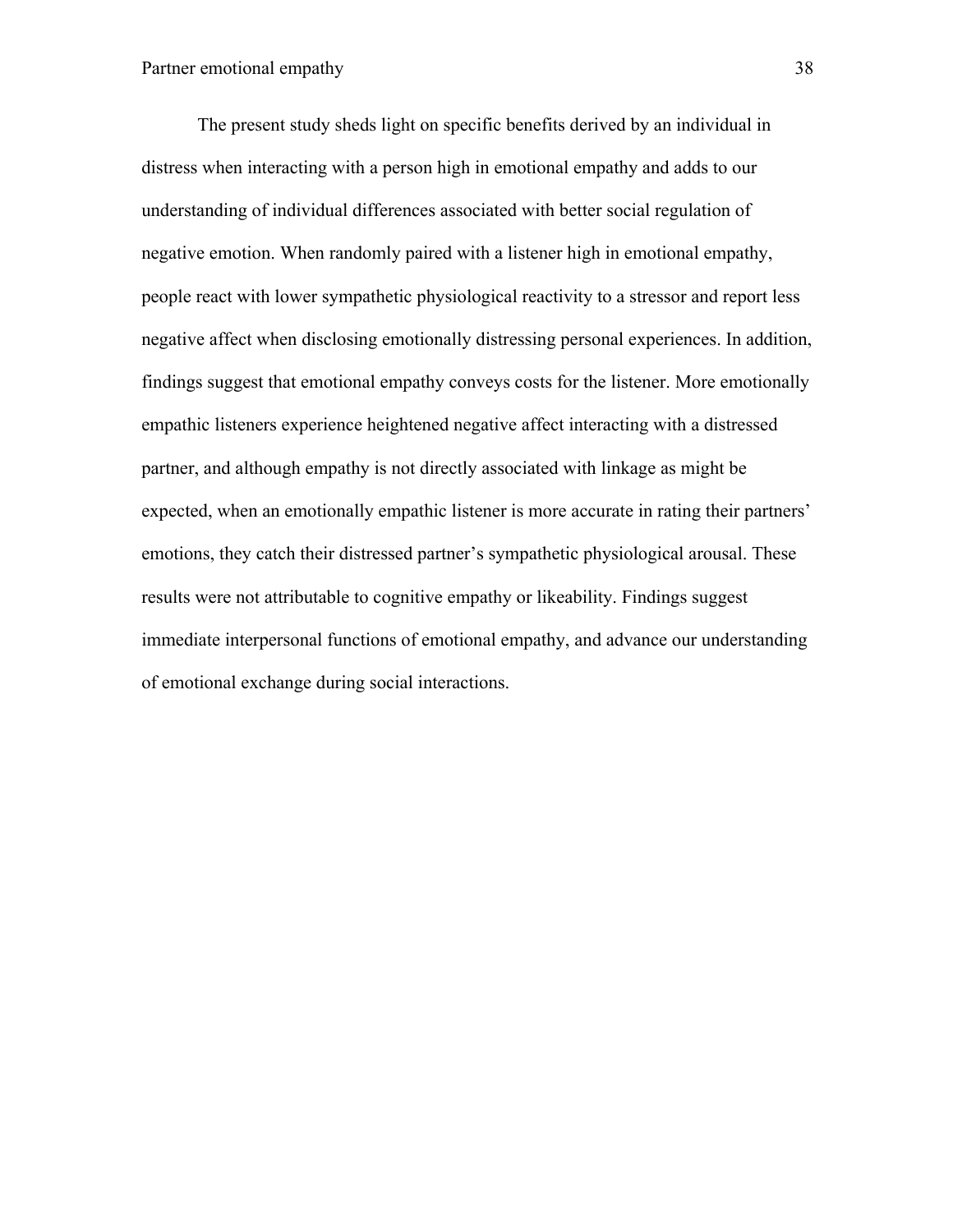#### **References**

- Aiken, L., West, S., & Reno, R. (1991). *Multiple regression: Testing and interpreting interactions*. SAGE Publications Inc.
- Allen, K., Blascovich, J., & Mendes, W. B. (2002). Cardiovascular reactivity and the presence of pets, friends, and spouses: The truth about cats and dogs. *Psychosomatic Medicine*, *64*(5), 727–739.
- Baez, S., Flichtentrei, D., Prats, M., Mastandueno, R., García, A. M., Cetkovich, M., & Ibáñez, A. (2017). Men, women…who cares? A population-based study on sex differences and gender roles in empathy and moral cognition. *PLOS ONE*, *12*(6), e0179336. https://doi.org/10.1371/journal.pone.0179336
- Barrett, L. F., Robin, L., Pietromonaco, P. R., & Eyssell, K. M. (1998). Are women the "more emotional" sex? Evidence from emotional experiences in social context. *Cognition & Emotion*, *12*(4), 555–578. https://doi.org/10.1080/026999398379565
- Bernston, G. G., Cacioppo, J. T., Binkley, P. F., Uchino, B. N., Quigley, K. S., & Fieldstone, A. (1994). Autonomic cardiac control. III. Psychological stress and cardiac response in autonomic space as revealed by pharmacological blockades. *Psychophysiology*, *31*(6), 599–608. https://doi.org/10.1111/j.1469- 8986.1994.tb02352.x
- Bodie, G. D., Vickery, A. J., & Gearhart, C. C. (2013). The Nature of Supportive Listening, I: Exploring the Relation between Supportive Listeners and Supportive People. *International Journal of Listening*, *27*(1), 39–49. https://doi.org/10.1080/10904018.2013.732408

Bolger, N., Zuckerman, A., & Kessler, R. C. (2000). Invisible support and adjustment to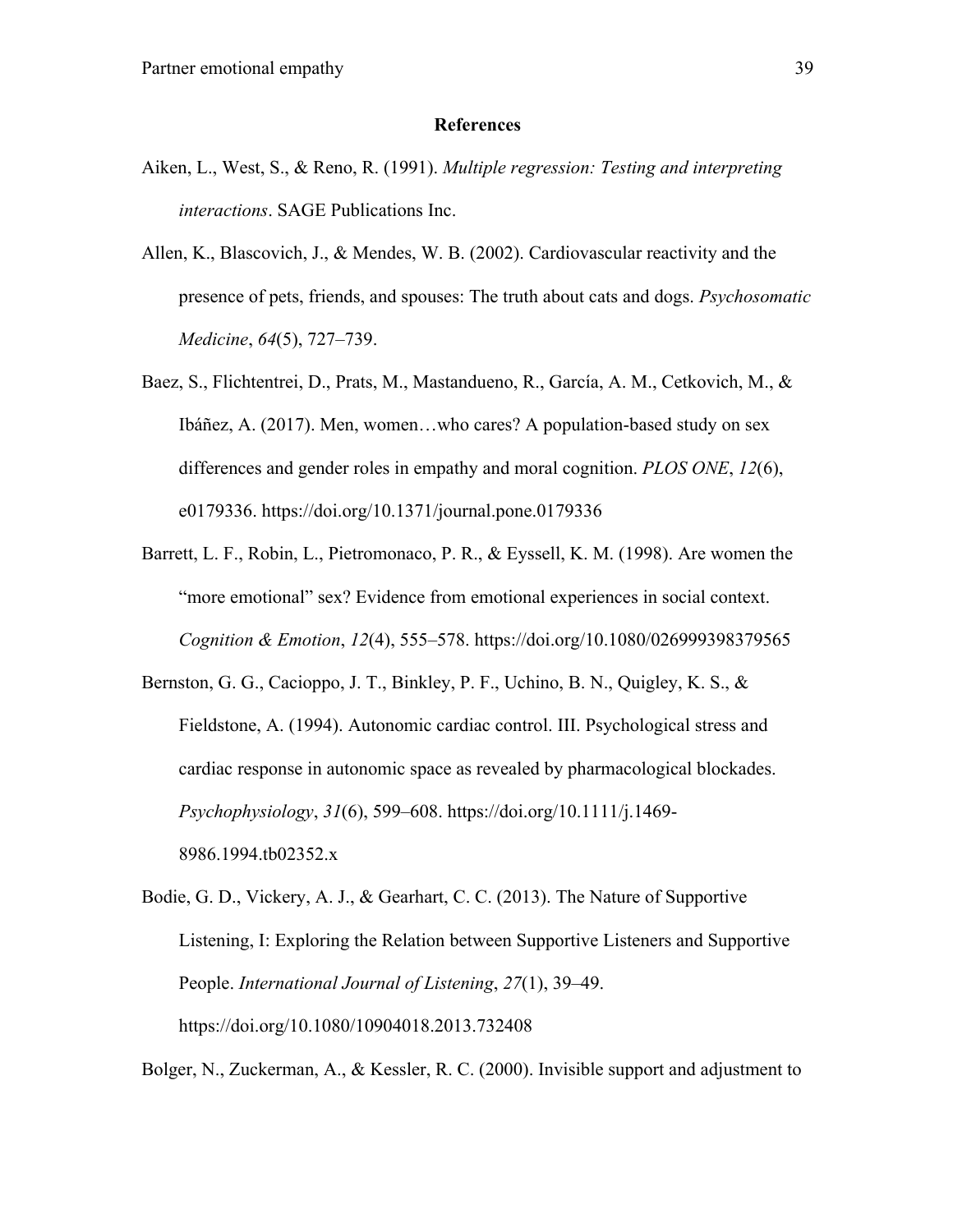stress. *Journal of Personality and Social Psychology*, *79*(6), 953–961. https://doi.org/10.1037/0022-3514.79.6.953

- Brown, C., & Coan, J. (2016). The social regulation of neural threat responding. In L. S. Freund, S. McCune, L. Esposito, N. R. Gee, & P. McCardle (Eds.), *The social neuroscience of human-animal interaction.* (pp. 127–146). American Psychological Association.
- Brown, C. L., Beckes, L., Allen, J. P., & Coan, J. A. (2017). Subjective general health and the social regulation of hypothalamic activity. *Psychosomatic Medicine*, *79*(6). https://doi.org/10.1097/PSY.0000000000000468
- Brown, C. L., & Coan, J. A. (2016). The social regulation of neural threat responding. In L. S. Freund, S. McCune, L. Esposito, N. R. Gee, & P. McCardle (Eds.), *The social neuroscience of human-animal interaction.* (pp. 127–146). American Psychological Association. https://doi.org/10.1037/14856-008
- Brown, C. L., Hua, A. Y., De Coster, L., Sturm, V. E., Kramer, J. H., Rosen, H. J., Miller, B. L., & Levenson, R. W. (2020). Comparing two facets of emotion perception across multiple neurodegenerative diseases. *Social Cognitive and Affective Neuroscience*, *15*(5), 511–522. https://doi.org/10.1093/scan/nsaa060
- Brown, C. L., Van Doren, N., Ford, B. Q., Mauss, I. B., Sze, J. W., & Levenson, R. W. (2019). Coherence between subjective experience and physiology in emotion: Individual differences and implications for well-being. *Emotion*, https://doi.org/10.1037/emo0000579
- Brown, C. L., Wells, J. L., Hua, A. Y., Chen, K.-H., Merrilees, J., Miller, B. L., & Levenson, R. W. (2020). Emotion Recognition and Reactivity in Persons with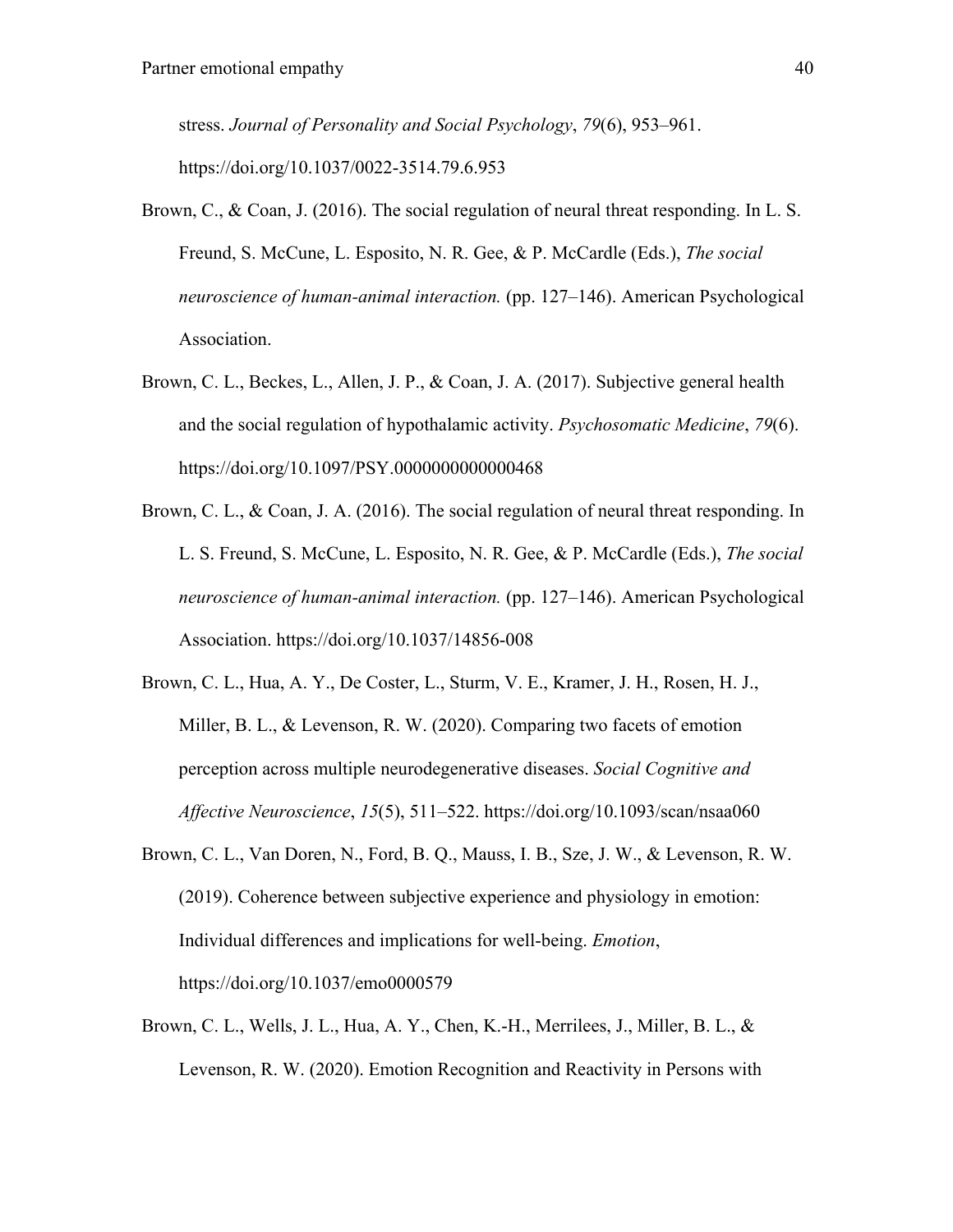Neurodegenerative Disease Are Differentially Associated with Caregiver Health. *The Gerontologist*.

- Brown, C., Lwi, S. J., Goodkind, M. S., Rankin, K. P., Merrilees, J., Miller, B. L., & Levenson, R. W. (2018). Empathic accuracy deficits in patients with neurodegenerative disease: Association with caregiver depression. *American Journal of Geriatric Psychiatry*, *26*(4). https://doi.org/10.1016/j.jagp.2017.10.012
- Brownley, K. A., Hurwitz, B. E., & Schneiderman, N. (2000). Cardiovascular psychophysiology. In J. Cacioppo, L. Tassinary, & G. Berntson (Eds.), *Handbook of Psychophysiology* (pp. 224–264). Cambridge University Press.
- Chen, K.-H., Brown, C. L., Wells, J. L., Rothwell, E. S., Otero, M. C., Levenson, R. W., & Fredrickson, B. L. (n.d.). Physiological linkage during shared positive and shared negative emotion. *Journal of Personality & Social Psychology*.
- Chiao, J. Y., & Mathur, V. A. (2010). Intergroup empathy: How does race affect empathic neural responses? *Current Biology*, *20*(11), R478–R480. https://doi.org/10.1016/J.CUB.2010.04.001
- Chikovani, G., Babuadze, L., Iashvili, N., Gvalia, T., & Surguladze, S. (2015). Empathy costs: Negative emotional bias in high empathisers. *Psychiatry Research*, *229*(1–2), 340–346. https://doi.org/10.1016/j.psychres.2015.07.001
- Clarke, M. J., Marks, A. D. G., & Lykins, A. D. (2016). Bridging the gap: the effect of gender normativity on differences in empathy and emotional intelligence. *Journal of Gender Studies*, *25*(5), 522–539. https://doi.org/10.1080/09589236.2015.1049246
- Coan, J. A., Beckes, L., Gonzalez, M. Z., Maresh, E. L., Brown, C. L., & Hasselmo, K. (2017). Relationship status and perceived support in the social regulation of neural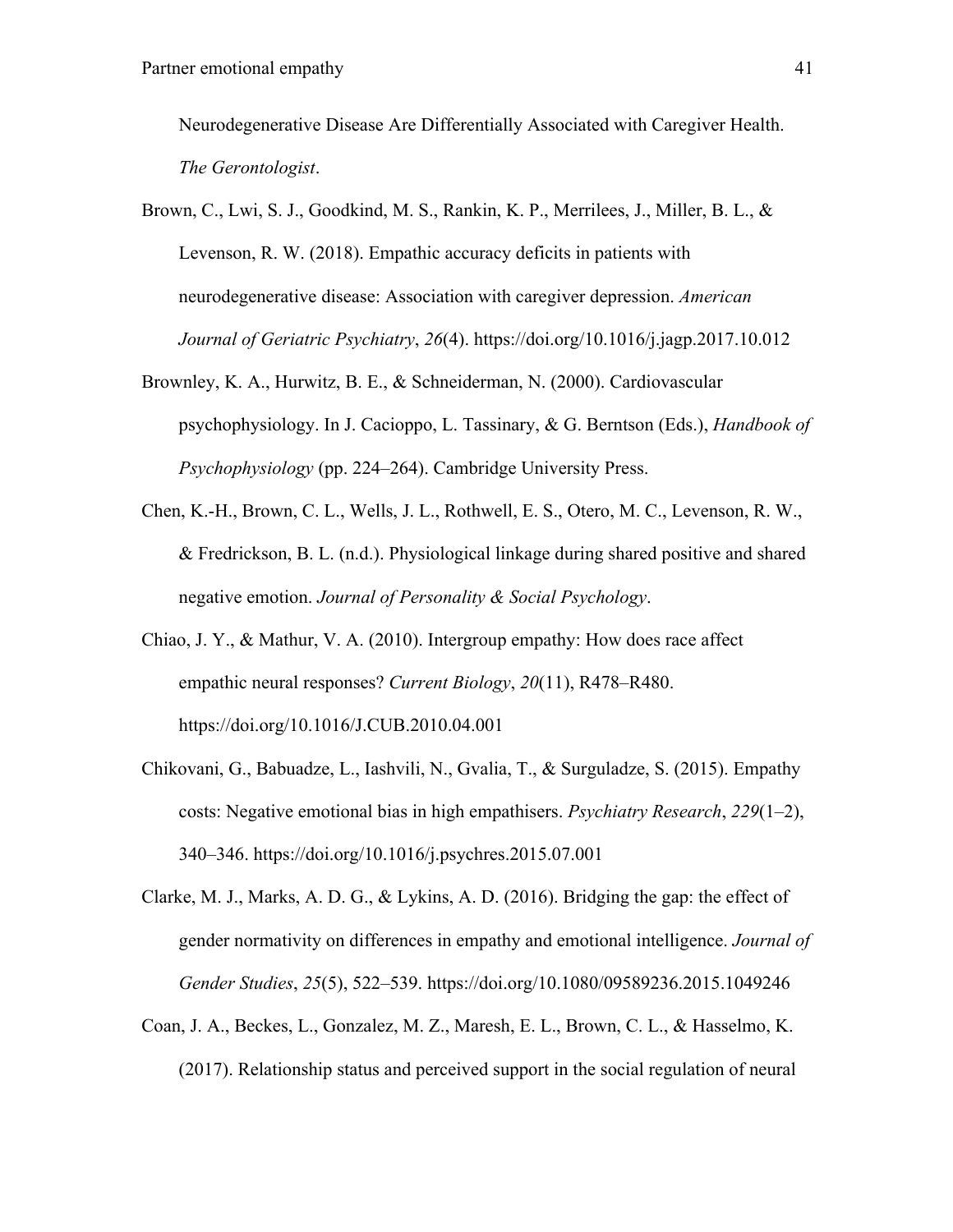responses to threat. *Social Cognitive and Affective Neuroscience*, *12*(10). https://doi.org/10.1093/scan/nsx091

- Coan, J. A., Brown, C. L., & Beckes, L. (2014). Our social baseline: The role of social proximity in economy of action. In M. Mikulincer & P. R. Shaver (Eds.), *Mechanisms of social connection: From brain to group.* (pp. 89–104). American Psychological Association. https://doi.org/10.1037/14250-006
- Coan, J., & Maresh, E. (2014). Social baseline theory and the social regulation of emotion. In *Handbook of emotion regulation 2* (pp. 221–236).
- Cohen, S., & Wills, T. A. (1985). Stress , social support , and the buffering hypothesis. *Psychological Bulletin*, *98*(2), 310–357. https://doi.org/10.1037/0033-2909.98.2.310
- Côté, S., Kraus, M. W., Cheng, B. H., Oveis, C., van der Löwe, I., Lian, H., & Keltner, D. (2011). Social power facilitates the effect of prosocial orientation on empathic accuracy. *Journal of Personality and Social Psychology*, *101*(2), 217–232. https://doi.org/10.1037/a0023171
- Davis, M. H. (1983a). Measuring individual differences in empathy: Evidence for a multidimensional approach. *Journal of Personality and Social Psychology*, *44*(1), 113–126. https://doi.org/10.1037/0022-3514.44.1.113
- Davis, M. H. (1983b). The effects of dispositional empathy on emotional reactions and helping: A multidimensional approach. *Journal of Personality*, *51*(2), 167–184. https://doi.org/10.1111/j.1467-6494.1983.tb00860.x
- Davis, M. H., Hull, J. G., Young, R. D., & Warren, G. G. (1987). Emotional reactions to dramatic film stimuli: The influence of cognitive and emotional empathy. *Journal of Personality and Social Psychology*, *52*(1), 126–133. https://doi.org/10.1037/0022-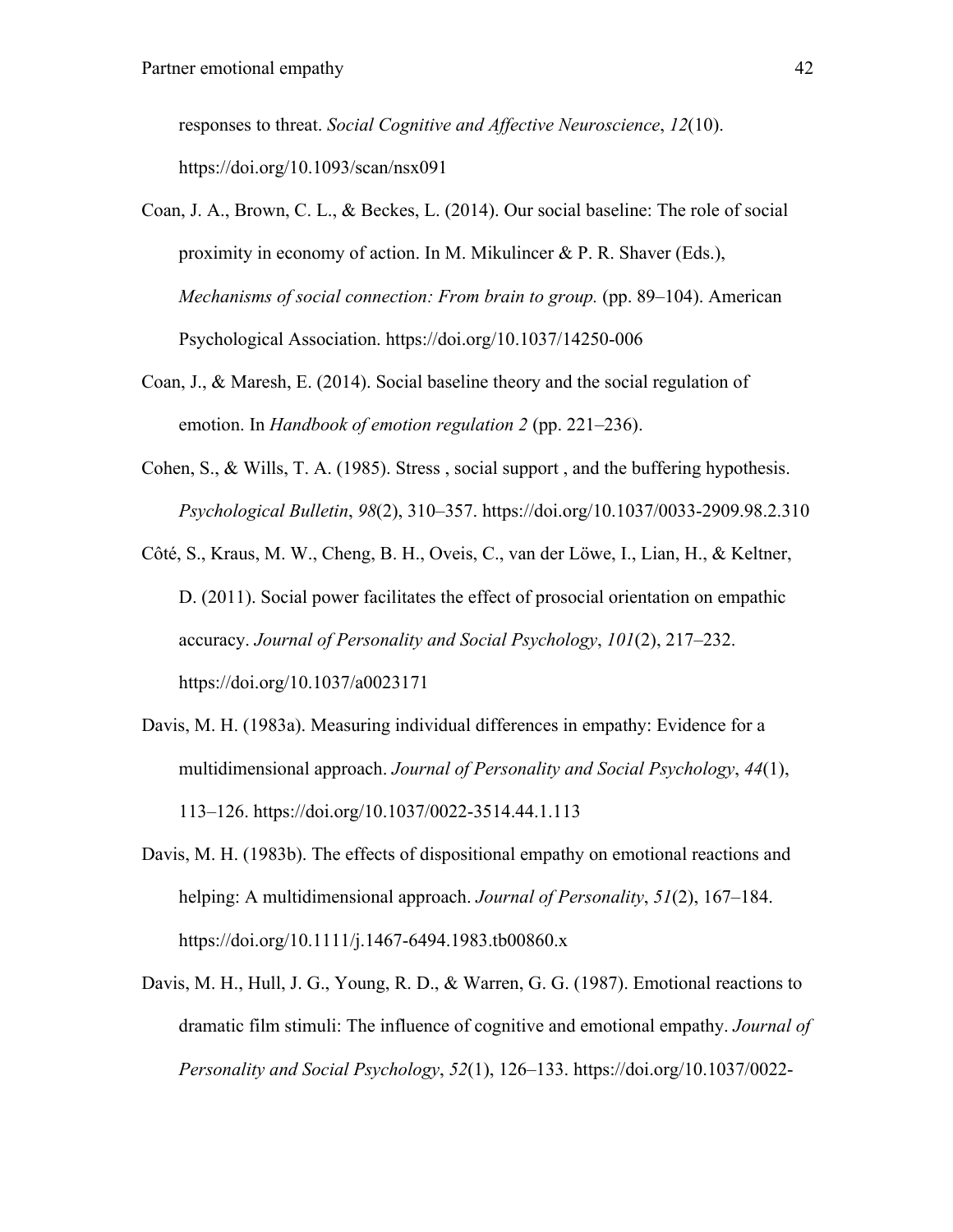3514.52.1.126

- de Waal, F. B. M. (2008). Putting the Altruism Back into Altruism: The Evolution of Empathy. *Annual Review of Psychology*, *59*(1), 279–300. https://doi.org/10.1146/annurev.psych.59.103006.093625
- Decety, J., & Fotopoulou, A. (2015). Why empathy has a beneficial impact on others in medicine: unifying theories. *Frontiers in Behavioral Neuroscience*, *8*, 457. https://doi.org/10.3389/fnbeh.2014.00457
- Decety, J., & Fotopoulou, A. (2015). Why empathy has a beneficial impact on others in medicine: unifying theories. *Frontiers in Behavioral Neuroscience*, *8*, 457. https://doi.org/10.3389/fnbeh.2014.00457
- Decety, J., & Jackson, P. L. (2004). The Functional Architecture of Human Empathy. *Behavioral and Cognitive Neuroscience Reviews*, *3*(2), 71–100. https://doi.org/10.1177/1534582304267187
- Decety, J., Smith, K. E., Norman, G. J., & Halpern, J. (2014). A social neuroscience perspective on clinical empathy. *World Psychiatry*, *13*(3), 233–237. https://onlinelibrary.wiley.com/doi/pdf/10.1002/wps.20146
- Dezecache, G., Jacob, P., & Grèzes, J. (2015). Emotional contagion: its scope and limits. *Trends in Cognitive Sciences*, *19*(6), 297–299. https://doi.org/10.1016/J.TICS.2015.03.011
- Dimitroff, S. J., Kardan, O., Necka, E. A., Decety, J., Berman, M. G., & Norman, G. J. (2017). Physiological dynamics of stress contagion. *Scientific Reports*, *7*(1), 6168. https://doi.org/10.1038/s41598-017-05811-1

Dindia, K., & Allen, M. (1992). Sex differences in self-disclosure: A meta-analysis.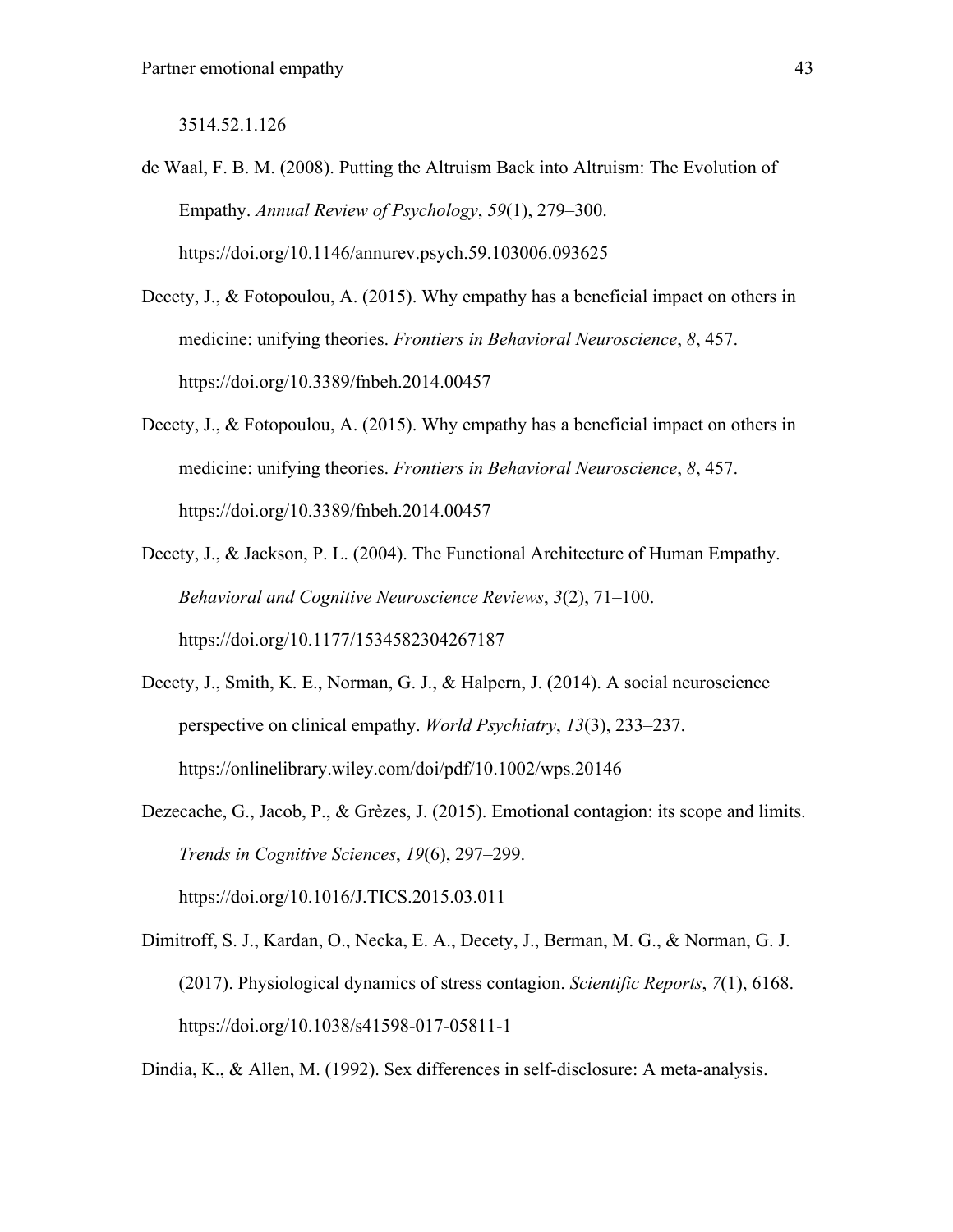*Psychological Bulletin*, *112*(1), 106–124. https://doi.org/10.1037/0033- 2909.112.1.106

- Edwards, L. J., Muller, K. E., Wolfinger, R. D., Qaqish, B. F., & Schabenberger, O. (2008). An R2 statistic for fixed effects in the linear mixed model. *Statistics in Medicine*, *27*(29), 6137–6157. https://doi.org/10.1002/sim.3429
- Eisenberger, N. I., Taylor, S. E., Gable, S. L., Hilmert, C. J., & Lieberman, M. D. (2007). Neural pathways link social support to attenuated neuroendocrine stress responses. *NeuroImage*, *35*(4), 1601–1612. https://doi.org/10.1016/J.NEUROIMAGE.2007.01.038
- Elliott, R., Bohart, A. C., Watson, J. C., & Murphy, D. (2018). Therapist empathy and client outcome: An updated meta-analysis. *Psychotherapy*, *55*(4), 399–410.

https://doi.org/10.1037/pst0000175

- Engert, V., Plessow, F., Miller, R., Kirschbaum, C., & Singer, T. (2014). Cortisol increase in empathic stress is modulated by emotional closeness and observation modality. *Psychoneuroendocrinology*, *45*, 192–201. https://doi.org/10.1016/J.PSYNEUEN.2014.04.005
- Flynn, J. J., Hollenstein, T., & Mackey, A. (2010). The effect of suppressing and not accepting emotions on depressive symptoms: Is suppression different for men and women? *Personality and Individual Differences*, *49*(6), 582–586. https://doi.org/10.1016/J.PAID.2010.05.022
- Fosha, D. (2001). The dyadic regulation of affect. *Journal of Clinical Psychology*, *57*(2), 227–242. https://doi.org/10.1002/1097-4679(200102)57:2<227::AID-JCLP8>3.0.CO;2-1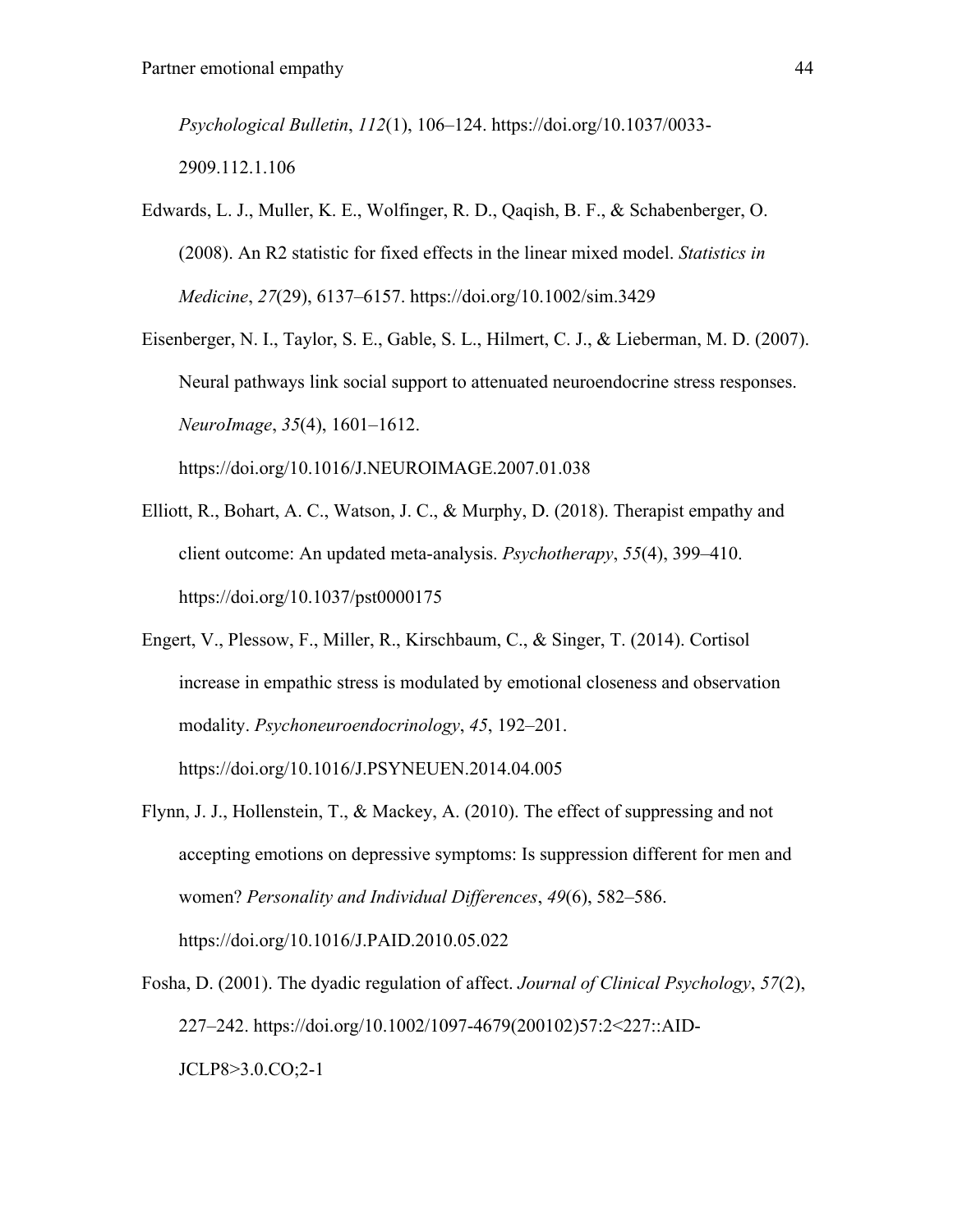- Fukushima, H., Terasawa, Y., & Umeda, S. (2011). Association between interoception and empathy: Evidence from heartbeat-evoked brain potential. *International Journal of Psychophysiology*, *79*, 259–265. https://doi.org/10.1016/j.ijpsycho.2010.10.015
- Funder, D. C. (1995). On the Accuracy of Personality Judgment: A Realistic Approach. In *Psychological Review* (Vol. 102, Issue 4).

Goldstein, D. S. (1987). Stress-induced activation of the sympathetic nervous system. *Baillière's Clinical Endocrinology and Metabolism*, *1*(2), 253–278. https://doi.org/10.1016/S0950-351X(87)80063-0

- Grynberg, D., & Pollatos, O. (2015). Perceiving one's body shapes empathy. *Physiology and Behavior*, *140*, 54–60. https://doi.org/10.1016/j.physbeh.2014.12.026
- Halpern, J. (2003). What is clinical empathy? *Journal of General Internal Medicine*, *18*(8), 670–674. https://doi.org/10.1046/j.1525-1497.2003.21017.x
- Hatfield, E. (1995). Self-esteem and passionate love relationships. In G. G. Brannigan & M. R. Merrens (Eds.), *The social psychologists: Research and adventures* (pp. 129– 144). McGraw Hill.
- Hatfield, E., Cacioppo, J. T., & Rapson, R. L. (1993). Emotional Contagion. *Current Directions in Psychological Science*, *2*(3), 96–100. https://doi.org/10.1111/1467- 8721.ep10770953
- Henze, G.-I., Zänkert, S., Urschler, D. F., Hiltl, T. J., Kudielka, B. M., Pruessner, J. C., & Wüst, S. (2017). Testing the ecological validity of the Trier Social Stress Test: Association with real-life exam stress. *Psychoneuroendocrinology*, *75*, 52–55. https://doi.org/10.1016/J.PSYNEUEN.2016.10.002

Juster, R.-P., McEwen, B. S., & Lupien, S. J. (2010). Allostatic load biomarkers of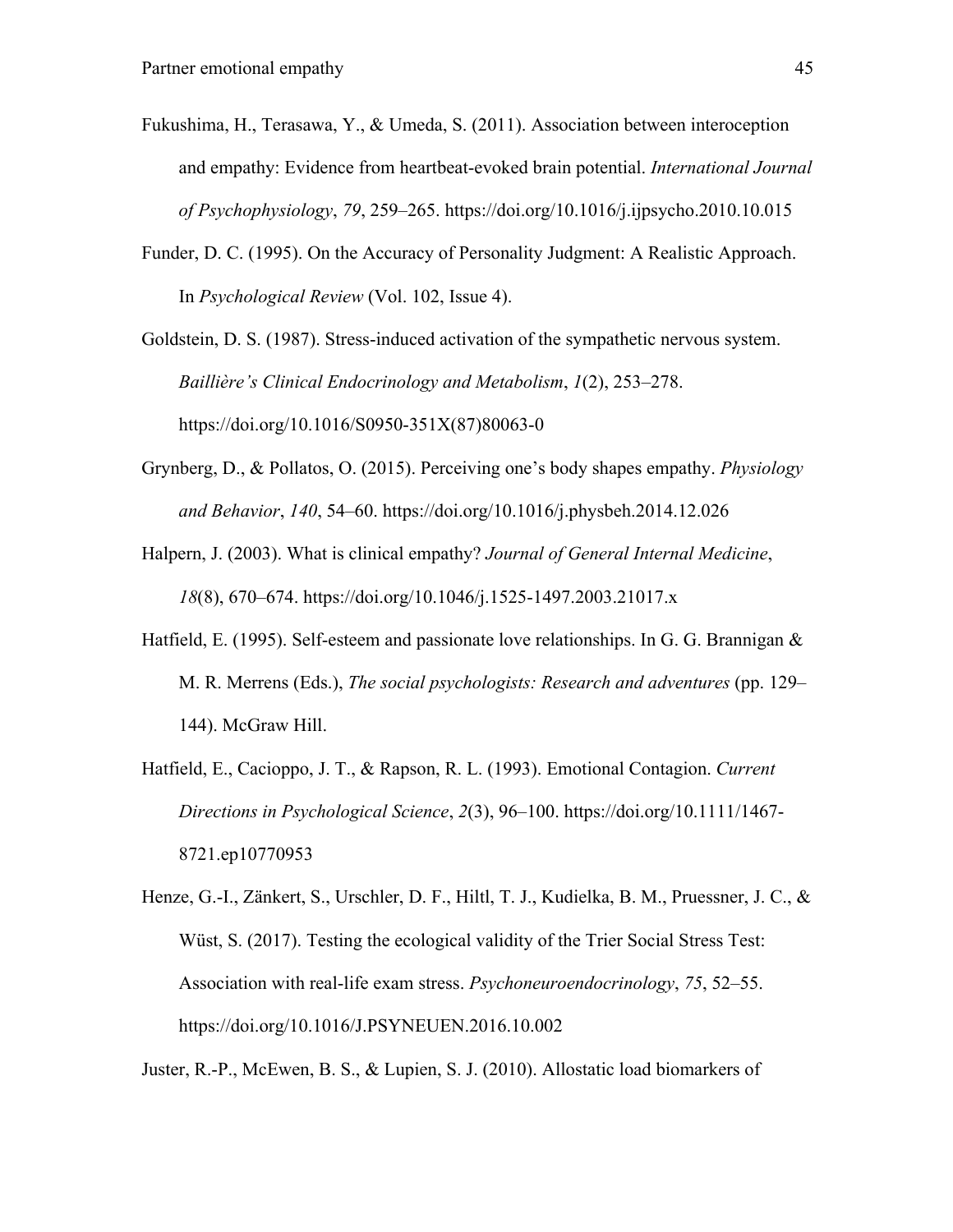chronic stress and impact on health and cognition. *Neuroscience & Biobehavioral Reviews*, *35*(1), 2–16. https://doi.org/10.1016/J.NEUBIOREV.2009.10.002

- Kamarck, T. W., Manuck, S. B., & Jennings, J. R. (1990). Social support reduces cardiovascular reactivity to psychological challenge: a laboratory model. *Psychosomatic Medicine*, *52*(1), 42–58. https://doi.org/10.1097/00006842- 199001000-00004
- Karnilowicz, H. R., Waters, S. F., & Mendes, W. B. (2019). Not in front of the kids: Effects of parental suppression on socialization behaviors during cooperative parent–child interactions. *Emotion*, *19*(7), 1183–1191. https://doi.org/10.1037/emo0000527
- Kenny, D. A., Kashy, D. A., & Cook, W. L. (2006). *Dyadic Data Analysis*. Guilford Press.
- Kirschbaum, C., Pirke, K.-M., & Hellhammer, D. H. (1993). The "Trier Social Stress Test" – A Tool for Investigating Psychobiological Stress Responses in a Laboratory Setting. *Neuropsychobiology*, *28*(1–2), 76–81. https://doi.org/10.1159/000119004
- Klimecki, O., & Altruism, T. S. (2012). Empathic distress fatigue rather than compassion fatigue? Integrating findings from empathy research in psychology and social neuroscience. In B. Oakley, A. Knafo, G. Madhavan, & D. S. Wilson (Eds.), *Pathological Altruism* (pp. 368–383). Oxford University Press.
- Kral, T. R. A., Solis, E., Mumford, J. A., Schuyler, B. S., Flook, L., Rifken, K., Patsenko, E. G., & Davidson, R. J. (2017). Neural correlates of empathic accuracy in adolescence. *Social Cognitive and Affective Neuroscience*, *12*(11), 1701–1710. https://doi.org/10.1093/scan/nsx099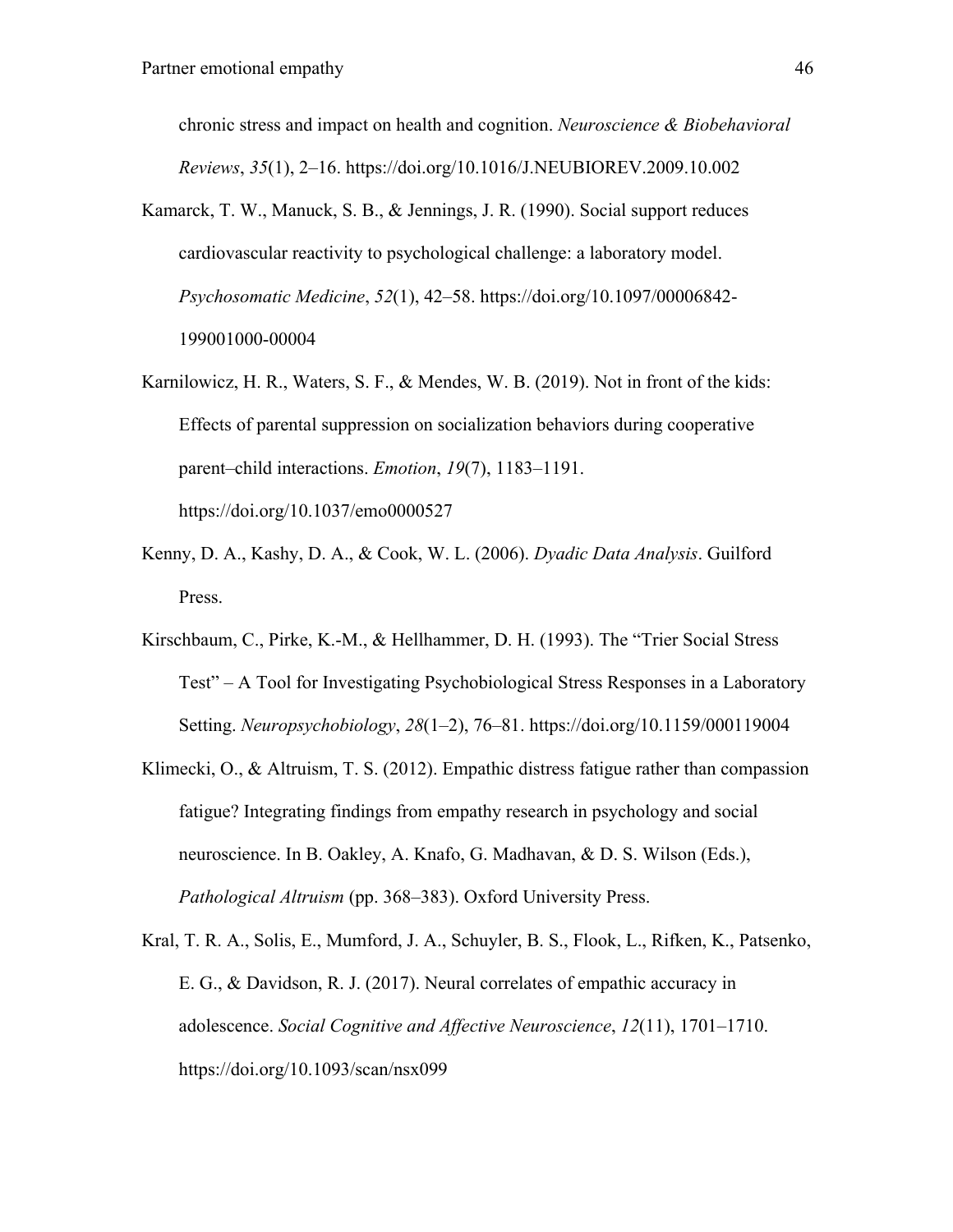Kraus, M. W., & Mendes, W. B. (2014). Sartorial Symbols of Social Class Elicit Class-Consistent Behavioral and Physiological Responses: A Dyadic Approach. *Journal of Experimental Psychology: General*, *143*(6), 2230–2340.

https://doi.org/10.1037/xge0000023.supp

Levenson, R. W., Lwi, S. J., Brown, C. L., Ford, B. Q., Otero, M. C., & Verstaen, A. (2017). Emotion. In & G. G. B. J.T. Cacioppo, L.G. Tassinary (Ed.), *Handbook of Psychophysiology* (pp. 444–464). Cambridge University Press. https://doi.org/10.1017/9781107415782.020

- Levenson, R. W., & Ruef, A. M. (1992). Empathy: A Physiological Substrate. *Journal of Personality and Social Psychology*, *63*(2), 234–246. https://doi.org/10.1037/0022- 3514.63.2.234
- Mehrabian, A., & Epstein, N. (1972). A measure of emotional empathy. *Journal of Personality*, *40*(4), 525–543. https://doi.org/10.1111/j.1467-6494.1972.tb00078.x
- Mendes, W. B. (2016). Emotion and the autonomic nervous system. In L. Barrett, M. Lewis, & J. Haviland-Jones (Eds.), *Handbook of Emotions* (4th ed., pp. 166–181). Guilford Publications Inc.
- Mendes, W. B., Reis, H. T., Seery, M. D., & Blascovich, J. (2003). Cardiovascular correlates of emotional expression and suppression: Do content and gender context matter? *Journal of Personality and Social Psychology*, *84*(4), 771–792. https://doi.org/10.1037/0022-3514.84.4.771
- Morelli, S. A., Ong, D. C., Makati, R., Jackson, M. O., & Zaki, J. (2017). Empathy and well-being correlate with centrality in different social networks. *Proceedings of the National Academy of Sciences of the United States of America*, *114*(37), 9843–9847.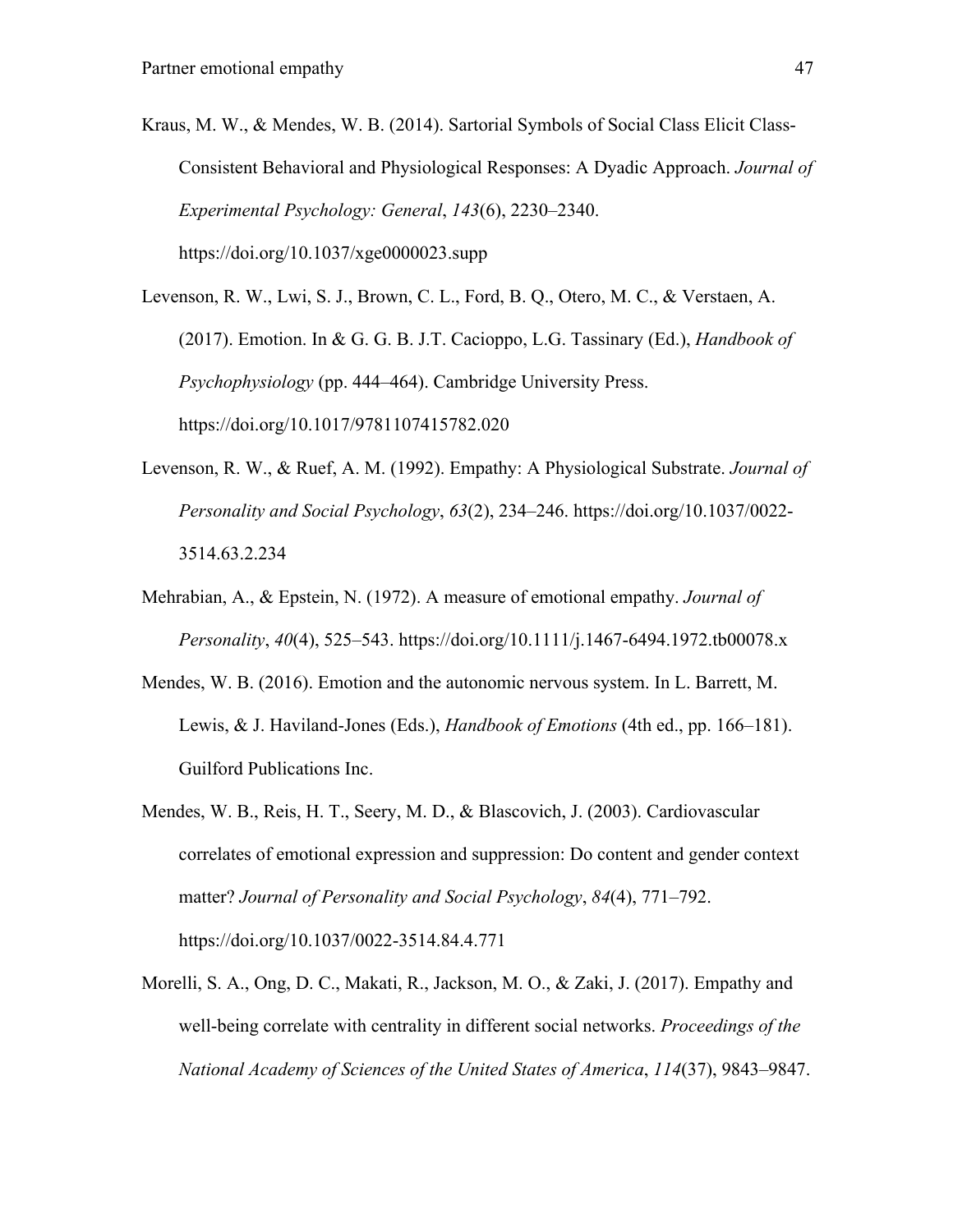https://doi.org/10.1073/pnas.1702155114

- Oveis, C., Gu, Y., Ocampo, J. M., Hangen, E. J., & Jamieson, J. (2020). Emotion Regulation Contagion: Stress Reappraisal Promotes Challenge Responses in Teammates. *Journal of Experimental Psychology: General*. https://doi.org/10.31234/OSF.IO/BVFK6
- Paivio, S. C., & Laurent, C. (2001). Empathy and emotion regulation: Reprocessing memories of childhood abuse. *Journal of Clinical Psychology*, *57*(2), 213–226. https://doi.org/10.1002/1097-4679(200102)57:2<213::AID-JCLP7>3.0.CO;2-B
- Pennebaker, J. W. (1997). Writing About Emotional Experiences as a Therapeutic Process. *Psychological Science*, *8*(3), 162–166. https://doi.org/10.1111/j.1467- 9280.1997.tb00403.x
- Posner, J., Russell, J. A., & Peterson, B. S. (2005). The circumplex model of affect: An integrative approach to affective neuroscience, cognitive development, and psychopathology. *Development and Psychopathology*, *17*(3), 715–734. https://doi.org/10.1017/S0954579405050340
- Preston, S. D., & de Waal, F. B. M. (2002). Empathy: Its ultimate and proximate bases. *The Behavioral and Brain Sciences*, *25*(1), 1-20-71. https://doi.org/10.1017/S0140525X02000018

Reis, H. T. (1998). Gender differences in intimacy and related behaviors: Context and process. In D. J. Canary & K. Dindia (Eds.), *Sex differences and similarities in communication: Critical essays and empirical investigations of sex and gender in interaction* (pp. 203–231). Lawrence Erlbaum Associates, Inc. .

Rimé, B., Mesquita, B., Boca, S., & Philippot, P. (1991). Beyond the emotional event: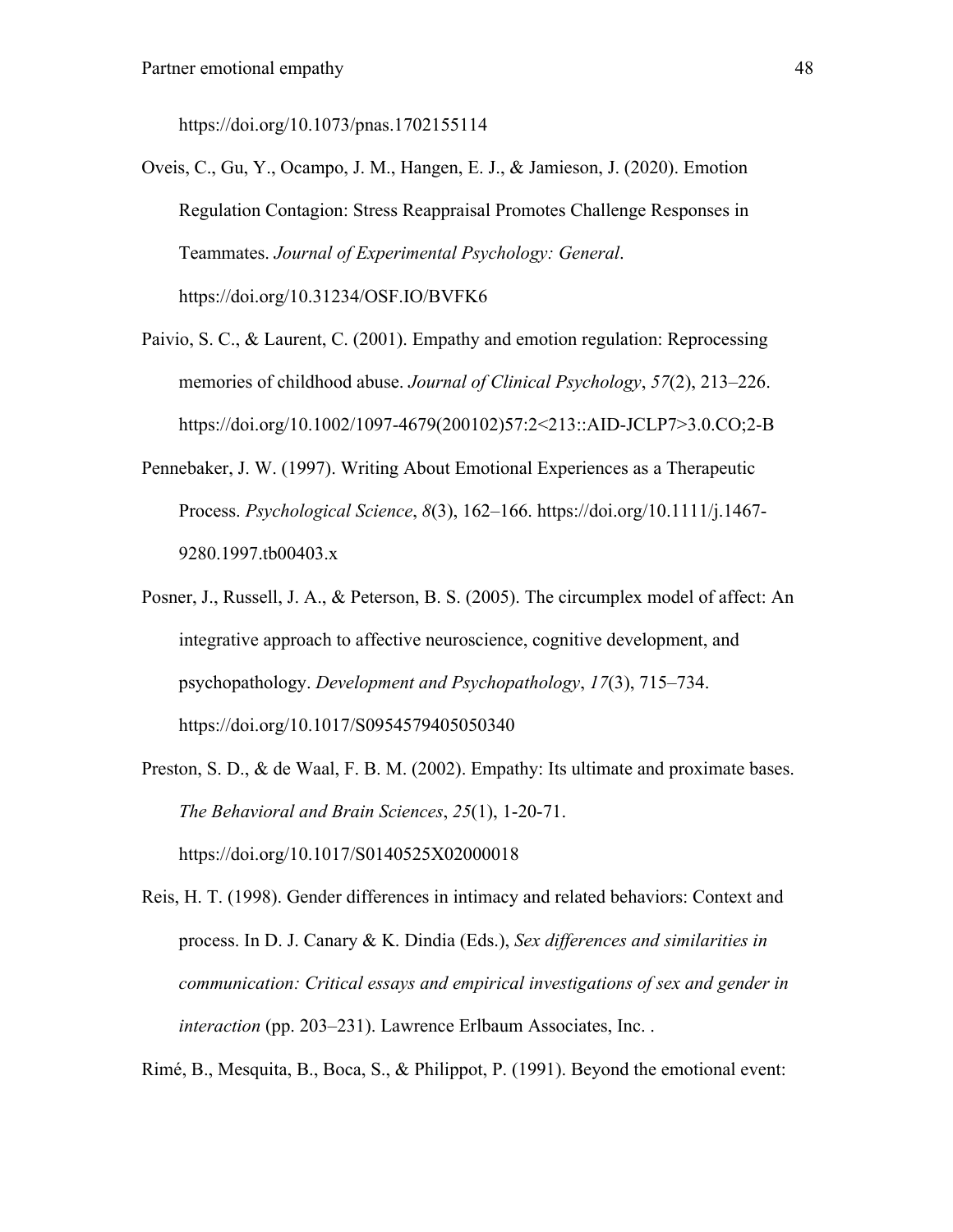Six studies on the social sharing of emotion. *Cognition & Emotion*, *5*(5–6), 435– 465. https://doi.org/10.1080/02699939108411052

Suchman, A. L., Markakis, K., Beckman, H. B., & Frankel, R. (1997). A Model of Empathic Communication in the Medical Interview. *JAMA: The Journal of the American Medical Association*, *277*(8), 678. https://doi.org/10.1001/jama.1997.03540320082047

Sze, J. A., Goodkind, M. S., Gyurak, A., & Levenson, R. W. (2012). Aging and Emotion Recognition: Not Just a Losing Matter. *Psychol Aging*, *27*(4), 940–950.

https://doi.org/10.1037/a0029367

- Thorson, K. R. (2018). *Understanding the relationship between empathic accuracy and physiological synchrony: A theoretical and analytic guide with evidence from three contexts*. New York University, ProQuest Dissertations Publishing 10637769.
- Thorson, K. R., Forbes, C. E., Magerman, A. B., & West, T. V. (2019). Under threat but engaged: Stereotype threat leads women to engage with female but not male partners in math. *Contemporary Educational Psychology*, *58*, 243–259. https://doi.org/10.1016/J.CEDPSYCH.2019.03.012
- Thorson, K. R., & West, T. V. (2018). Physiological linkage to an interaction partner is negatively associated with stability in sympathetic nervous system responding. *Biological Psychology*, *138*, 91–95.

https://doi.org/10.1016/J.BIOPSYCHO.2018.08.004

Thorson, K. R., West, T. V., & Mendes, W. B. (2018). Measuring physiological influence in dyads: A guide to designing, implementing, and analyzing dyadic physiological studies. *Psychological Methods*. https://doi.org/10.1037/met0000166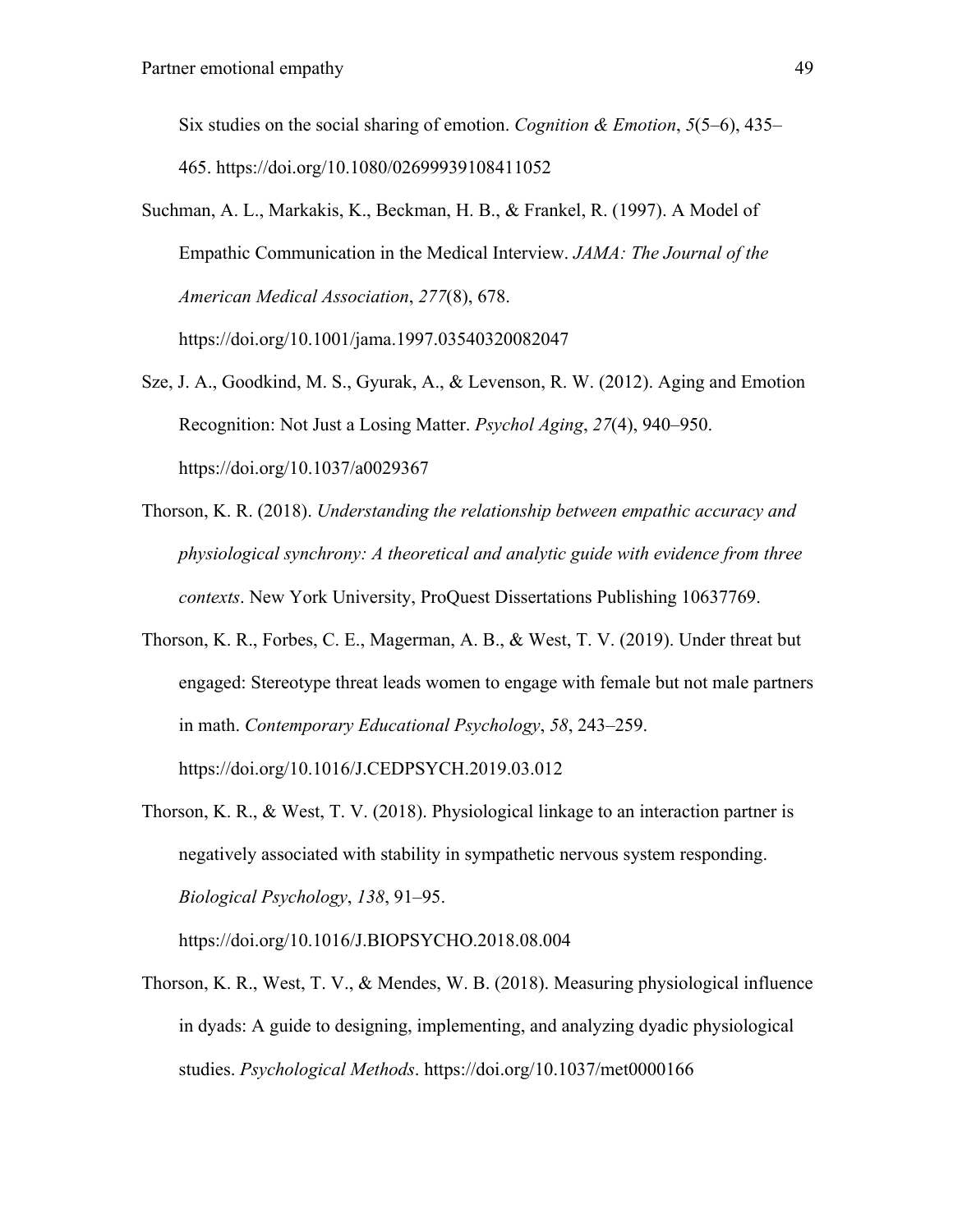- Thorsteinsson, E. B., & James, J. E. (1999). A Meta-analysis of the effects of experimental manipulations of social support during laboratory stress. *Psychology & Health*, *14*(5), 869–886. https://doi.org/10.1080/08870449908407353
- Torre, J. B., & Lieberman, M. D. (2018). Putting Feelings Into Words: Affect Labeling as Implicit Emotion Regulation. *Emotion Review*, *10*(2), 116–124. https://doi.org/10.1177/1754073917742706
- Waters, S. F., West, T. V., Karnilowicz, H. R., & Mendes, W. B. (2017). Affect contagion between mothers and infants: Examining valence and touch. *Journal of Experimental Psychology: General*, *146*(7), 1043–1051. https://doi.org/10.1037/xge0000322
- Waters, S. F., West, T. V., & Mendes, W. B. (2014). Stress Congation: Physiological Covariation Between Mothers and Infants. *Psychological Science*, *25*(4), 934–942. https://doi.org/10.1177/0956797613518352.Stress
- Weisz, E., & Zaki, J. (2018). Motivated empathy: a social neuroscience perspective. *Current Opinion in Psychology*, *24*, 67–71.

https://doi.org/10.1016/J.COPSYC.2018.05.005

- West, T. V., Koslov, K., Page-Gould, E., Major, B., & Mendes, W. B. (2017). Contagious Anxiety: Anxious European Americans Can Transmit Their Physiological Reactivity to African Americans. *Psychological Science*, *28*(12), 1796–1806. https://doi.org/10.1177/0956797617722551
- West, T. V, & Kenny, D. A. (2011). The truth and bias model of judgment. *Psychological Review*, *118*(2), 357–378. https://doi.org/10.1037/a0022936

Zaki, J. (2014). Empathy: A motivated account. *Psychological Bulletin*, *140*(6), 1608–